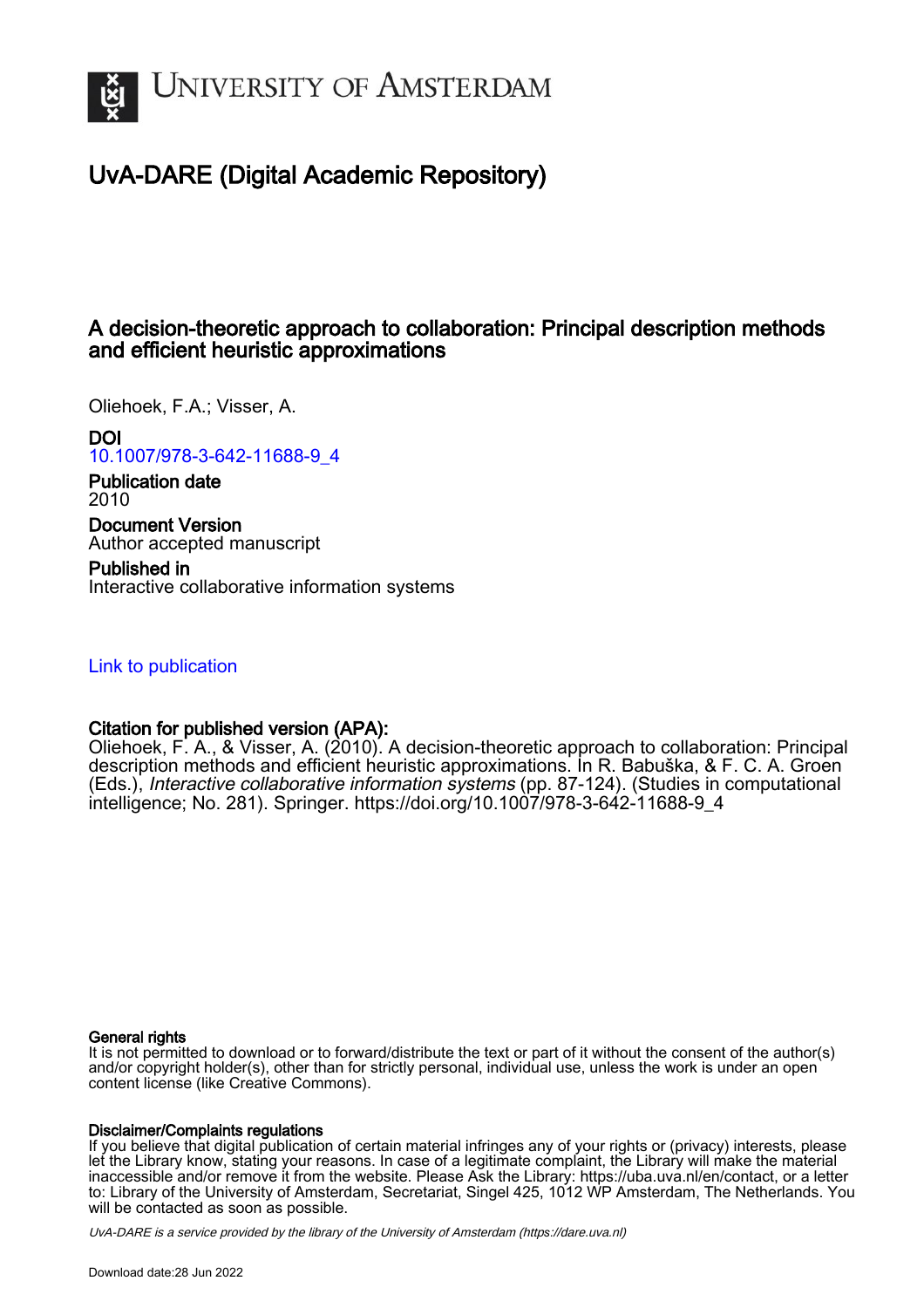# **A Decision-Theoretic Approach to Collaboration: Principal Description Methods and Efficient Heuristic Approximations**

Frans A. Oliehoek and Arnoud Visser

**Abstract.** This chapter gives an overview of the state of the art in decision-theoretic models to describe cooperation between multiple agents in a dynamic environment. Making (near-) optimal decisions in such settings gets harder when the number of agents grows or the uncertainty about the environment increases. It is essential to have compact models, because otherwise just representing the decision problem becomes intractable. Several such model descriptions and approximate solution methods, studied in the Interactive Collaborative Information Systems project, are presented and illustrated in the context of crisis management.

### **1 Introduction**

Making decisions is hard. Even though we humans make thousands of decisions a day, some decisions, especially important ones, are difficult to make. This is even more true for decision making in complex dynamic environments. This chapter focuses on such complex decision problems and particularly on situations where there are multiple decision makers or agents that have to cooperate.

When compared to computer systems, humans perform extremely well in making most decisions. Still, there is a growing need for the development of intelligent decision support systems and implementing cognitive abilities in autonomous artificial agents, because human decision making has its limitations. For instance, human situation awareness is characterized by structural biases and humans are

Frans A. Oliehoek Intelligent System Laboratory Amsterdam, Science Park 107, NL 1098 XG Amsterdam, The Netherlands e-mail: <F.A.Oliehoek@uva.nl> Arnoud Visser Intelligent System Laboratory Amsterdam, Science Park 107, NL 1098 XG Amsterdam, The Netherlands

e-mail: <A.Visser@uva.nl>

R. Babuska & F.C.A. Groen (Eds.): Interactive Collaborative Information Systems, SCI 281, pp. 87–124. springerlink.com © Springer-Verlag Berlin Heidelberg 2010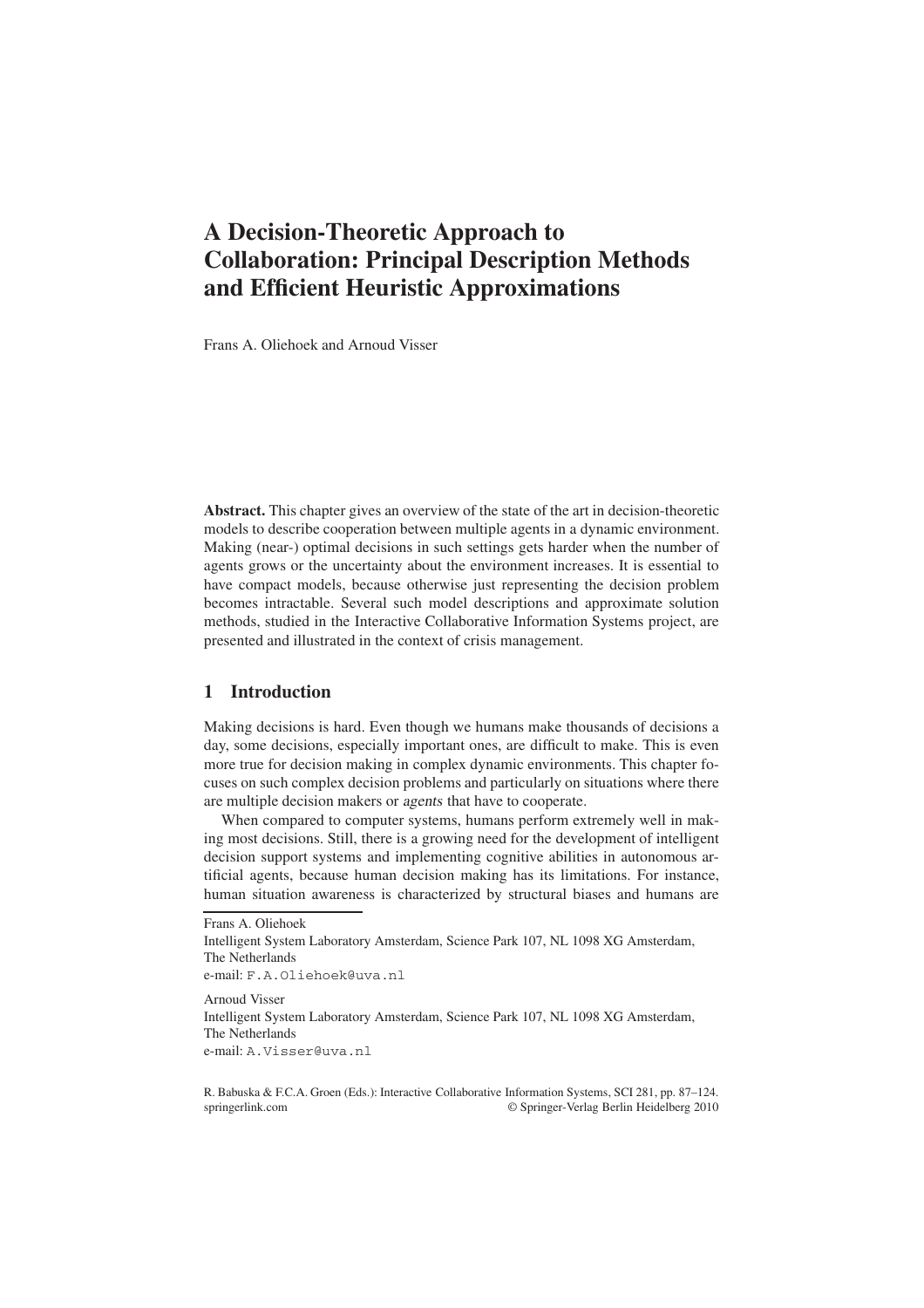conservative estimators as compared to applying for example Bayesian statistics in handling uncertainties [14]. As such, human decision making may be substantially improved when assisted by intelligent decision support systems [21], providing an important social and economic incentive to develop such systems with intelligent behavior.

The Interactive Collaborative Information Systems (ICIS) project focuses on the development of intelligent techniques and methods that can be applied to decision support systems. It particularly aims to improve overall quality of information processing and decision making under conditions of stress, risk and uncertainty. For systems to be effective under such circumstances, several requirements must be met, including are the capabilities to:

- 1. Reach a set of (predetermined) goals by influencing the environment in which the system operates.
- 2. Cope with changes in the dynamic environment.
- 3. Support reasoning with uncertainty, reasoning with risks and reasoning under a lack of knowledge, necessary because of the nondeterministic nature of the real world.

The systems under concern are connected to the real world and can observe and influence this world. Also, such systems need to make use of their experience of previous interactions with the world. That is, such a system needs capabilities of tackling the problem of sequential decision making, making a series of decisions over time. This chapter is concerned with methods to realize such capabilities. In particular, it focuses on decision-theoretic methods for dynamic planning, collaboration and optimization.

Following the ICIS project, the work in this chapter is illustrated by the application to crisis management situations. These results, however, can be used in other domains of application that can be characterized by decision making in complex, dynamic and nondeterministic environments.

An example of a challenging environment is the RoboCup Rescue League [40]. Inspired on the earthquake in Kobe in 1995 [75], the agent competition RoboCup Rescue simulates an earthquake in an urban environment (see Fig. 1). In this scenario, buildings collapse causes roads to get blocked and people to get trapped in the debris, damages to gas pipes cause fires to break out all over the city and parts of the communication infrastructure fails.

In this chaotic setting, teams of firefighters, police officers and ambulances have to make decisions locally, based on only limited information. The objective of these emergency response services is to minimize the casualties and structural damage. To this end, it is important to make effective plans to deal with the situation, but this is difficult due to the uncertainties. For instance, it is hard to estimate how fast the fire will spread or how many firefighting units one should allocate to a particular fire site, and how long it will take them to control the fire. Moreover, it is also important to try to improve the situational awareness, and these two goals may compete with each other. For instance, it may be necessary to trade off human capacity between fighting fire at a particular site and reconnaissance. Not performing such information-gaining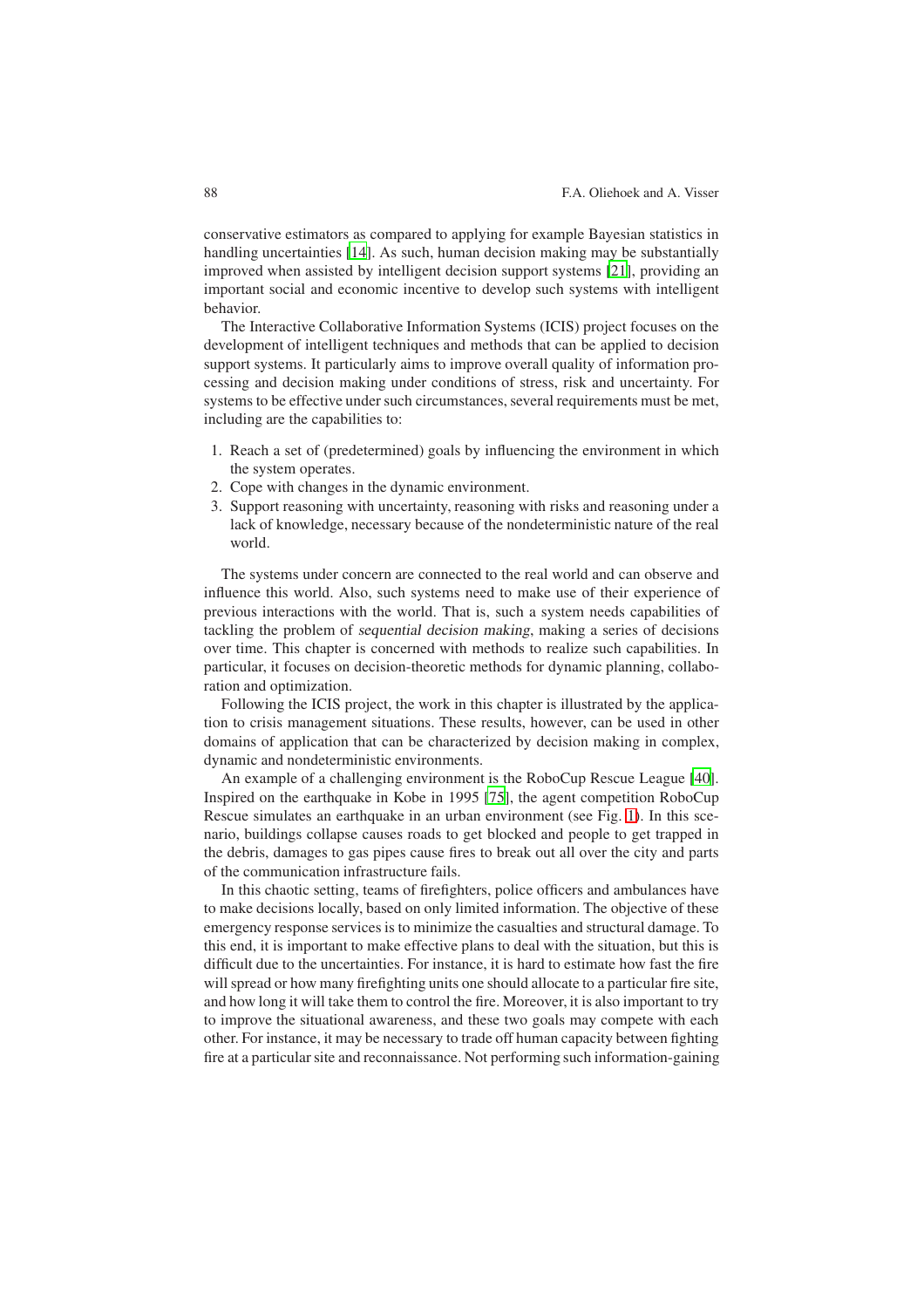

**Fig. 1** Robocup Rescue simulates an earthquake in an urban environment. This is a top view of a city center, with gray buildings and white roads. Circles indicate agents; a black circle for instance indicates an agent which died due to a fire or a collapse.

activities allows allocating more agents to deal with the current situation, but may impose severe risks, e.g., a yet unknown fire source may spread out of control.

### *1.1 Forms of Uncertainty*

The example of RoboCup Rescue illustrates how various forms of uncertainty complicate effectively resolving situations. Here, we formalize these different types of uncertainty as considered in this chapter.

The first type of uncertainty we consider is outcome uncertainty: the outcome or effects of actions may be uncertain. In particular, we will assume that the possible outcomes of an action are known, but that each of those outcomes is realized with some probability. This means that the state transitions are stochastic.

In the real world an agent might not be able to determine what the state of the environment exactly is, which means that there is state uncertainty. In such cases, we say that the environment is partially observable. Partial observability results from noisy and/or limited sensors. Because of sensor noise an agent can receive faulty or inaccurate observations. When sensors are limited the agent is unable to observe the differences between states that cannot be detected by the sensor, e.g., the presence or absence of an object outside a laser range-finder's field of view. When the same sensor reading might require different action choices, this phenomenon is referred to as perceptual aliasing.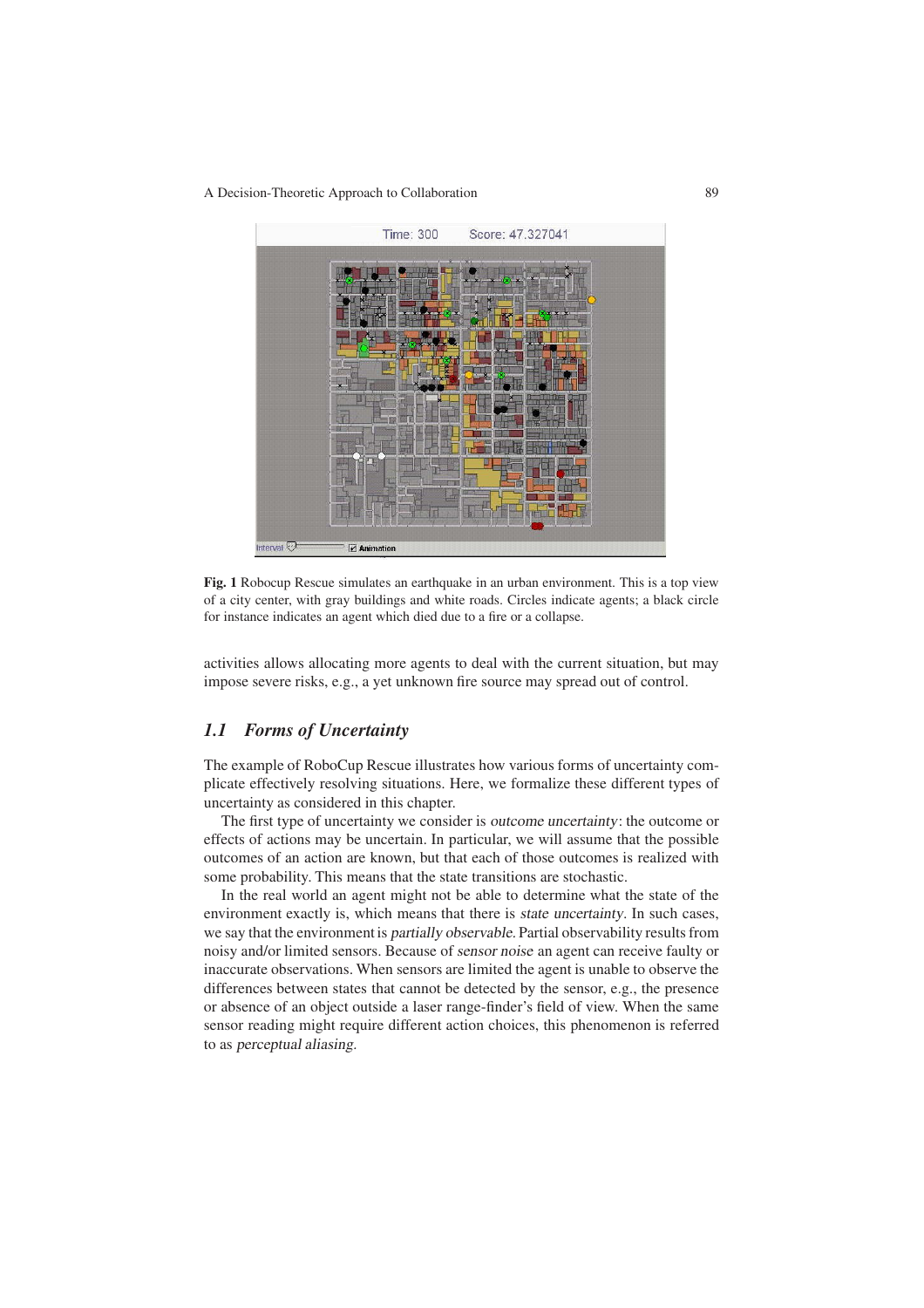Another complicating factor is the presence of multiple agents that each make decisions that influence the environment. Such an environment in which multiple agents operate is called a multiagent system (MAS) [70, 72, 78, 79]. The difficulty in MASs is that each agent can be uncertain regarding the actions of other agents. This is obvious in MASs with self-interested agents, where agents may be unwilling to share information. In a cooperative setting, the agents have the same goal and therefore are willing to share information and coordinate their actions. Still, it is non-trivial how such coordination should be performed. Especially when communication capabilities are limited or absent, how the agents should coordinate their actions becomes problematic. This problem is magnified in partially observable environments: as the agents are not assumed to observe the state—each agent only knows its own observations received and actions taken—there is no common signal they can condition their actions on. Note that this problem is in addition to the problem of partial observability, and not instead of it; even if the agents could freely and instantaneously communicate their individual observations, the joint observations would not disambiguate the true state.

#### *1.2 Decision-Theoretic Approach to MASs*

Many approaches to multiagent systems share the drawback of not having a measure of quality of the generated plans. To overcome this problem, we build upon the field of decision theory (DT).

Decision theory describes how a decision maker, or agent, should make a decision given its preferences over alternatives. Let us for the moment assume that an agent has preferences over states *s* of the environment. If the agents' preferences satisfy the axioms of utility theory, they can be conveniently described by a utility function *u* that maps each state to a real number  $u(s)$  [61]. This number indicates how the agent values that state: if A is preferred to B, then  $u(A) > u(B)$ .

If the agent has a model of how its actions *a* influence the environment, i.e. when the probabilities  $Pr(s|a)$  are available, the agent can compute the expected utility of each action as

$$
u(a) \equiv E[u(s)|a] = \sum_{s} u(s) \Pr(s|a). \tag{1}
$$

A rational agent should select the action that maximizes this expected utility.

Decision-theoretic planning (DTP) extends DT to sequential decision problems and has roots in control theory and operations research. In control theory, one or more controllers control a stochastic system with a specific output as goal. Operations research considers tasks related to scheduling, logistics and work flow and tries to optimize the concerning systems. Many decision-theoretic planning problems can be formalized as Markov decision processes (MDPs). In the last decades, the MDP framework has gained in popularity in the AI community as a model for planning under uncertainty [8, 36].

The MDP is a framework for sequential decision making at predetermined points in time, i.e., it is a discrete-time model. The extension of the MDP to continuous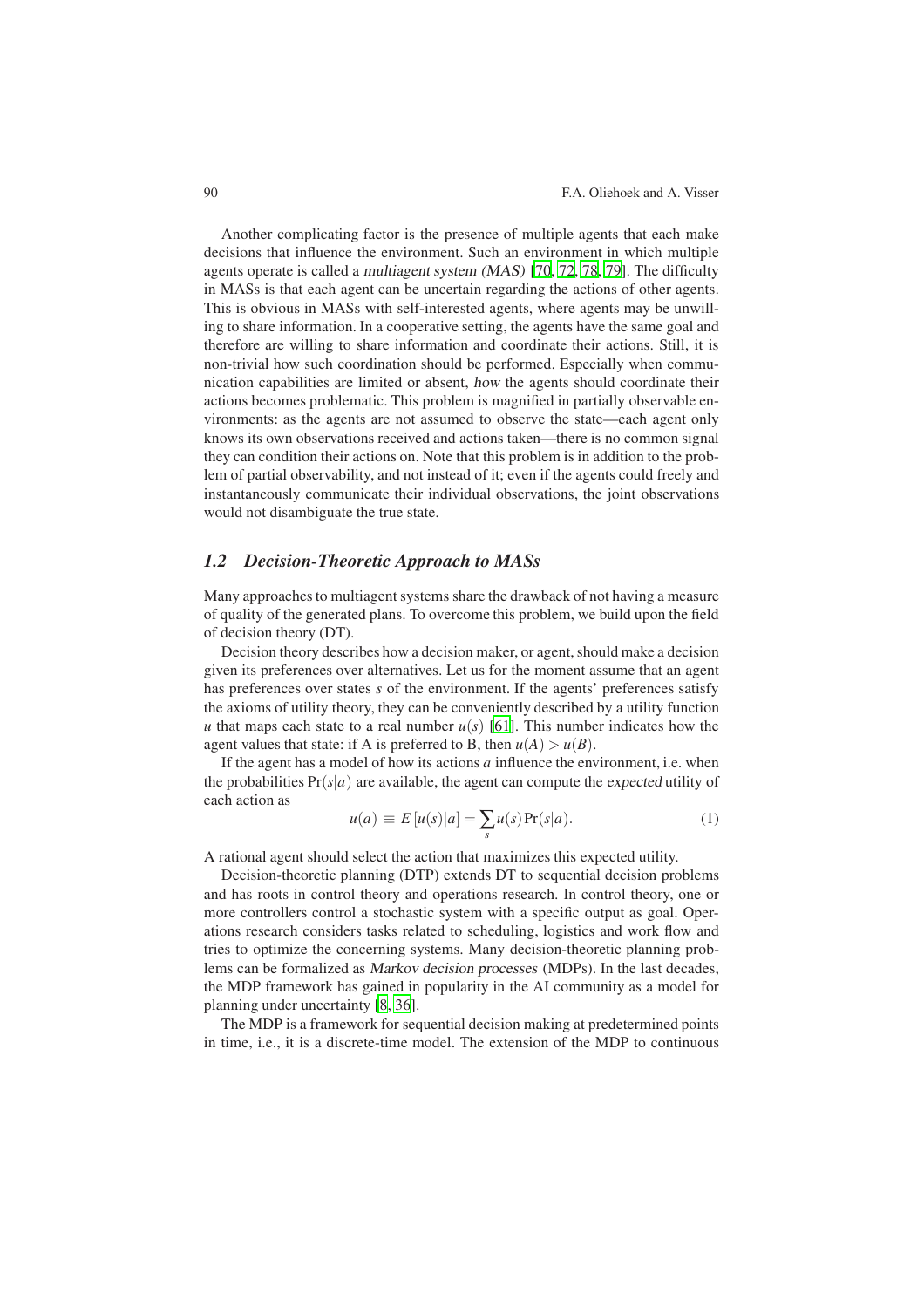time is called a semi Markov decision process (SMDP) [56]. Also in control theory much research has considered continuous time settings [66]. In order to solve such continuous time settings, however, time is discretized (again leading to a regular MDP formulation), or special assumptions, such as linear dynamics and quadratic costs, are required [5]. As such, most approaches to DTP for multiagent systems have focused on extensions of the MDP, a notable exception is presented by Van der Broek et al. [9].

MDPs can be used to formalize a discrete-time planning task of a single agent in a stochastically changing environment, on the condition that the agent can observe the state of the environment. The environment is observed at discrete time steps, also referred to as stages [8]. The number of time steps the agent will interact with the environment is called the horizon of the decision problem, and will be denoted by *h*. Every time step the state changes stochastically, but the agent chooses an action that selects a particular transition function: i.e., taking an action from a particular state at time step *t* induces a probability distribution over states at time step  $t + 1$ . The probabilities of state transitions are specified by the model. The goal of planning for such an MDP is to find a policy that is optimal with respect to the desired behavior. This desired behavior is specified by the reward model: for each action taken from each possible state of the environment, a reward is issued. The agent has to maximize the expected long-term reward signal.

When the agent knows the probabilities of the state transitions, i.e., when it knows the model, it can contemplate the expected transitions over time and compute a plan that is most likely to reach a specific goal state, minimizes the expected costs or maximizes the expected reward. This stands in contrast to reinforcement learning (RL) [71], where the agent does not have a model of the environment, but has to learn good behavior by repeatedly interacting with the environment. Reinforcement learning can be seen as the combined task of learning the model of the environment and planning, although in practice often it is not necessary to explicitly recover the environment model.

In order to deal with the introduced sensor uncertainty, a partially observable Markov decision process (POMDP) extends the MDP model by incorporating observations and their probability of occurrence conditional on the state of the environment [39]. A POMDP, however, only considers one agent in an environment. We consider the setting where there are multiple agents that each may influence the state of this environment, as illustrated in Fig. 2. To incorporate the influence of multiple agents, the models need to be adapted to consider the joint effect of the individual actions, i.e., transition probabilities depend on joint actions and similarly for observations.

The effects of uncertainty with respect to other agents may be mitigated through communication. Under the stringent assumptions of instantaneous, cost- and noise-free communication, these effects can be discarded altogether, and the problem reduces to a POMDP [57]. However, in general, these assumptions are too strong and deciding when to communicate what becomes part of the problem.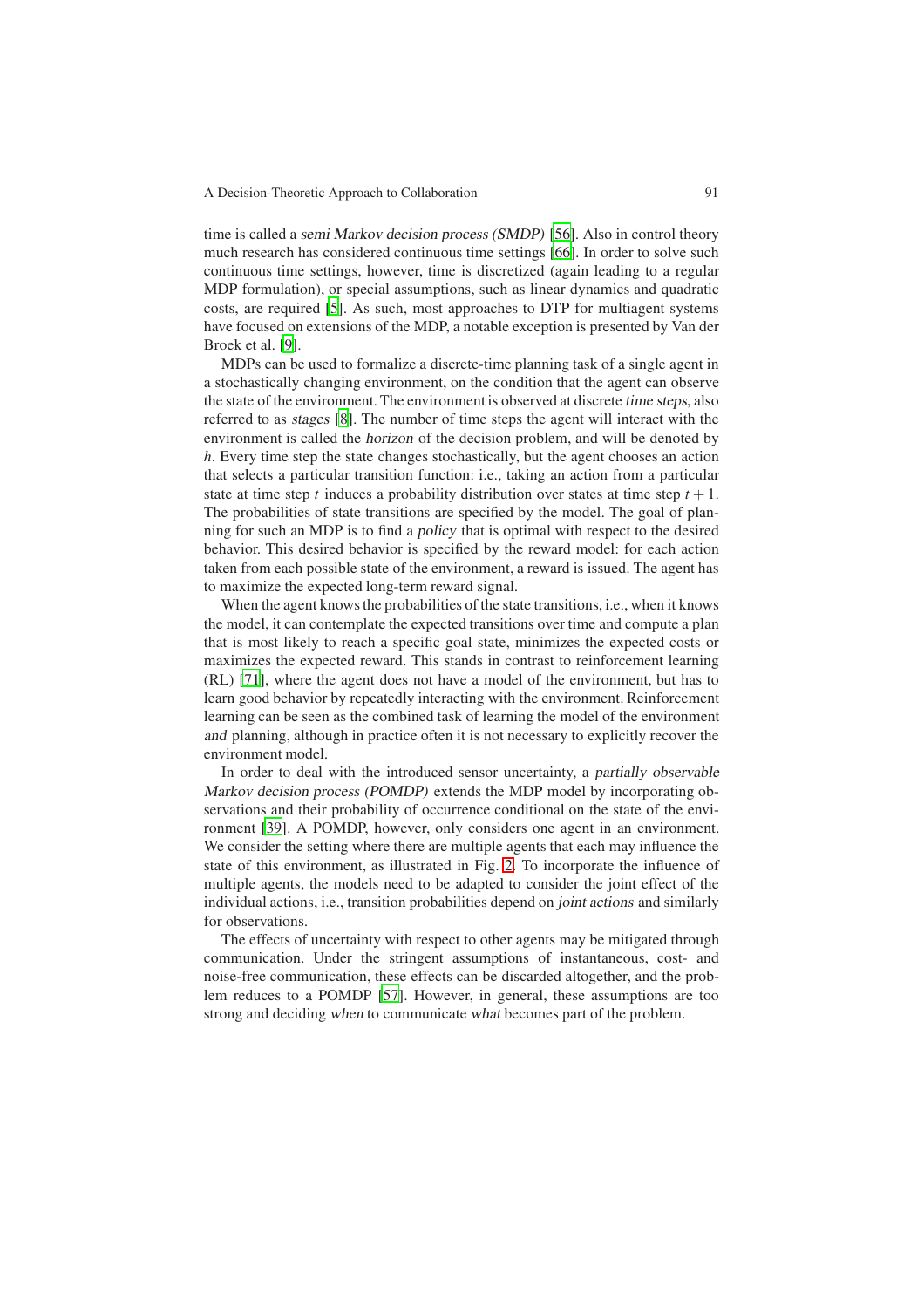

**Fig. 2** A schematic representation of multiple agents in a dynamic environment. The state is influence by the combined actions of all agents.

There are two perspectives on MASs. One option is to consider each agent separately, and have each such agent maintain an explicit model of the other agents, we refer to this as the subjective perspective of a MAS. This is the approach as chosen in the recursive modeling method (RMM) [29] and the Interactive POMDP (I-POMDP) framework [28]. On the other hand, the decentralized partially observable Markov decision process (Dec-POMDP) [4] is a generalization to multiple agents of a POMDP and can be used to model a team of cooperative agents that are situated in a stochastic, partially observable environment. It presents an objective perspective of the MAS, in which we try to find plans for all agents at the same time.

Some other models that we do not consider in details stem from game theory. In particular, extensive games [52] can model problems of sequential decision making in uncertain environment. However, the game trees needed to model complex environments are extremely large. The more recently introduced MAIDs [44] and NIDs [25] can be more compact than extensive games, but this is especially the case with respect to the structure of the variables of influence, not with respect to decisions made over multiple stages.

### *1.3 Overview*

This chapter gives an overview of some different decision-theoretic models for multiagent planning. First, in Section 2 we treat objective models, in particular the Dec-POMDP. Next, Section 3 presents the interactive POMDP, the most well-known subjective model. As illustrated in Section 4, there still is a gap between the state of the art in DTP and many real-world applications. Our research tries to close this gap from two sides. On the one hand, we try to scale up the problems decision-theoretic methods can handle as explained in the remainder of Section 4. On the other hand, Section 5 shows how we employ efficient heuristic methods to large realistic tasks. Finally, Section 6 concludes.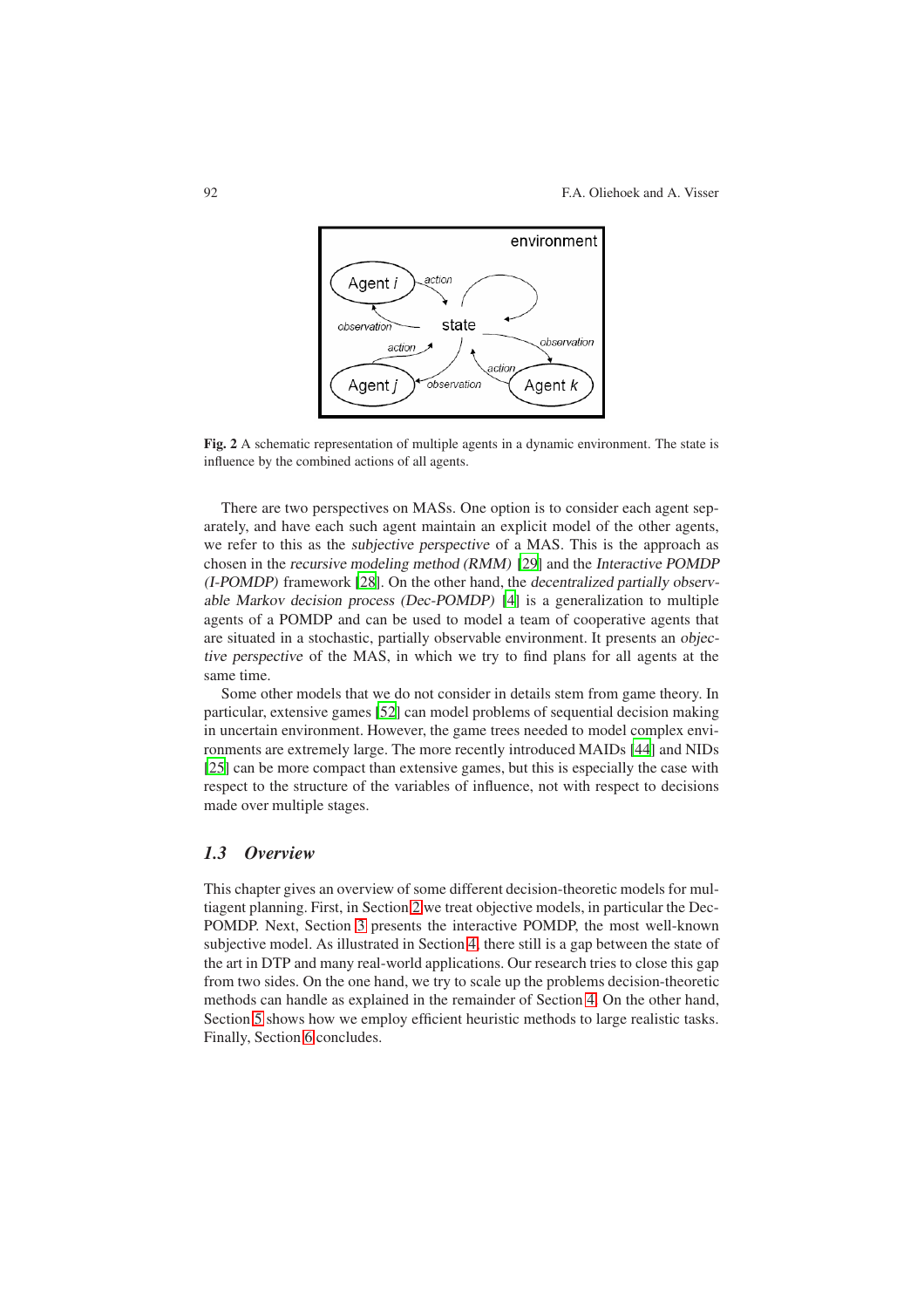### **2 The Objective Approach: Dec-POMDPs**

This section introduces the objective approach to planning for MASs. In particular it focuses on the decentralized POMDP [4], which is a model for objective sequential decision making for a team of cooperative agents. It is roughly equivalent to the multiagent team decision problem (MTDP) [57].

### *2.1 Decentralized POMDPs*

Here, we formally define the Dec-POMDP model and its components.

**Definition 1.** A decentralized partially observable Markov decision process (Dec-POMDP) is defined as a tuple  $\langle n, S, A, P_T, R, O, P_O, h, b^0 \rangle$  where:

- *n* is the number of agents.
- *S* is a finite set of states.
- *A* is the set of joint actions.
- $P_T$  is the transition function.
- *R* is the immediate reward function.
- *O* is the set of joint observations.
- $P<sub>O</sub>$  is the observation function.
- *h* is the horizon of the problem.
- $b^0 \in \mathcal{P}(S)$  is the initial state distribution at time  $t = 0$ <sup>1</sup>

The Dec-POMDP model extends single-agent (PO)MDP models by considering joint actions and observations. In particular,  $A = \times_i A_i$  is the set of joint actions. Here,  $A_i$  is the set of actions available to agent  $i$  which can be different for each agent. Every time step, one joint action  $\mathbf{a} = \langle a_1,...,a_n \rangle$  is taken. In a Dec-POMDP, agents only know their own individual action; they do not observe each other's actions. Similar to the set of joint actions,  $O = \times_i O_i$  is the set of joint observations, where  $O_i$  is a set of observations available to agent *i*. Every time step the environment emits one joint observation  $\mathbf{o} = \langle o_1, \dots, o_n \rangle$ , from which each agent *i* only observes its own component  $o_i$ , as illustrated in Fig. 3.

Actions and observations are the interface between the agents and their environment. The Dec-POMDP framework describes this environment by its states and transitions. A Dec-POMDP specifies an environment model simply as the set of possible states  $S = \{s_1, ..., s_{|S|}\}$  together with the probabilities of state transitions. In particular, the transition from some state to another depends stochastically on the past states and actions. This probabilistic dependence models outcome uncertainty: the fact that the outcome of an action cannot be predicted with full certainty as discussed in Section 1.1.

An important characteristic of Dec-POMDPs is that the states possess the Markov property. That is, the probability of a particular next state depends on the current state and joint action, but not on the whole history:

<sup>&</sup>lt;sup>1</sup>  $\mathscr{P}(\cdot)$  denotes the set of probability distributions over (·).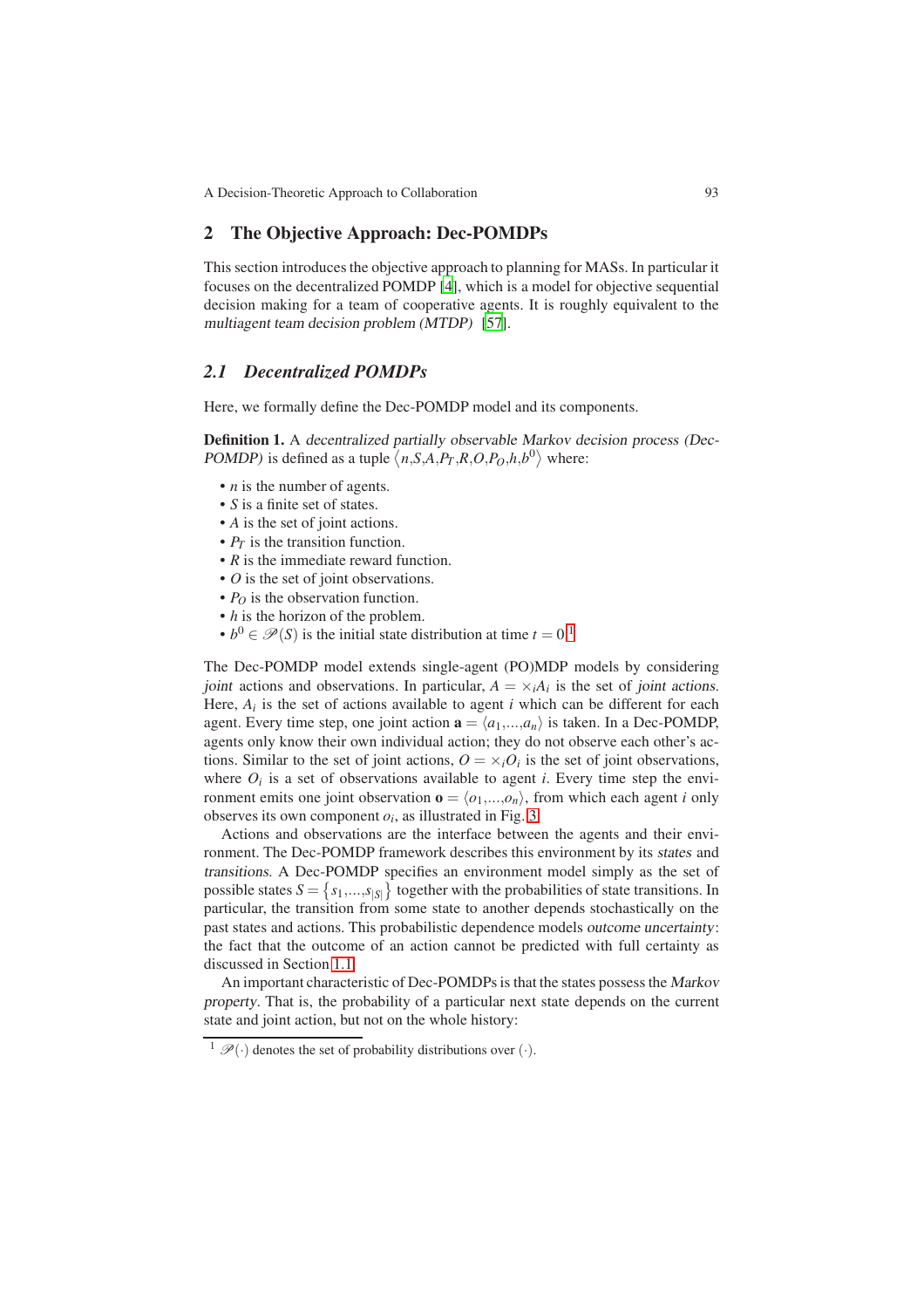

**Fig. 3** An illustration of the dynamics of a Dec-POMDP. At every stage the environment is in a particular state. This state emits a joint observation, of which each agent observes its individual observation. Then each agent selects an action forming the joint action.

$$
Pr(s^{t+1} | s^t, a^t, s^{t-1}, a^{t-1}, \dots, s^0, a^0) = Pr(s^{t+1} | s^t, a^t).
$$
 (2)

Also, we will assume that the transition probabilities are stationary, meaning that they are independent of the stage *t*.

In a way similar to how the transition model  $P_T$  describes the stochastic influence of actions on the environment, the observation model describes how the state of the environment is perceived by the agents. Formally,  $P_O$  is a mapping from joint actions and successor states to probability distributions over joint observations:  $P<sub>O</sub>$ :  $A \times S \rightarrow \mathcal{P}(O)$ , i.e., it specifies

$$
Pr(\mathbf{o}^{t}|\mathbf{a}^{t-1}, s^{t}).
$$
\n(3)

The Dec-POMDP is truly decentralized in the sense that during execution the agents are assumed to act based on their individual observations only and no additional communication is assumed. This does not mean that Dec-POMDPs cannot handle communication: communication can be modeled implicitly through the regular actions and observations as will be illustrated in Section 4.1.

The reward function  $R : S \times A \rightarrow \mathbb{R}$  is used to specify the goal of the agents. In particular, a desirable sequence of joint actions should correspond to a high 'longterm' reward, formalized as the return.

**Definition 2.** Let the return or cumulative reward of a Dec-POMDP be defined as total of the rewards received during an execution: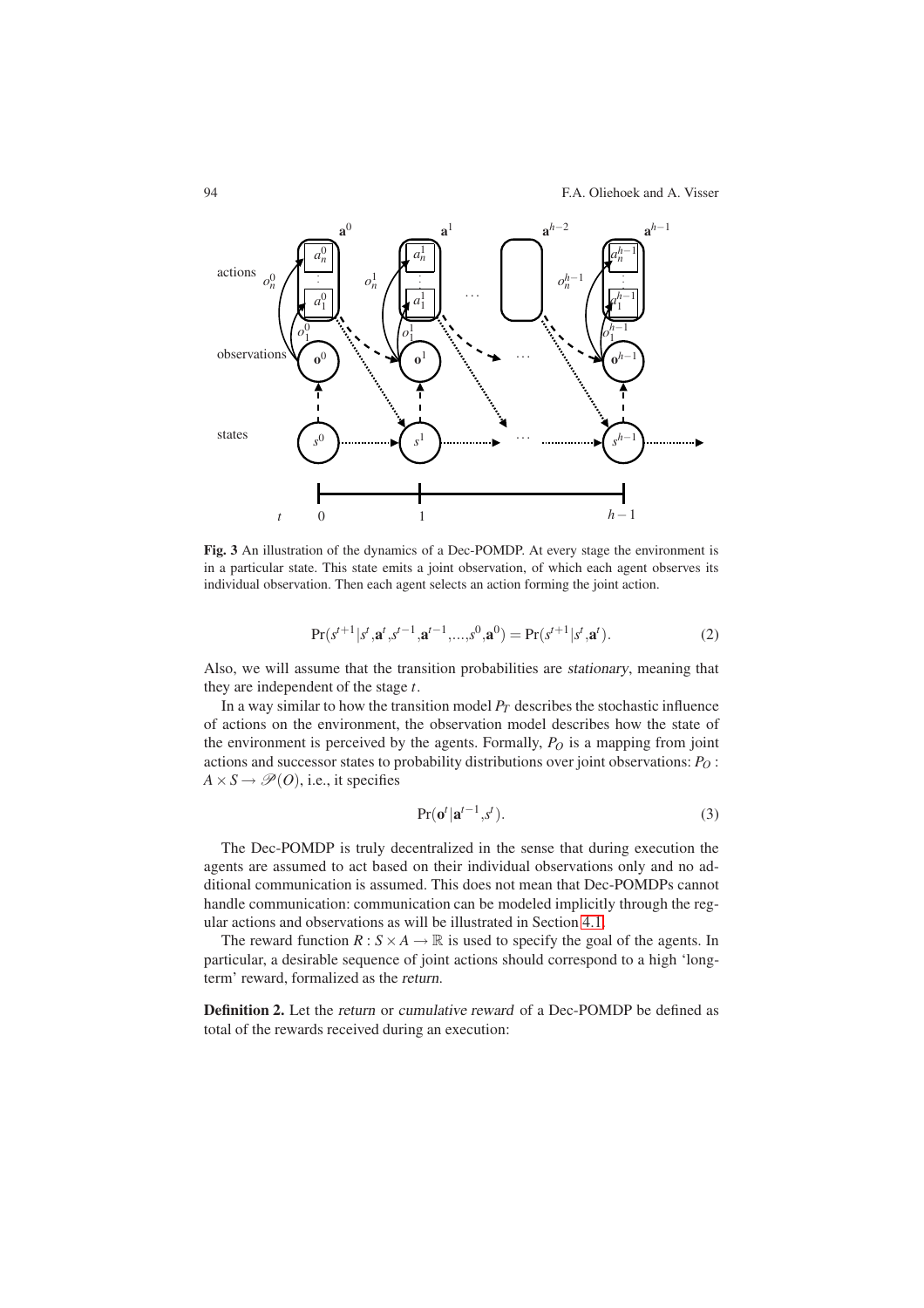$$
\sum_{t=0}^{h} R(s^t, \mathbf{a}^t) \tag{4}
$$

where  $R(s^t, \mathbf{a}^t)$  is the reward received at time step *t*.

We consider as optimality criterion the expected cumulative reward, where the expectation refers to the expectation over sequences of states and executed joint actions. The planning problem is to find a tuple of policies, called a joint policy that maximizes the expected cumulative reward.

Note that, in contrast to reinforcement learning settings [71], in a Dec-POMDP, the agents are assumed not to observe the immediate rewards. Observing the immediate rewards could convey information regarding the true state which is not present in the received observations. This is undesirable as all information available to the agents should be modeled in the observations. When planning for Dec-POMDPs the only thing that matters is the expectation of the cumulative future reward, not the actual reward obtained.

The assumption in this text is that planning takes place in an off-line phase, after which the plans are executed in the on-line phase. In the decentralized setting, however, this statement can use some clarification. The on-line execution phase is completely decentralized: each agent only knows the joint policy as found in the planning phase and its individual history of actions and observations. The planning phase, however, is centralized: a single centralized computer computes a joint plan and consequently distributes these plans to the agents, who then merely execute the plans on-line.

*Example 1 (The* FIREFIGHTING *problem).* As an example, we consider a benchmark problem in which a team of *n* fire fighters have to extinguish fires in a row of  $N_H$ houses. Each house *H* is characterized by an integer parameter  $f\mathit{H}_{H}$ , or fire level. It indicates to what degree a house is burning, and it can have  $n_f$  different values,  $0 \leq$  $f l_H < n_f$ . Its minimum value is 0, indicating the house is not burning.

At every time step, the agents receive a reward of −*f lH* for each house and each agent can choose to move to any of the houses to fight fires at that location. That is, each agent has actions  $H_1 \dots H_{N_H}$  If a house is burning  $(f \mid H > 0)$  and no fire fighting agent is present, its fire level will increase by one point with probability 0.8 if any of its neighboring houses are burning, and with probability 0.4 if none of its neighbors are on fire. A house that is not burning can only catch fire with probability 0.8 if one of its neighbors is on fire. When two agents are in the same house, they will extinguish any present fire completely, setting the house's fire level to 0. A single agent present at a house will lower the fire level by one point with probability 1 if no neighbors are burning, and with probability 0.6 otherwise. Each agent can only observe whether there are flames  $(F)$  or not  $(N)$  at its location. Flames are observed with probability 0.2 if  $fl_H = 0$ , with probability 0.5 if  $fl_H = 1$ , and with probability 0.8 otherwise. Initially, the agents start outside any of the houses, and the fire level  $f \mathcal{H}_H$  of each house is drawn from a uniform distribution.

In case there is only one agent, the Dec-POMDP reduces to a standard POMDP. In a POMDP, the agent still cannot observe the state, so it is not possible to specify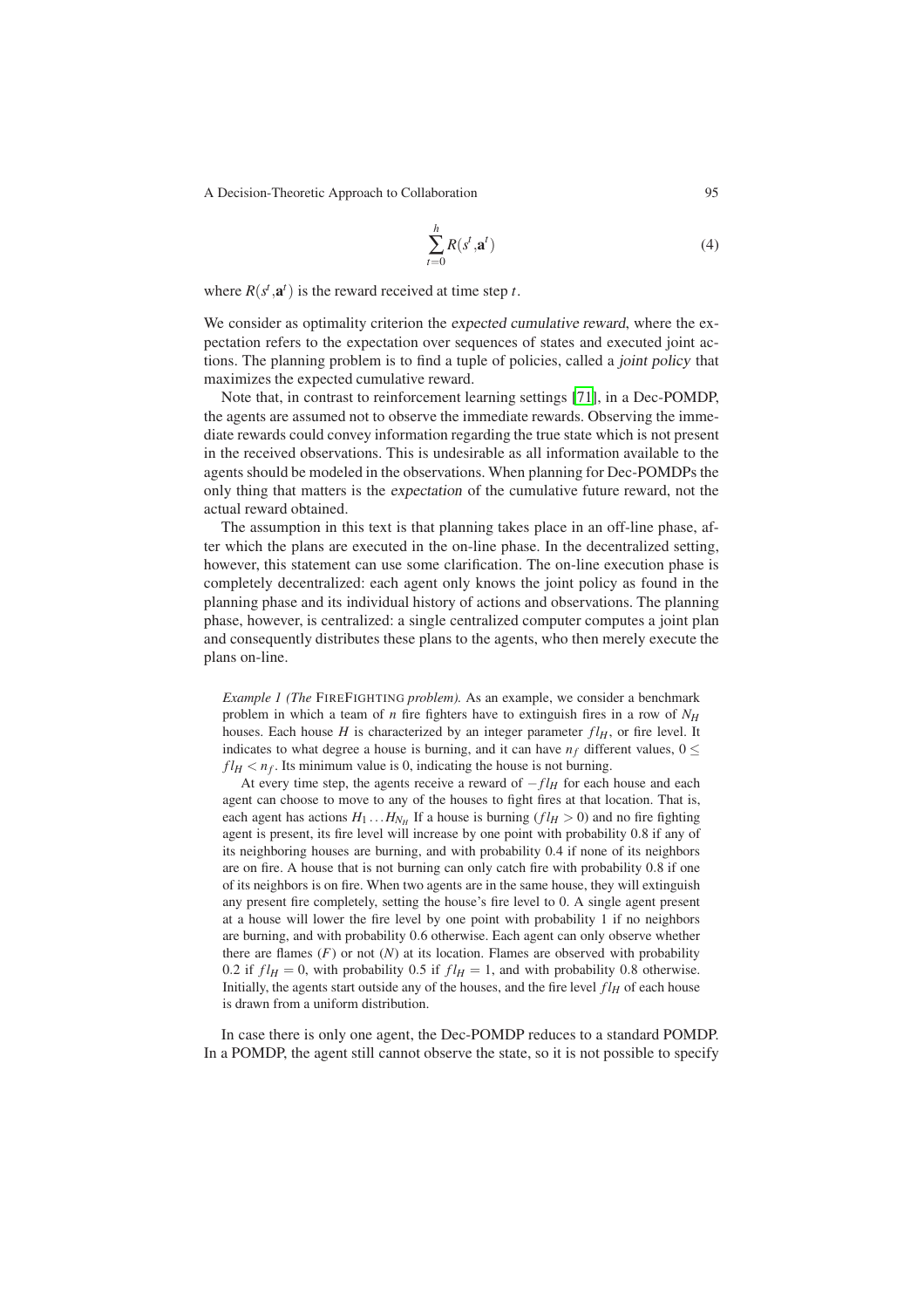a policy as a mapping from states to actions as is done in an MDP. However, it turns out that maintaining a probability distribution over states, called *belief*,  $b \in \mathcal{P}(S)$ , is a sufficient statistic:

$$
\forall_{s'} \quad b^t(s^t) \equiv \Pr(s^t | o^t, a^{t-1}, o^{t-1}, \dots, a^0, o^0). \tag{5}
$$

As a result, a single agent in a partially observable environment can specify its policy as a series of mappings from the set of beliefs to actions.

Unfortunately, in the general Dec-POMDP case no such simplifications are possible. Even though the transition and observation model can be used to compute a joint belief, this computation requires knowledge of the joint actions and observations. During execution, the agents have no access to this information and thus can not compute such a joint belief.

### *2.2 Histories and Policies*

The goal of planning in a Dec-POMDP is to find a (near-) optimal tuple of policies, and these policies specify for each agent how to act in a specific situation. A Dec-POMDP specifies *h* time steps or stages  $t = 0,...,h-1$ . At each of these stages, there is a state *st* , joint observation **o***<sup>t</sup>* and joint action **a***<sup>t</sup>* . Therefore, when the agents have to select their *k*-th actions (at  $t = k - 1$ ), the history has the following form:

$$
\left(s^{0},\mathbf{a}^{0},\mathbf{a}^{0},s^{1},\mathbf{o}^{1},\mathbf{a}^{1},\ldots,s^{k-1},\mathbf{o}^{k-1}\right).
$$
 (6)

Here  $s^0$  is the initial state, drawn according to the initial state distribution  $b^0$ . The initial joint observation  $\mathbf{o}^0$  is assumed to be the empty joint observation:  $\mathbf{o}^0 = \mathbf{o}_0$ .

From this history of the process, the states remain unobserved and agent *i* can only observe its own actions and observations. Therefore, an agent will have to base its decision regarding which action to select on the sequence of actions and observations observed up to that point.

**Definition 3.** We define the action-observation history (AOH) for agent *i*, <sup>θ</sup>*i*, as the sequence of actions taken by and observations received by agent *i*. At a specific time step *<sup>t</sup>*, this is

$$
\vec{\theta}_i^t = \left( o_i^0, a_i^0, o_i^1 \dots, a_i^{t-1}, o_i^t \right). \tag{7}
$$

The joint action-observation history,  $\vec{\theta}$ , is the action-observation history for all agents:  $\vec{\theta}^t = \langle \vec{\theta}_1^t, \dots, \vec{\theta}_n^t \rangle$ . Agent *i*s set of possible AOHs at time *t* is  $\vec{\Theta}_i^t$  and the set of all its AOHs is  $\vec{\Theta}_i = \bigcup_{t=0}^{h-1} \vec{\Theta}_i^t$ .<sup>2</sup> Finally, the set of all possible *joint* AOHs is given by  $\vec{\Theta} = \cup_{t=0}^{h-1} (\vec{\Theta}'_1 \times ... \times \vec{\Theta}'_n)$ . At  $t=0$ , the action-observation history is empty, denoted by  $\vec{\theta}^0 = \vec{\theta}_0$ .

 $2 \text{ In a particular Dec-POMDP, it may be the case that not all of these histories can actually$ be realized, because of the probabilities specified by the transition and observation model.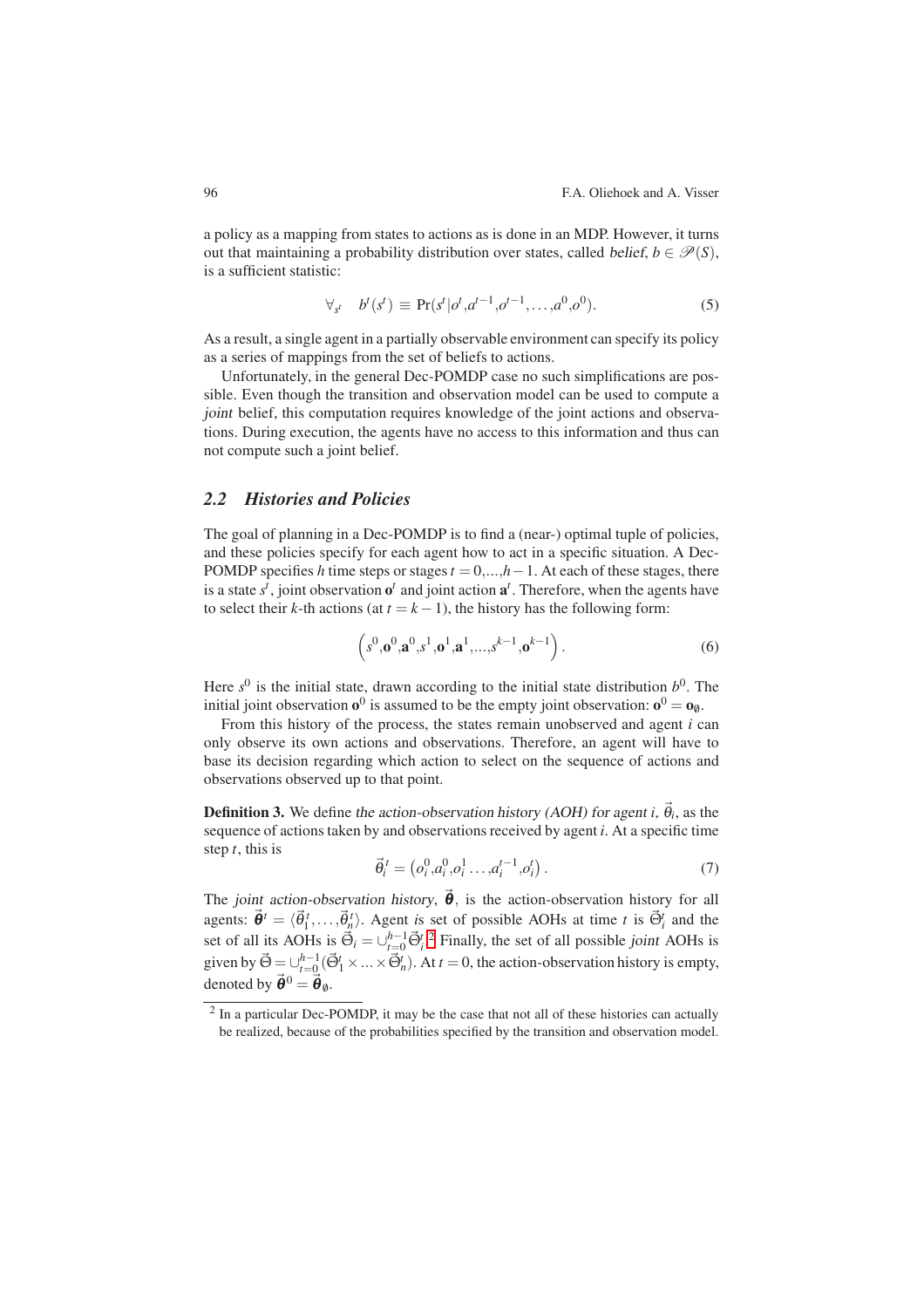**Definition 4.** The observation history (OH) for agent  $i$ ,  $\vec{o}_i$ , is the sequence of observations an agent has received. At a specific time step *t*, this is

$$
\vec{o}_i^t = \left(o_i^0, o_i^1, \dots, o_i^t\right). \tag{8}
$$

The joint observation history,  $\vec{\mathbf{o}}$ , is the OH for all agents:  $\vec{\mathbf{o}}^t = \langle \vec{o}_1^t, \dots, \vec{o}_n^t \rangle$ . Similar to the notation for AOHs, the set of OHs for agent *i* at time *t* is denoted  $\vec{O}_i^t$ . We also use  $\vec{O}_i$  and  $\vec{O}$  and the empty observation history is denoted  $\vec{o}_\emptyset$ .

**Definition 5.** The action history (AH) for agent  $i$ ,  $\vec{a}_i$ , is the sequence of actions an agent has performed. At a specific time step *t*, we write

$$
\vec{a}_i^t = \left(a_i^0, a_i^1, \dots, a_i^{t-1}\right). \tag{9}
$$

Notation for joint action histories and sets are analogous to those for observation histories. Finally we note that, clearly, a (joint) action-observation history consists of a (joint) action- and a (joint) observation history:  $\vec{\theta}^t = \langle \vec{\sigma}^t, \vec{a}^t \rangle$ .

The action-observation history of an agent specifies all the information the agent has when it has to decide upon an action. For the moment we assume that an individual policy  $\pi$ <sup>*i*</sup> for agent *i* is a deterministic mapping from action-observation histories to actions. However, the number of such histories grows exponentially with the horizon of the problem: e.g., at the last time step *h* − 1, there are  $(|A_i| |O_i|)^{h-1}$  actionobservation histories for agent *i*. The number of policies for agent *i* is exponential in this number, and thus doubly exponential in the horizon *h*.

It is possible to reduce the number of policies under consideration by realizing that a lot of policies specify the same behavior. This is illustrated by the left side of Fig. 4, which clearly shows that under a deterministic policy only a subset of possible action-observation histories are reached. Policies that only differ with respect to an action-observation history that is not reached in the first place, manifest the same behavior. The consequence is that to specify a deterministic policy, the observation history suffices: when an agent takes its action deterministically, he will be able to infer what action he took from only the observation history as illustrated by the right side of Fig. 4.

**Definition 6.** A pure or deterministic policy,  $\pi_i$ , for agent *i* in a Dec-POMDP is a mapping from observation histories to actions,  $\pi_i : \vec{O}_i \rightarrow A_i$ . The set of pure policies of agent *i* is denoted <sup>Π</sup>*i*.

Note that also for pure policies we write  $\pi_i(\vec{\theta}_i)$ . In this case we mean the action that  $\pi_i$  specifies for the observation history contained in  $\vec{\theta}_i$ . We use  $\pi = \langle \pi_1,...,\pi_n \rangle$ to denote a joint policy Also we use  $\pi_{\neq i} = \langle \pi_1, \ldots, \pi_{i-1}, \pi_{i+1}, \ldots, \pi_n \rangle$ , to denote a profile of policies for all agents but *i*.

Apart from pure policies, it is also possible to have the agents execute randomized policies, i.e., policies that do not always specify the same action for the same situation, but in which there is an element of chance that decides which action is performed. We will not consider such policies here, since in a Dec-POMDP, there always is an optimal pure joint policy [48].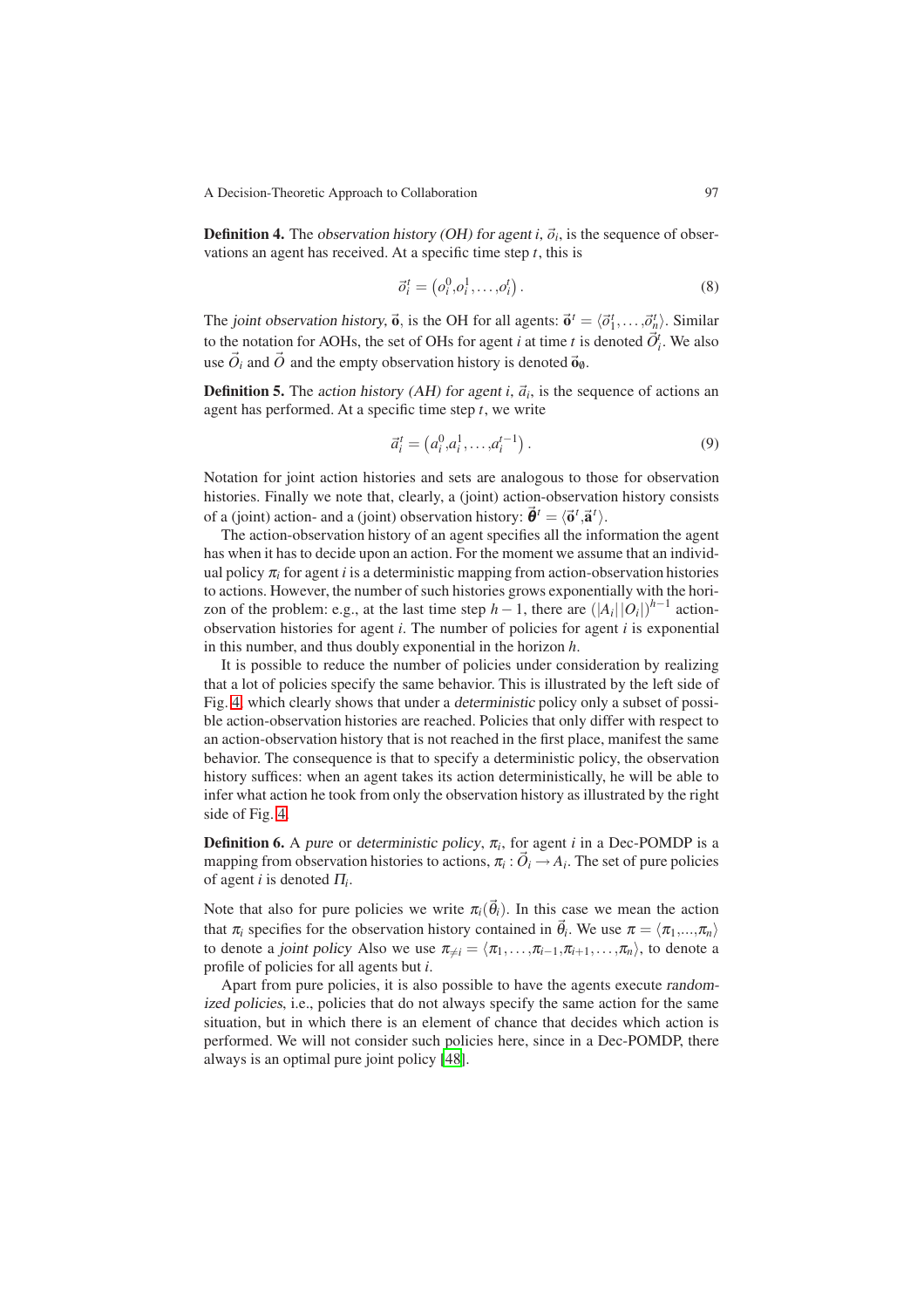98 F.A. Oliehoek and A. Visser



**Fig. 4** Left: a tree of action-observation histories  $\vec{\theta}_i$  for one of the agents in the  $\langle N_H = 3, n_f = 1 \rangle$ 3) FIREFIGHTING problem. An arbitrary deterministic policy  $\pi$ <sub>i</sub> is highlighted. Clearly shown is that  $\pi_i$  only reaches a subset of histories  $\vec{\theta}_i$ . ( $\vec{\theta}_i$  that are not reached are not further expanded.) Right: The same policy can be shown in a simplified policy tree.

A common way to represent the temporal structure in a policy is to split it in decision rules  $\delta_i$  that specify the policy for each stage. An individual policy is then represented as a sequence of decision rules  $\pi_i = (\delta_i^0, \dots, \delta_i^{h-1})$ . In the case of a deterministic policy, the form of the decision rule for stage *t* is a mapping from length-*t* observation histories to actions  $\delta_i^t : \vec{O}_i^t \to A_i$ . A joint decision rule  $\delta^t =$  $\langle \delta_1^t, \ldots, \delta_n^t \rangle$  specifies a decision rule for each agent.

We will also consider policies that are partially specified with respect to time. Formally,  $\varphi^t = (\delta^0, \dots, \delta^{t-1})$  denotes the past joint policy at stage *t*, which is a partial joint policy  $\pi$  specified for stages  $0, \ldots, t-1$ .

Clearly, policies differ in how much reward they can expect to accumulate. We consider the expected cumulative reward of a joint policy, also referred to as its value.

**Definition 7.** The value  $V(\pi)$  of a joint policy  $\pi$  is defined as

$$
V(\pi) \equiv E\left[\sum_{t=0}^{h-1} R(s^t, \mathbf{a}^t) \middle| \pi, b^0\right],\tag{10}
$$

where the expectation is over states and observations.

In particular, we can calculate this expectation recursively using

$$
V_{\pi}^{t}(s^{t}, \vec{\mathbf{o}}^{t}) = R(s^{t}, \pi(\vec{\mathbf{o}}^{t})) + \sum_{s^{t+1} \in S} \sum_{\mathbf{o}^{t+1} \in O} \Pr(s^{t+1}, \mathbf{o}^{t+1} | s^{t}, \pi(\vec{\mathbf{o}}^{t})) V_{\pi}^{t+1}(s^{t+1}, \vec{\mathbf{o}}^{t+1}).
$$
\n(11)

The value of joint policy  $\pi$  is then given by

$$
V(\pi) = \sum_{s^0 \in S} V_{\pi}(s^0, \vec{\theta}_\theta) b^0(s^0).
$$
 (12)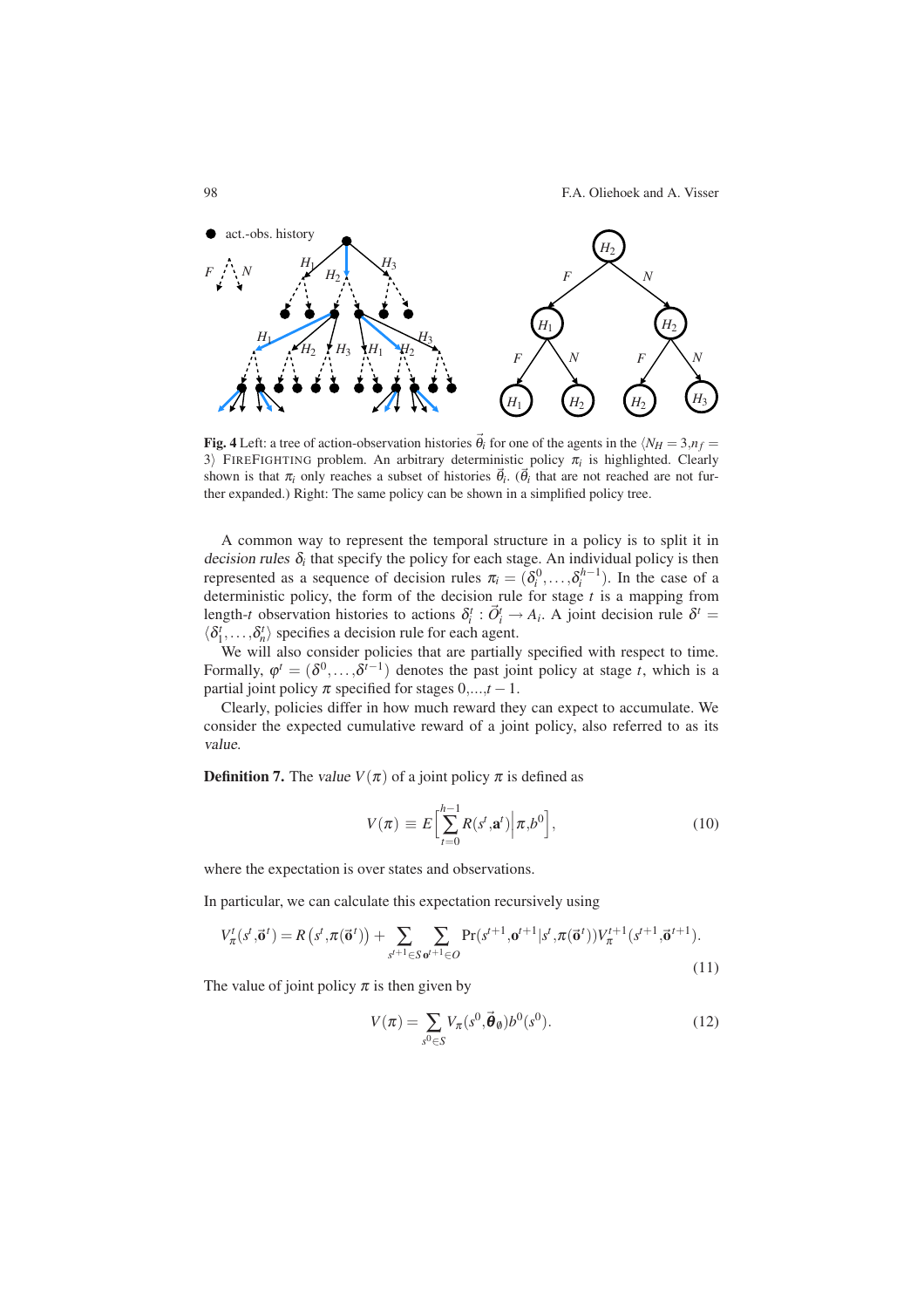*Example 2 (Optimal policies for the* FIREFIGHTING *problem).* As an example, Fig. 5 shows an optimal joint policy for horizon 3 of the  $\langle N_H = 3, n_f = 3 \rangle$  FIREFIGHTING problem. One agent initially moves to the middle house to fight fires there, which helps prevent fire from spreading to its two neighbors. The other agent moves to house 3, and stays there if it observes fire, and moves to house 1 if it does not observe flames. As well as being optimal, such a joint policy makes sense intuitively speaking.

| no observation $\rightarrow$ go house 3       | no observation $\rightarrow$ go house 2       |
|-----------------------------------------------|-----------------------------------------------|
| flames $\rightarrow$ go house 3               | flames $\rightarrow$ go house 2               |
| no flames $\rightarrow$ go house 1            | no flames $\rightarrow$ go house 2            |
| flames, flames $\rightarrow$ go house 1       | flames, flames $\rightarrow$ go house 1       |
| flames, no flames $\rightarrow$ go house 1    | flames, no flames $\rightarrow$ go house 1    |
| no flames, flames $\rightarrow$ go house 2    | no flames, flames $\rightarrow$ go house 1    |
| no flames, no flames $\rightarrow$ go house 2 | no flames, no flames $\rightarrow$ go house 1 |

**Fig. 5** An optimal joint policy for FIREFIGHTING  $\langle N_H = 3, n_f = 3 \rangle$ , horizon 3. On the left the policy for the first agent, on the right the second agent's policy.

### *2.3 Solving Dec-POMDPs*

The fact that the number of pure joint policies is doubly exponential in the horizon *h* provides some intuition about how hard the problem is. This intuition is supported by the result that the problem of finding the optimal solution for a finite-horizon Dec-POMDP with *n* > 2 is NEXP-complete [4]. Moreover, Dec-POMDPs cannot be approximated efficiently: even finding an  $\varepsilon$ -approximate solution is NEXPhard [59]. Also, the problem of solving over an infinite horizon is undecidable, which is a direct result of the undecidability of (single-agent) POMDPs over an infinite horizon [45].

In the rest of this section, we provide background on the two main approaches of solving finite-horizon Dec-POMDPs: the forward view and the backward view. For a more complete overview of finite-horizon solution methods we refer to [48] and for an overview including infinite-horizon approaches to [64].

### **2.3.1 The Forward View: Heuristic Search**

The forward view of Dec-POMDPs is given by the combination of multiagent A<sup>∗</sup> [73] and the method proposed by Emery-Montemerlo [22] and the works derived from those methods. In particular, both approaches can be unified in a generalization of MAA∗, creating a new view that may be called the forward perspective to solving Dec-POMDPs [48].

Multiagent  $A^*$  (MA $A^*$ )

Szer et al. introduced a heuristically guided policy search method called multiagent <sup>A</sup><sup>∗</sup> (MAA∗) [73]. It performs a guided A∗-like search over partially specified joint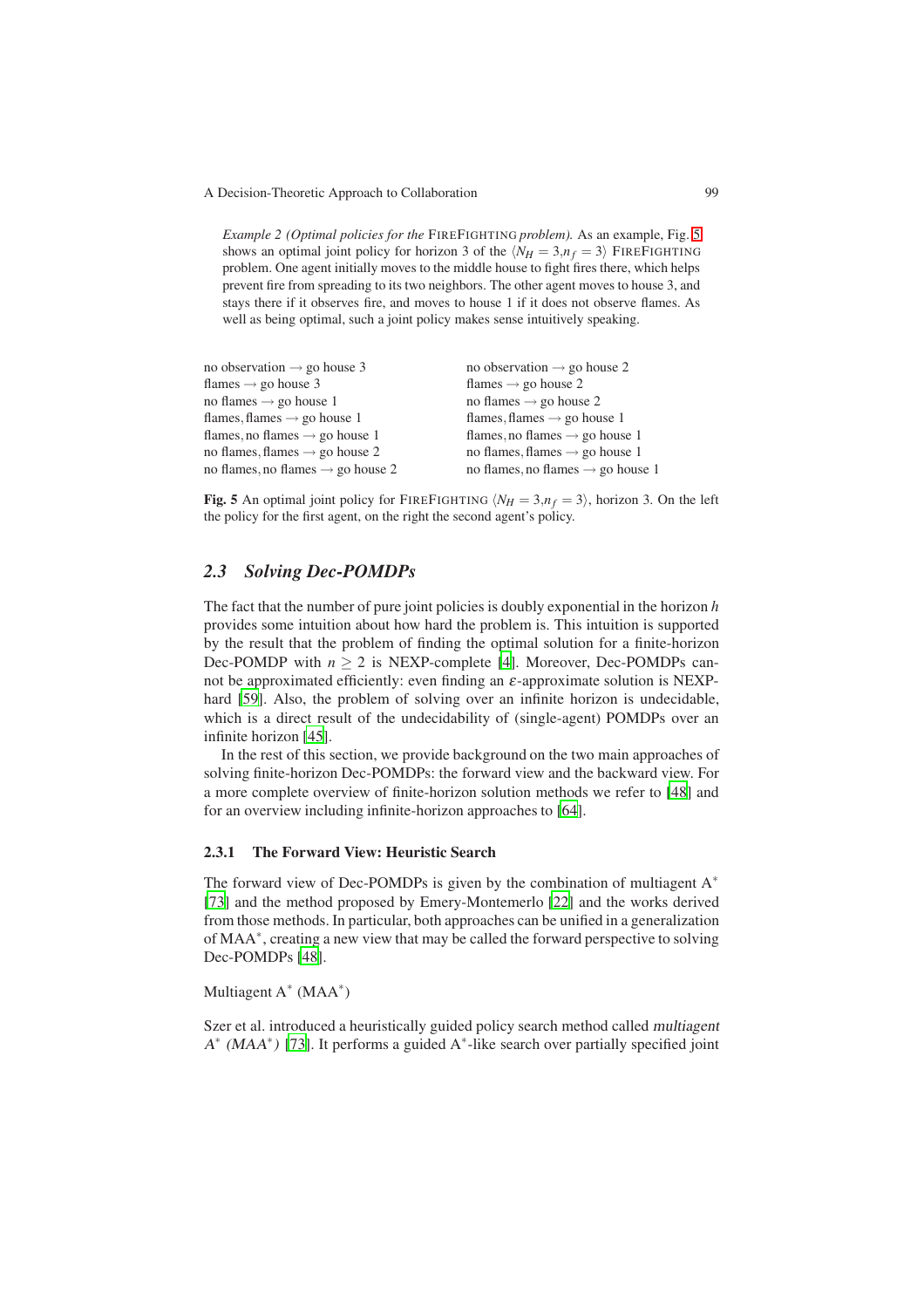policies, pruning joint policies that are guaranteed to be worse than the best (fully specified) joint policy found so far by an admissible heuristic.

In particular MAA<sup>∗</sup> considers joint policies that are partially specified with respect to time: a partial joint policy  $\varphi^t = (\delta^0, \delta^1, \dots, \delta^{t-1})$  specifies the joint decision rules for the first *t* stages. For such a partial joint policy  $\varphi^t$  a heuristic value  $\hat{V}(\varphi^t)$ is calculated by taking  $V^{0...t-1}(\varphi^t)$ , the actual expected reward  $\varphi^t$  achieves over the first *t* stages, and adding  $\hat{V}^{t...h-1}$ , a heuristic value for the remaining *h* − *t* stages. Clearly, when  $\hat{V}^{t...h-1}$  is an admissible heuristic—a guaranteed overestimation—so is  $\widehat{V}(\boldsymbol{\varphi}^t)$ .

MAA<sup>\*</sup> starts by placing the completely unspecified joint policy  $\varphi^0$  in an open list. Then, it proceeds by selecting partial joint policies  $\varphi^t = (\delta^0, \delta^1, \dots, \delta^{t-1})$  from the list and 'expanding' them: generating all  $\varphi^{t+1} = (\delta^0, \delta^1, \ldots, \delta^{t-1}, \delta^t)$  by appending all possible joint decision rules  $\delta^t$  for next time step (*t*). The left side of Fig. 6 illustrates the expansion process. After expansion, all created children are heuristically evaluated and placed in the open list. Any partial joint policies  $\varphi^{t+1}$  with  $\widehat{V}(\varphi^{t+1})$ less than the expected value  $V(\pi)$  of some earlier found (fully specified) joint policy  $\pi$ , can be pruned. The search ends when the list becomes empty, at which point an optimal fully specified joint policy has been found.



**Fig. 6** Difference between policy construction in MAA<sup>∗</sup> (left) and dynamic programming (right) for an agent with actions  $a,\bar{a}$  and observations  $o,\bar{o}$ . The dashed components are newly generated, dotted components result from the previous iteration. MAA<sup>∗</sup> 'expands' a partial policy from the leaves, while dynamic programming backs up a set of 'sub-tree policies' forming new ones.

#### Dec-POMDPs as series of Bayesian games

The MAA<sup>∗</sup> algorithm can be generalized by interpreting a Dec-POMDP as a series of Bayesian games. A Bayesian game (BG) [52] is an extension of a normal form game in which the agents can hold some private information which is expressed by their type. BGs can be used to approximate Dec-POMDPs [22]. In this method, agents construct and solve a BG for each stage of the process in an on-line fashion. Such modeling is exact when using an optimal payoff function for the BGs [48]. Modeling Dec-POMDPs through BGs is appealing because it decomposes the recursive Dec-POMDP problem into a conceptually simpler problem for each stage.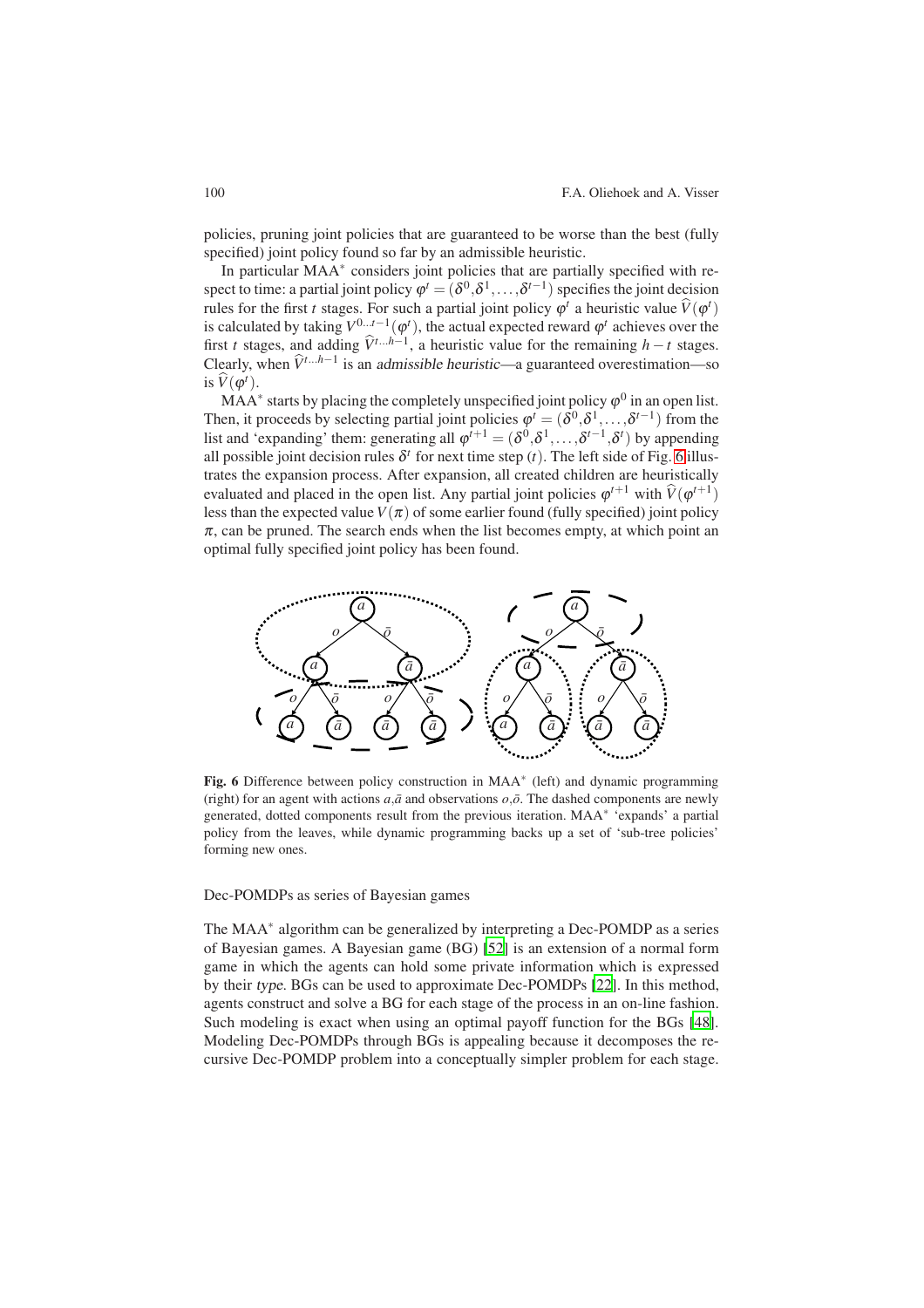It allows for efficient approximations, since local optima for BGs can be computed efficiently using solution methods from game theory. Also, it opens a new branch of related work and techniques that may be used, some of which are discussed in Section 4.

The crucial difficulty in making a decision at some stage *t* in a Dec-POMDP is that the agents lack a common signal on which to condition their actions and must rely instead on their individual (action-)observation histories. Given  $b^0$  and  $\varphi^t$ , the joint policy followed for stages  $0 \dots t - 1$ , this situation can be modeled as a BG with identical payoffs. Such a game  $BG(b^0, \varphi^t)$  consists of the set of agents {1...*n*}, their joint actions *A*, the set of their joint types Θ, a probability distribution over these joint types  $Pr(\cdot)$  and a payoff function *u* that maps a joint type and action to a real number  $u(\theta, \mathbf{a})$ . A joint type  $\theta \in \Theta$  specifies a type for each agent  $\theta =$  $\langle \theta_1, \ldots, \theta_n \rangle$ . Since the type of an agent represents the private information it holds, types are AOHs  $\theta_i \equiv \vec{\theta}_i^t$  and joint types correspond to joint AOHs  $\boldsymbol{\theta} \equiv \vec{\boldsymbol{\theta}}^t$ . Given  $\varphi^t$  and  $b^0$ , the probability distribution over joint AOHs is welldefined and the payoff function is given by  $u(\theta, \mathbf{a}) \equiv Q^*(\vec{\theta}', \mathbf{a})$ , the optimal Q-value function of the Dec-POMDP. Although  $Q^*$  is intractable to compute, heuristic Q-value functions  $\hat{Q}$  can be computed, for instance using the underlying MDP's value function.

We can solve such a BG by computing the expected heuristic value  $\hat{V}$  for all joint BG-policies  $\boldsymbol{\beta}^t = (\beta_1, \dots, \beta_n)$ , where an individual BG-policy maps types to actions  $\beta_i(\vec{\theta}_i^t) = a_i^t$ . This valuation is given by

$$
\widehat{V}(\boldsymbol{\beta}^{t}) = \sum_{\vec{\boldsymbol{\theta}}^{t}} \Pr(\vec{\boldsymbol{\theta}}^{t} | \boldsymbol{\varphi}^{t}, b^{0}) \widehat{Q}(\vec{\boldsymbol{\theta}}^{t}, \boldsymbol{\beta}^{t}(\vec{\boldsymbol{\theta}}^{t})),
$$
\n(13)

where  $\boldsymbol{\beta}^t(\vec{\theta}^t) = \langle \beta_i(\vec{\theta}^t_i) \rangle_{i=1...n}$  denotes the joint action that results from application of the individual BG-policies to the individual AOHs  $\vec{\theta}_i^t$  specified by  $\vec{\theta}^t$ . The solution  $\beta^{t,*}$  is the joint BG-policy with the highest expected value. Note that if  $\varphi^t$ is deterministic, the probability of  $\vec{\theta}^t = \langle \vec{a}^t, \vec{0}^t \rangle$  is non-zero for only one  $\vec{a}^t$  per  $\vec{0}^t$  $(\vec{a}^t)$  can be reconstructed from  $\vec{\sigma}^t, \varphi^t$ ). Therefore, in effect the BG-policies reduce to decision rules: mappings from observation histories to actions  $\beta_i(\vec{\sigma}_i^t) = a_i^t$ .

#### Generalized MAA<sup>∗</sup>

The modeling of a stage of a Dec-POMDP as a BG as outlined above can be applied in a heuristic policy search scheme called Generalized MAA<sup>∗</sup> (GMAA∗) [48], which generalizes MAA<sup>\*</sup> and the BG-method of [22]. Algorithm 3 shows GMAA<sup>\*</sup>, which maintains an open list P of partial joint policies  $\varphi^t$  and their heuristic values  $\hat{V}(\varphi^t)$ . Every iteration the highest ranked  $\varphi^t$  is selected and expanded, i.e., the Bayesian game  $BG(\varphi^t, b^0)$  is constructed and all joint BG-policies  $\beta^t$  are evaluated. Consequently, these joint BG-policies are used to construct a new set of partial policies

$$
\Phi_{\text{Next}} := \{ \varphi^{t+1} = (\varphi^t, \pmb{\beta}^t) \}
$$
\n(14)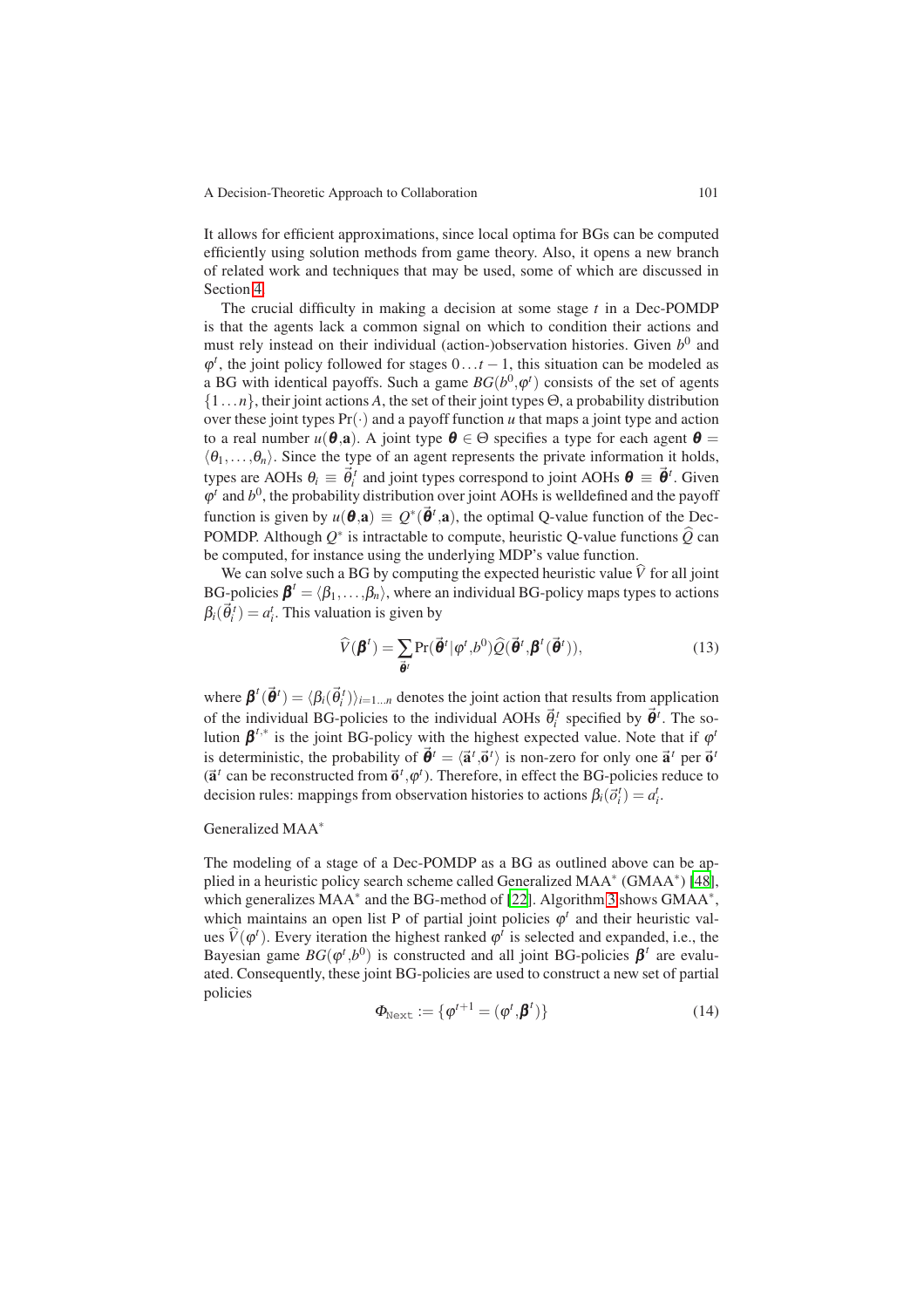#### **Algorithm 3** GMAA<sup>∗</sup>

1:  $\underline{v}^* \leftarrow -\infty$ 2:  $\overline{P} \leftarrow {\phi^0 = {0}$ 3: **repeat** 4:  $\varphi^t \leftarrow$  SelectHighestRankedPartialJPol(P) 5:  $\Phi_{\text{new}} \leftarrow \text{ConstructAndSolveBG}(\varphi^t, b^0)$ 6: **if**  $\Phi_{\text{new}}$  contains full policies  $\Pi_{\text{new}} \subseteq \Phi_{\text{new}}$  then 7:  $\pi' \leftarrow \arg \max_{\pi \in \Pi_{\text{new}}} V(\pi)$ <br>8: **if**  $V(\pi') > v^*$  **then** 8: **if**  $V(\pi') > \underline{v^*}$  **then** 9:  $\underline{v}^* \leftarrow V(\pi')$  {found new lower bound} 10:  $\pi^* \leftarrow \pi^{\prime}$ 11:  $P \leftarrow {\varphi \in P | \widehat{V}(\varphi) > \underline{v}^{\star} }$ {prune P} end if 13:  $\Phi_{\text{new}} \leftarrow \Phi_{\text{new}} \setminus \Pi_{\text{new}}$  {remove full policies} 14: **end if** 15:  $P \leftarrow (P \setminus \phi^t) \cup \{ \phi \in \Phi_{\text{new}} \mid \hat{V}(\phi) > \underline{v}^{\star} \}$  {remove processed/add new partial policies} 16: **until** P is empty

and their heuristic values. When the heuristic values are an upper bound to the true values, any lower bounds  $v^*$  (i.e., full joint policies) that are found can be used to prune P. When P becomes empty, the optimal policy has been found.

GMAA<sup>∗</sup> as outlined here is MAA<sup>∗</sup> reformulated to work on BGs. The BGmethod of [22] is similar, but does not backtrack, i.e., rather than constructing all new partial policies  $\forall_{\beta} \phi^{t+1} = (\phi^{t}, \beta^{t})$  only the best-ranked partial policy  $(\phi^{t}, \beta^{t,*})$ is constructed and the open list P will never contain more than 1 partial policy. A generalization *k*-GMAA<sup>∗</sup> constructs the *k* best-ranked partial policies, allowing to trade off computation time and solution quality.

#### **2.3.2 The Backward View: Dynamic Programming**

GMAA<sup> $*$ </sup> incrementally builds policies from the first stage  $t = 0$  to the last  $t = h - 1$ . Dynamic programming (DP) for Dec-POMDPs [37] constructs policies the other way around: starting with a set of '1-step policies' (actions) that can be executed at the last stage, they construct a set of 2-step policies to be executed at *h*−2, etc.

It should be stressed that the policies maintained are quite different from those used by GMAA<sup>\*</sup>. In particular, a partial policy in GMAA<sup>\*</sup> has the form  $\varphi^t =$  $(\delta^0, \delta^1, \ldots, \delta^{t-1})$ . The policies maintained by DP do not have such a correspondence to decision rules. We define the time-to-go <sup>τ</sup> at stage *t* as

$$
\tau = h - t. \tag{15}
$$

Now  $q_i^{\tau=k}$  denotes a *k*-steps-to-go sub-tree policy for agent *i*. That is,  $q_i^{\tau=k}$  is a policy tree that has the same form as a full policy for the horizon-*k* problem. Within the original horizon-*h* problem  $q_i^{\tau=k}$  is a candidate for execution starting at stage  $t = h - k$ . The set of *k*-steps-to-go sub-tree policies maintained for agent *i* is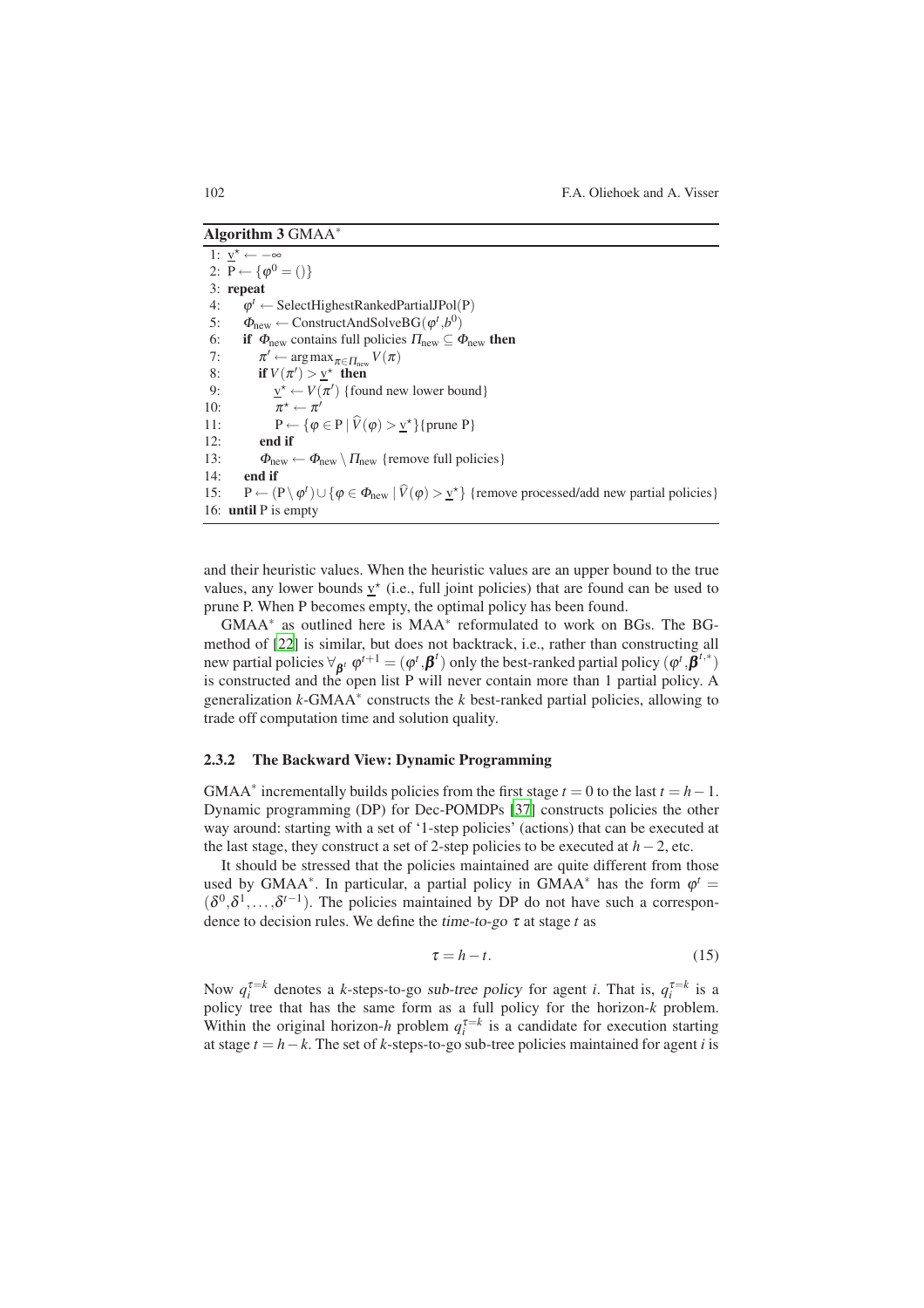denoted  $Q_i^{\tau=k}$ . Dynamic programming for Dec-POMDPs is based on backup operations: constructing  $Q_i^{\tau=k+1}$  from  $Q_i^{\tau=k}$ . For instance, the right side of Fig. 6 shows how  $q_i^{\tau=3}$ , a 3-steps-to-go sub-tree policy, is constructed from two  $q_i^{\tau=2} \in Q_i^{\tau=2}$ . Also illustrated is the difference between this process and MAA<sup>∗</sup> expansion (on the left side).

Dynamic programming consecutively constructs  $Q_i^{\tau=1}, Q_i^{\tau=2}, \ldots, Q_i^{\tau=h}$  for all agents *i*. However, the size of the set  $Q_i^{\tau=k+1}$  is given by

$$
|Q_i^{\tau=k+1}| = |A_i| |Q_i^{\tau=k}|^{|O_i|}, \tag{16}
$$

and as a result the sizes of the maintained sets grow doubly exponential with *k*. To counter this source of intractability, Hansen et al. [37] propose to eliminate dominated sub-tree policies. The expected reward of a particular sub-tree policy  $q_i^{\tau=k}$ *i* depends on the probability over states when  $q_i^{\tau=k}$  is started (at stage  $t = h - k$ ) as well as the probability with which the other agents  $j \neq i$  select their sub-tree policies  $q_j^{\tau=k} \in Q_j^{\tau=k}$ . If we let  $q_{\neq i}^{\tau=k}$  denote a sub-tree profile for all agents but *i*, and  $Q_{\neq i}^{\tau=k}$ the set of such profiles, we can say that  $q_i^{\tau=k}$  is dominated if it is not maximizing at any point in the *multiagent belief* space: the simplex over  $S \times Q_{\neq i}^{\tau=k}$ . Hansen et al. test for dominance over the entire multiagent belief space by linear programming. Removal of a dominated sub-tree policy  $q_i^{\tau=k}$  of an agent *i* may cause a sub-tree policy  $q_j^{\tau=k}$  of an other agent *j* to become dominated. Therefore, they propose to iterate over agents until no further pruning is possible, a procedure known as iterated elimination of dominated policies [52].

Finally, when the last backup step is completed the optimal policy can be found by evaluating all joint policies  $\pi \in Q_1^{\tau=h} \times \cdots \times Q_n^{\tau=h}$  for the initial belief  $b^0$ .

#### *2.4 Special Cases and Generalization*

Because of the negative complexity results for Dec-POMDPs, much research has focused on special cases of Dec-POMDPs. This section reviews some of these. For a more comprehensive overview of special cases, the reader is referred to [32, 57, 64].

#### **2.4.1 Factored Dec-POMDPs**

A factored Dec-POMDP has a state space  $S = X_1 \times \ldots \times X_{|X|}$  that is spanned by  $X = \{X_1, \ldots, X_{|X|}\}\$ a set of state variables, or *factors*. A state corresponds to an assignment of values for all factors  $s = \langle x_1, \ldots, x_{|X|} \rangle$ . In a factored Dec-POMDP, the transition and observation model can be compactly represented by exploiting conditional independence between variables. In particular, the transition and observation model can be represented by a dynamic Bayesian network (DBN) [8].

Even though factored Dec-POMDPs can be represented more compactly, solving them is still hard. However, by adding additional assumptions to the factored Dec-POMDP model, more efficient solutions are sometimes possible [2, 32, 64].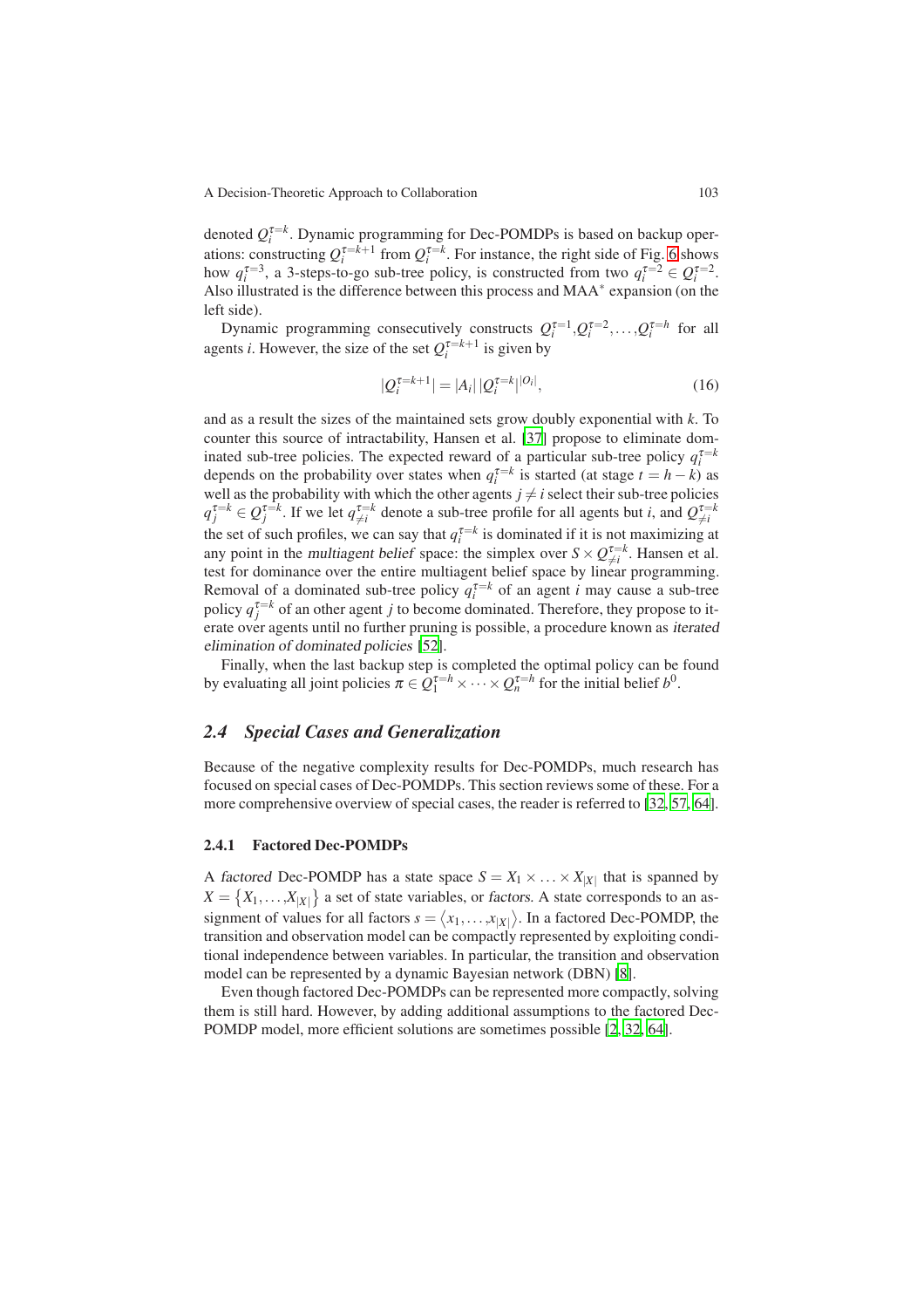#### **2.4.2 Degrees of Observability**

The literature has identified different categories of observability [32, 57]. When the observation function is such that the individual observation for each of the agents will always uniquely identify the true state, the problem is considered fully- or individually observable. In such a case, a Dec-POMDP effectively reduces to a multiagent Markov decision process (MMDP) [7].

In this setting a (joint) action can be selected based on the state without considering the history, because the state is Markovian. Moreover, because each agent can observe the state, there is an effective way to coordinate. One can think of the situation as a regular MDP with a 'puppeteer' agent that selects joint actions. For this 'underlying MDP' an optimal solution  $\pi^*$  can be found efficiently (Pcomplete [53]) with standard dynamic programming techniques [56]. Such a solution  $\pi^* = (\delta^0, \dots, \delta^{h-1})$  specifies a mapping from states to joint actions for each stage  $\forall_t \ \delta^t : S \to A$  and can be split into individual policies  $\pi_i = (\delta_i^0, \dots, \delta_i^{h-1})$  with  $\forall_t \delta_i^t : S \rightarrow A_i$  for all agents.

The other extreme is when the problem is non-observable, meaning that none of the agents observes any useful information. This is modeled by the fact that agents always receive a null-observation,  $\forall$ *i*  $O$ <sup>*i*</sup> = { $o$ *i*, $\emptyset$ }. Under non-observability agents can only employ an open-loop plan. A result of this is that non-observable setting is easier from a complexity point of view (NP-complete [57]).

Between these two extremes, there are partially observable problems. One more special case has been identified, namely, the case where not the individual, but the joint observation identifies the true state. This case is referred to as jointly- or collectively observable.

**Definition 8.** A jointly observable Dec-POMDP is referred to as a Dec-MDP.

Even though all observation together identify the state in a Dec-MDP, each agent still has a partial view. As such Dec-MDPs are a non-trivial sub-class of Dec-POMDPs for which the NEXP-completeness result holds [3].

#### **2.4.3 Explicit Communication**

The Dec-POMDP model does not explicitly define communication. Of course, it is possible to include communication actions and observations in the regular set of actions and observations, so a Dec-POMDP can handle communication implicitly. The Dec-POMDP, however, has been extended to incorporate explicitly communication actions and observations. The resulting model the Dec-POMDP-Com [31, 32] additionally includes a set of messages  $\Sigma$  that can be sent by each agent and a cost function  $C_{\Sigma}$  that specifies the cost of sending each message. The MTDP has a similar extension, called the Com-MTDP [57], which is equivalent to the Dec-POMDP-Com.

Although the Dec-POMDP-Com model itself could allow different communication models, studies so far have considered noise-free instantaneous broadcast communication. That is, at a stage in the process each agent broadcasts its message and receives the messages sent by all other agents instantaneously and without errors.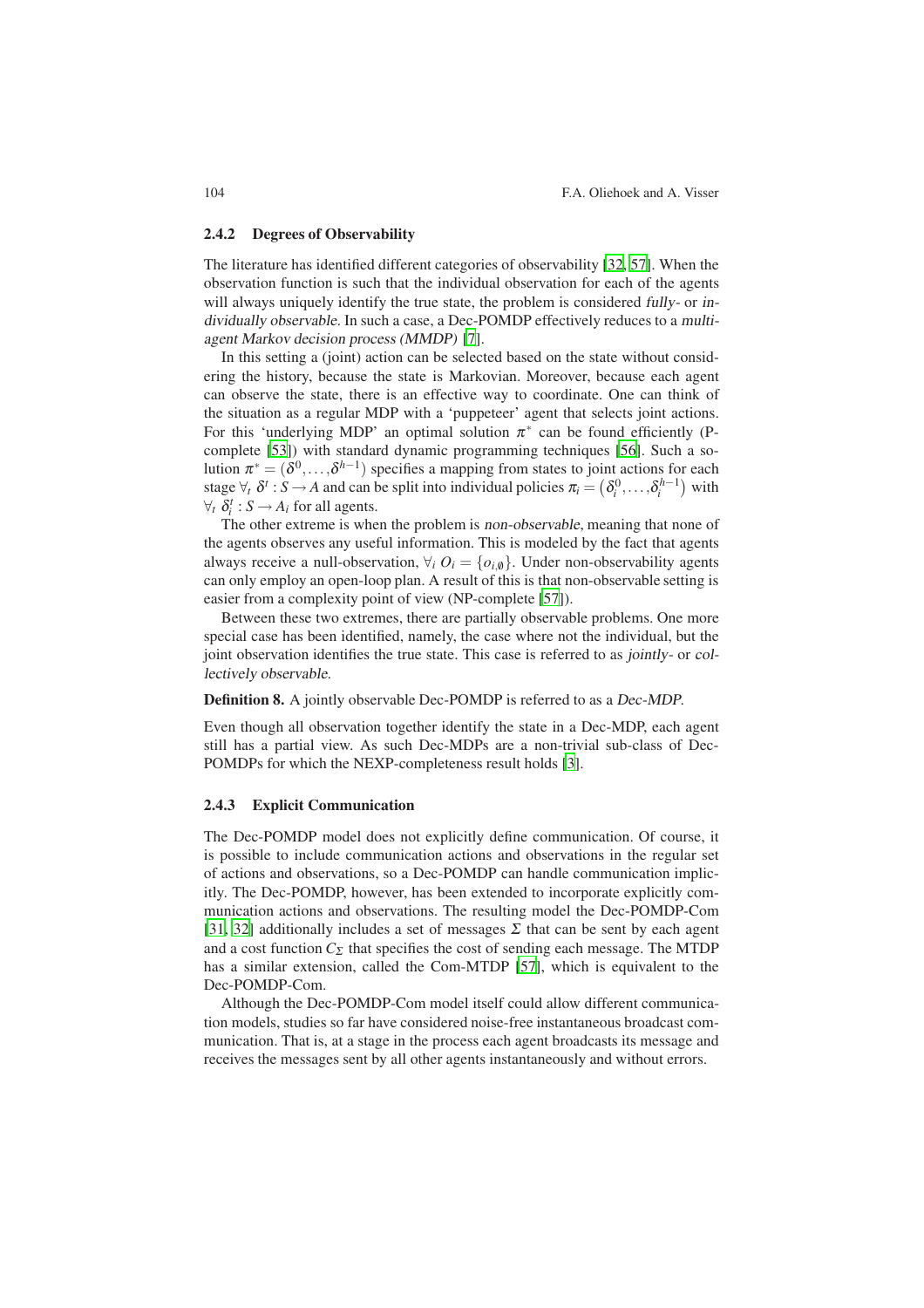In the most general case, the goal in a Dec-POMDP-Com is to

"find a joint policy that maximizes the expected total reward over the finite horizon. Solving for this policy embeds the optimal meaning of the messages chosen to be communicated" — Goldman and Zilberstein [31]

That is, in this perspective the semantics of the communication actions become part of the optimization problem. This problem is considered in [31, 67, 80].

One can also consider the case where messages have fixed semantics. In such a case the agents need a mechanism to process these semantics (i.e., to allow the messages to affect their beliefs). For instance, when the agents share their local observations, each agent maintains a joint belief and performs an update of this joint belief, rather than maintaining the list of observations. It was shown that under costfree communication, a joint communication policy that shares the local observation at each stage is optimal [57].

Models with explicit communication seem more general than the models without, but (in the absence of special mechanisms to interpret the messages) it is possible to transform the former to the latter. That is, a Dec-POMDP-Com can be transformed to a Dec-POMDP [32, 64].

#### **2.4.4 Generalization: Partially Observable Stochastic Games (POSGs)**

The generalization of the Dec-POMDP is the partially observable stochastic game (POSG). It has the same components as a Dec-POMDP, except that it specifies not a single reward function, but a collection of reward functions, one for each agent. This means that a POSG assumes self-interested agents that each want to maximize their individual expected cumulative reward.

The consequence of this is that there is no longer an optimal joint policy, simply because 'optimality' no longer defined. Rather the joint policy to suggest should be a (Bayesian) Nash Equilibrium, and preferably a Pareto optimal NE. However, there is no clear way to identify the 'best' one. Moreover, such a Pareto optimal NE is only guaranteed to exist in randomized policies (for a finite POSG), which means that it is no longer possible to perform brute-force policy evaluation. Also search methods based on alternating maximization are no longer guaranteed to converge for POSGs.

### **3 The Subjective Approach**

The Dec-POMDP presents an objective perspective in which the goal is to find a plan, a (near-) optimal joint policy, for all agents simultaneously. In the subjective perspective, we reason for one particular protagonist agent. That is, this agent tries to take the best actions by predicting the other agents in the environment.

This perspective has been computationally formalized in the recursive modeling method (RMM) [29, 30]. The limitation of the RMM framework, however, is that the agents interact in the setting of repeated strategic games, and such games do not take into account the environment, or observations of agents. As such it is difficult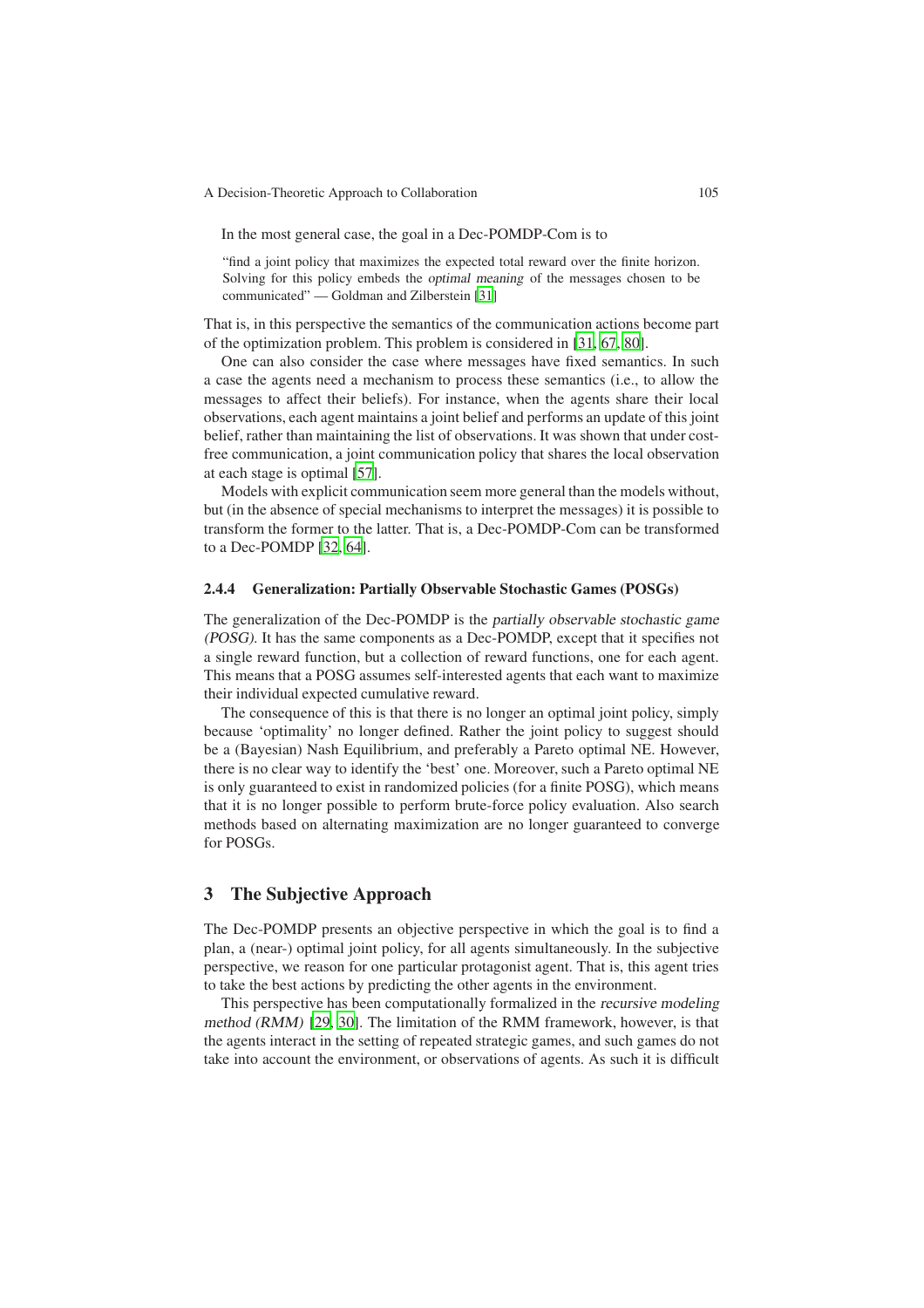to model many realistic settings, where agents have different information regarding the environment.

The interactive POMDP (I-POMDP) is a different framework that overcomes these limitations [28]. It is closely related to the POMDP in how it models the environment. The I-POMDP focuses on the decision making process of a single selfinterested agent, situated in an environment with other agents. Gradually, dependent on the so-called strategy level, the influence of other agents is incorporated into the decisions of the protagonistic agent. Because of this, the framework also admits non-cooperative and competitive MASs.

### *3.1 Interactive POMDPs*

When planning from the perspective of a protagonist agent in a POMDP-like environment that includes other agents, an obvious first approach is to simply ignore the other agents. The problem with this approach is that the result of its action and observations are influenced by other agents.

It is possible to treat this influence as noise, but that this approach has two main drawbacks: first, this approximation decreases the value of the optimal policy. Second, as these approximations are incorporated in the transition- and observation model, they are the same for each time-step. During execution, however, the other agent's policy might be non-stationary, thus the probability of another agent performing some action might depend on the timestep. This non-stationarity is actually guaranteed to take place when the other agent learns of its experience, and especially when it tries to learn and predict the behavior of the protagonist agent.

Therefore, instead of approximating other agents' influence through noise, Gmytrasiewicz and Doshi [28] propose to predict the behavior of other agents. To do this, they maintain an interactive belief over worldstates and models of other agents. A model  $m_i$  for an agent *i* from the set of possible models  $M_i$  describes the internal state and probabilities of future actions of agent *i*.

**Definition 9.** Formally, each model  $m_i \in M_i$  for agent *i* is defined as a triple  $m_i =$  $\langle \vec{o}_i, \pi_i, P_{O_i} \rangle$ , where  $\vec{o}_i$  is the history of observations of agent *i*,  $\pi_i$  is the policy (referred to as 'function') of agent *i* and  $P_{O_i}$  is agent *i*'s observation function.

Furthermore, Gmytrasiewicz and Doshi divide the set of models into two classes: sub-intentional and intentional models. The former being simpler, the latter being more complex by attributing beliefs, preferences and rationality to the agent. The intentional model that is considered in I-POMDPs is an agent's type:

**Definition 10.** A type  $\theta_i$  of an agent *i* that participates in a 'POMDP-like' environment is a tuple  $\langle b_i, \hat{\theta}_i \rangle$ , where  $b_i \in \mathcal{P}(S)$  is the belief over states of agent *i* and  $\hat{\theta}_i = \langle A_i, P_{T_i}, R_i, O_i, P_{O_i}, OC_i \rangle$  is called agent *i*'s frame. This frame in turn consists of  $A_i$ ,  $P_{T_i}$ ,  $R_i$ ,  $O_i$ ,  $P_{O_i}$  the actions, transition- and reward function, observations and observation function for agent  $i$ , and  $OC_i$ , the optimality criterion of agent  $i$ : usually the cumulative (discounted) reward. A type is an element of the space of intentional models:  $\theta_i \in M_i^{internal}$ .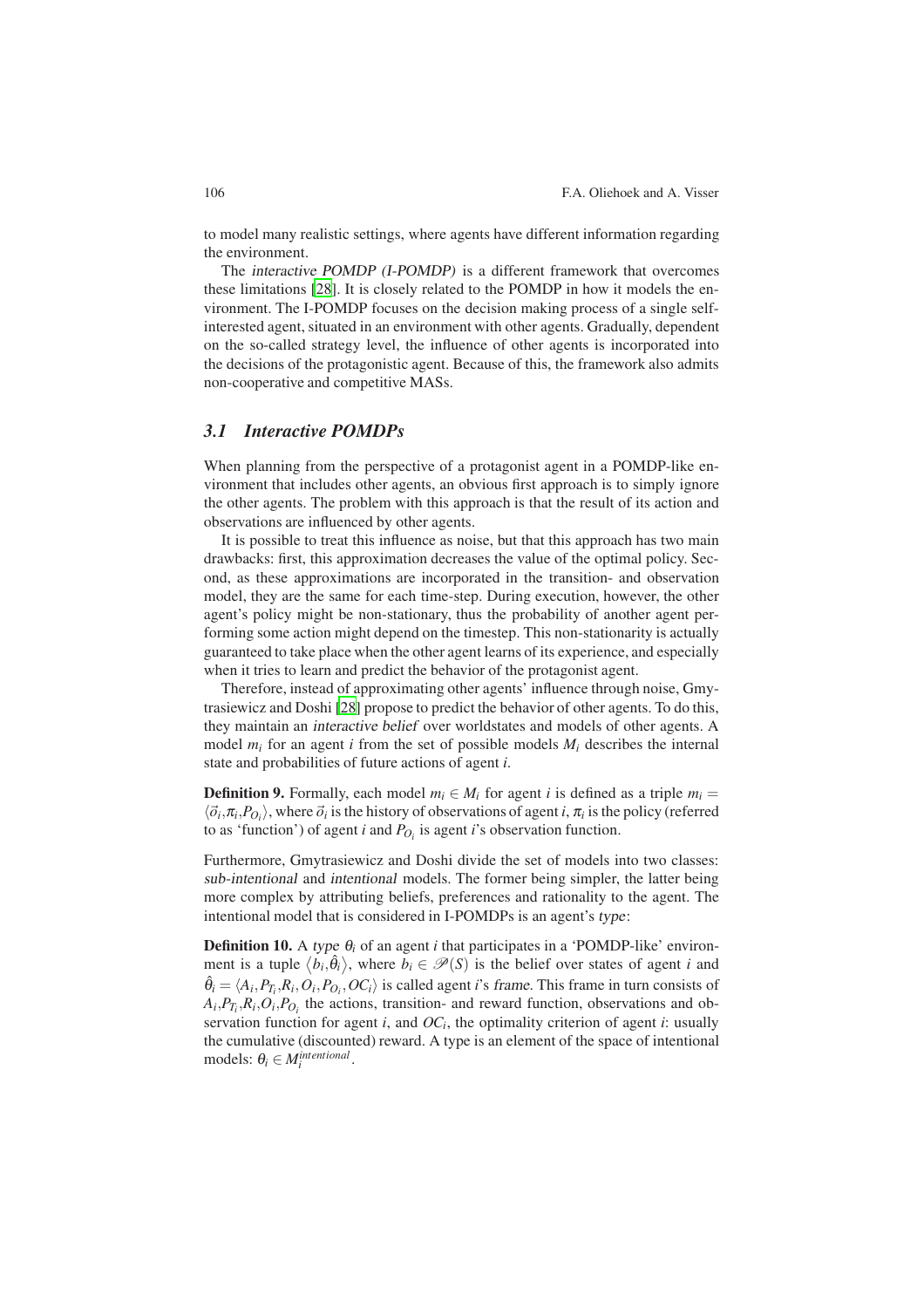Given these definitions, we can give the definition of an I-POMDP as follows:

**Definition 11.** Formally, an interactive-POMDP (I-POMDP) of agent *i* is a tuple  $\langle IS_i, A, P_{T_i}, R_i, O_i, P_{O_i} \rangle$ , where:

- *IS<sub>i</sub>* is the set of interactive states, defined as  $IS_i \equiv S \times (\times_{i \neq i} M_i)$ .
- *A* is the set of joint actions.
- $P_{T_i}, R_i, O_i, P_{O_i}$  are the transition- and reward function, observations and observation function for agent *i*. These are defined over joint actions, i.e.  $P(s'|s, \mathbf{a})$  and  $R(s, \mathbf{a})$ , but over individual observations, i.e.  $P(o_i|\mathbf{a}, s')$ .

An I-POMDP is a POMDP defined over interactive states, which include models of the other agents. This means that an interactive state fully specifies the future behavior of the other agents. As such, it is possible to transform the POMDP belief update to the I-POMDP setting [28]. Since it is rather complex, we do not repeat this transformed belief update here, but just mention that to predict the actions of the other agents, it uses probabilities  $\forall$ <sub>*i</sub> P*( $a$ <sub>*i*</sub>| $\theta$ <sub>*j*</sub>) given by the model  $m$ <sub>*j*</sub>.</sub>

When considering intentional models (types), the formal definition of I-POMDPs as above leads to an infinite hierarchy of beliefs, because an I-POMDP for agent *i* defines its belief over models and thus types of other agents, which in turn define a belief over the type of agent *i*, etc. To overcome this problem one can define finitely nested I-POMDPs [28]. Here, a 0-th level belief for agent  $i$ ,  $b_{i,0}$ , is a belief over world-states *S*. An *k*-th level belief *bi*,*<sup>k</sup>* is defined over world-states and models consisting of types that admit beliefs of (up to) level  $k - 1$ . The actual number of levels that the finitely nested I-POMDP admits is called the strategy level.

*Example 3 (The* FIREFIGHTING *problem as an I-POMDP).* Here we illustrate how the FIREFIGHTING problem may be represented as a finitely nested I-POMDP. To ease the following discussion we assume that there are two agents: *i* and *j*.

Suppose we define two sub-intentional models for agent  $j$ : one model  $m_{H_1}$  specifies that agent *j* will always perform action  $H_1$ , the other  $m_{rand}$  assumes that agent *j* will act random; i.e.,will select its actions with uniform probability. Together these models form the set  $M_{i,0}$  of 0th-level models<sup>3</sup> of agent *j* and this set can be used to construct a 1st-level I-POMDP model for agent *i*. In this I-POMDP  $IP_{i,1}$ ,

- the interactive state space  $IS_{i,1} = S \times M_{j,0}$  is the product of the set of world states *S*, which is defined in the same way as in the Dec-POMDP case (i.e., the state specifies the fire levels of each of the houses), and the possible models,
- the set of joint actions is equal to the Dec-POMDP case: it is the cross product of the sets of individual actions  $\{H_1 \dots H_{N_H}\},\$
- the transition, observation and reward function are also defined in the same way as in the Dec-POMDP case.

Because each of the possible models  $m \in M_{i,0}$  fully specifies the behavior of agent *j*, i.e., it specifies  $Pr(a_j|m)$ , the interactive state possesses the Markov property and  $IP_{i}$ <sub>1</sub> can be solved.

<sup>&</sup>lt;sup>3</sup> Clearly, this is a very simple example. A more realistic scenario might include more subintentional models.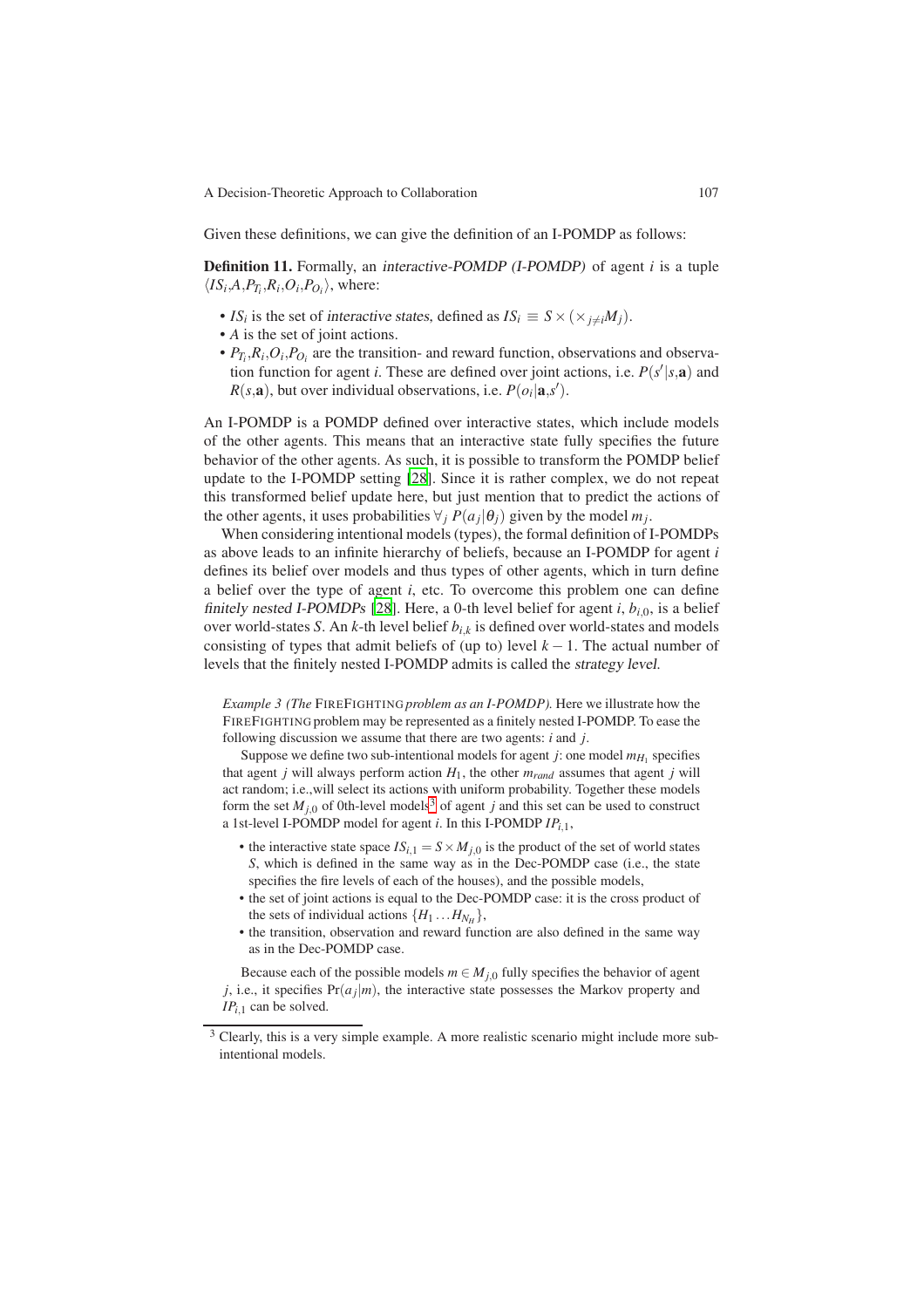Now in turn  $IP_{i,1}$  can be interpreted as a model for agent *i*. In particular, given an interactive belief for  $b_{i,1} \in IS_{i,1}$  the behavior of agent *i* is completely specified. This means that we can use it as a model  $m_{i,1} = \langle b_{i,1}, I P_{i,1} \rangle$  for agent *i* in the interactive 2nd level state space  $IS_{i,2} = S \times M_{i,1}$  for agent *j*, etc.

A final note in this example is that by updating the belief over interactive states in the belief update not only the belief over states is updated, but also the belief over the models of the other agent. For instance, consider a FIREFIGHTING problem where the observation spaces are augmented to include the observation of the other agent if they happen to fight fire at the same house. In this case, when agent *i* observes agent *j* at a house different than house 1, it learns that the model  $m<sub>H<sub>1</sub></sub>$  is incorrect and will update its beliefs to reflect this, thereby improving future predictions of agent *j*.

A graphical model formulation of I-POMDPs called interactive dynamic influence diagram (I-DID) has also been proposed [20]. This model allows for a more compact representation of sequential decision problems by making explicit the structure of state variables and their influences. Like the I-POMDP itself, it gives a subjective view from a particular agent.

Such a subjective approach is very appropriate for systems with self-interested agents, but can also be applied to cooperative agents. The subjective perspective also allows for flexibility, for instance in systems where agents may come and go. Also, the subjective approach can be used to allow efficient approximations, such as demonstrated in Section 5.2.

#### *3.2 Solving I-POMDPs*

As mentioned in Section 3.1, an I-POMDP actually considers reasoning from one agent's perspective, which is why it is very similar to single agent planning.

For a finitely nested I-POMDP, the reasoning the agent performs in fact is of the form "what would the other agents do if they think that I think that...". A finitely nested I-POMDP can be solved bottom up [28]: An I-POMDP of strategic level 0 for agent *i* is a regular POMDP that can be solved. This gives a level 0 policy. Now, assuming that agent *i* can only have certain particular beliefs (over states, since it is a level-0 model), this induces a probability distribution over actions, which can be used in the level 1 I-POMDP of agent *j*, effectively transforming the latter to a POMDP as well. The solution (a level 1 I-POMDP policy  $\pi_i$ ) can then be used for the level 2 I-POMDP for the agent *i*, etc.

The problem in the above procedure lies in the assumption that the modeled agent's belief must be a member of some particular finite set of beliefs, instead of the infinite set of beliefs. Even though one can argue that both agents have the same initial belief  $b^0$  and that therefore the number of (0-th level) beliefs over states is finite, the number of possible models of other agents is infinite. Effectively this means that an arbitrary discretization of the interactive belief space has to be made. To overcome this problem, it is possible to group models in behavioral equivalence classes [60]. This induces a partition of the infinite interactive state space and thus leads to a finite representation of the interactive state space that allows for exact solutions.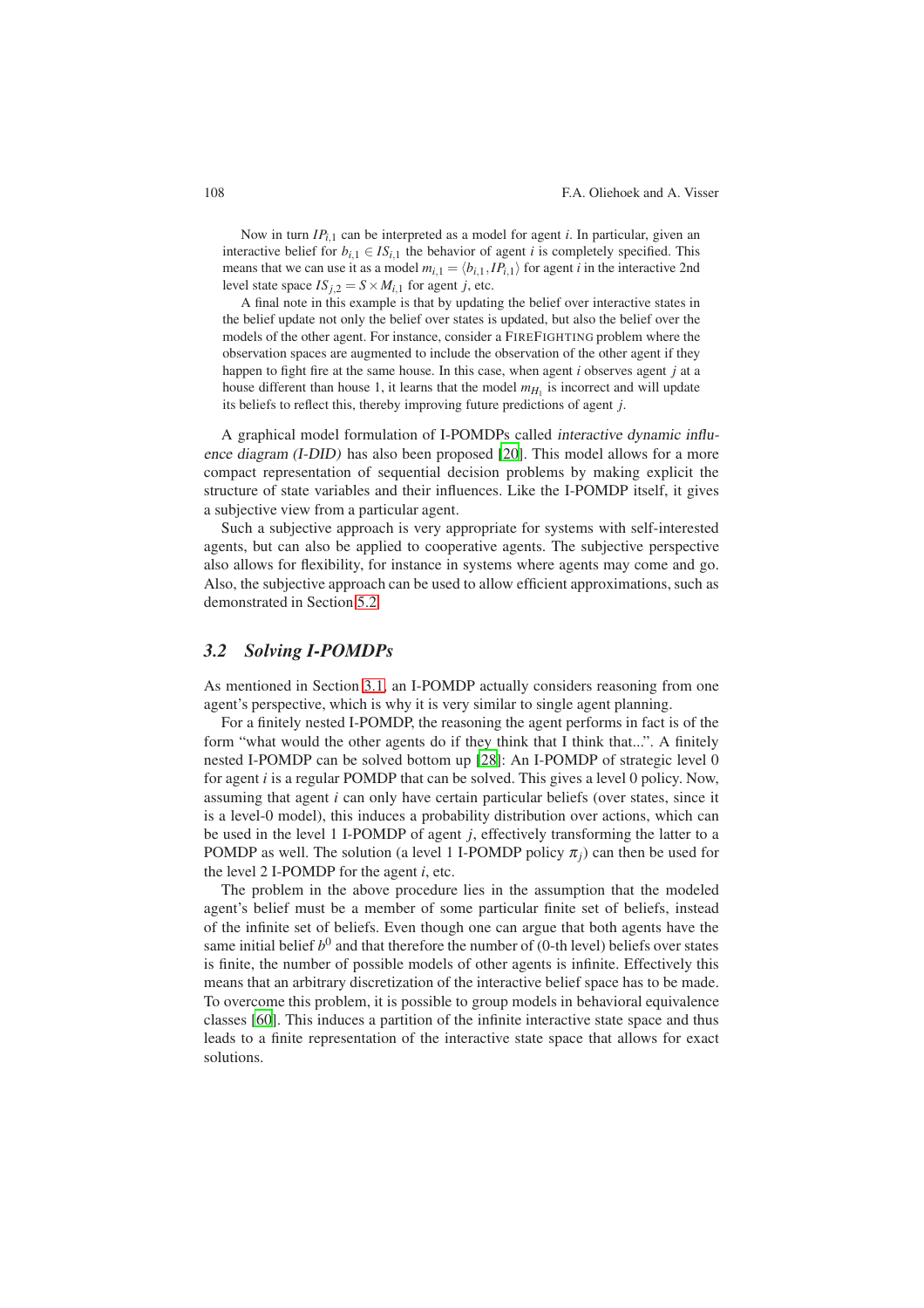### *3.3 The Complexity of Solving I-POMDPs*

For finitely nested I-POMDPs, similar results hold as for POMDPs: value iteration is guaranteed to converge and the value function is piecewise linear and convex [28]. The authors also state that solving a finitely nested I-POMDP of strategy level *l* is PSPACE-hard, because it is equivalent to solving  $O(M^l)$  POMDPs, assuming that the number of models considered at each level is bounded by <sup>a</sup> number *M*. However, the space of models considered can be very large or even infinite. Moreover, when updating the belief of another agent's model, we have to consider what observations the other agent may have received and introduce a new resulting model for each of them. This means that the number of considered models grows exponentially with the planning horizon.

### **4 Application of Decision-Theoretic Models and the Need to Scale up**

In this section, we give an example of the application of decision-theoretic models to a realistic crisis management task, namely, RoboCup Rescue. The resulting model is huge and current methods are still far away from solving such a model. We argue that this is typical for the application of decision-theoretic tools to real-world problems and that it motivates the search for methods that scale better.

Consequently, we address some different methodologies that contribute to realizing better scaling for MASs under outcome and state uncertainty. Most of these methods have been proposed for Dec-POMDPs. Most work on I-POMDPs has focused on making the I-POMDP belief update more tractable [17, 18], clustering models [60, 81], or extending single-agent POMDP techniques [19].

### *4.1 An Example: RoboCup Rescue as a Dec-POMDP*

Here, we present an example that shows how firefighting in RoboCup Rescue can be modeled as a factored Dec-POMDP and that the resulting model is intractable.<sup>4</sup> It would also be possible to model it as an I-POMDP, but similar scaling problems would result.

#### **4.1.1 State Description**

Here, we describe a formal model of the state space for the task of fire fighting in RoboCup Rescue. It is based on the dynamic factors in the RoboCup Rescue world, restricted to the factors relevant for firefighting. Static factors, i.e. factors that do not change throughout the simulation, will not have to be incorporated in the state space. In RoboCup Rescue, the world is given by a map, consisting of buildings,

<sup>4</sup> This is a simplified summary of the description in [50].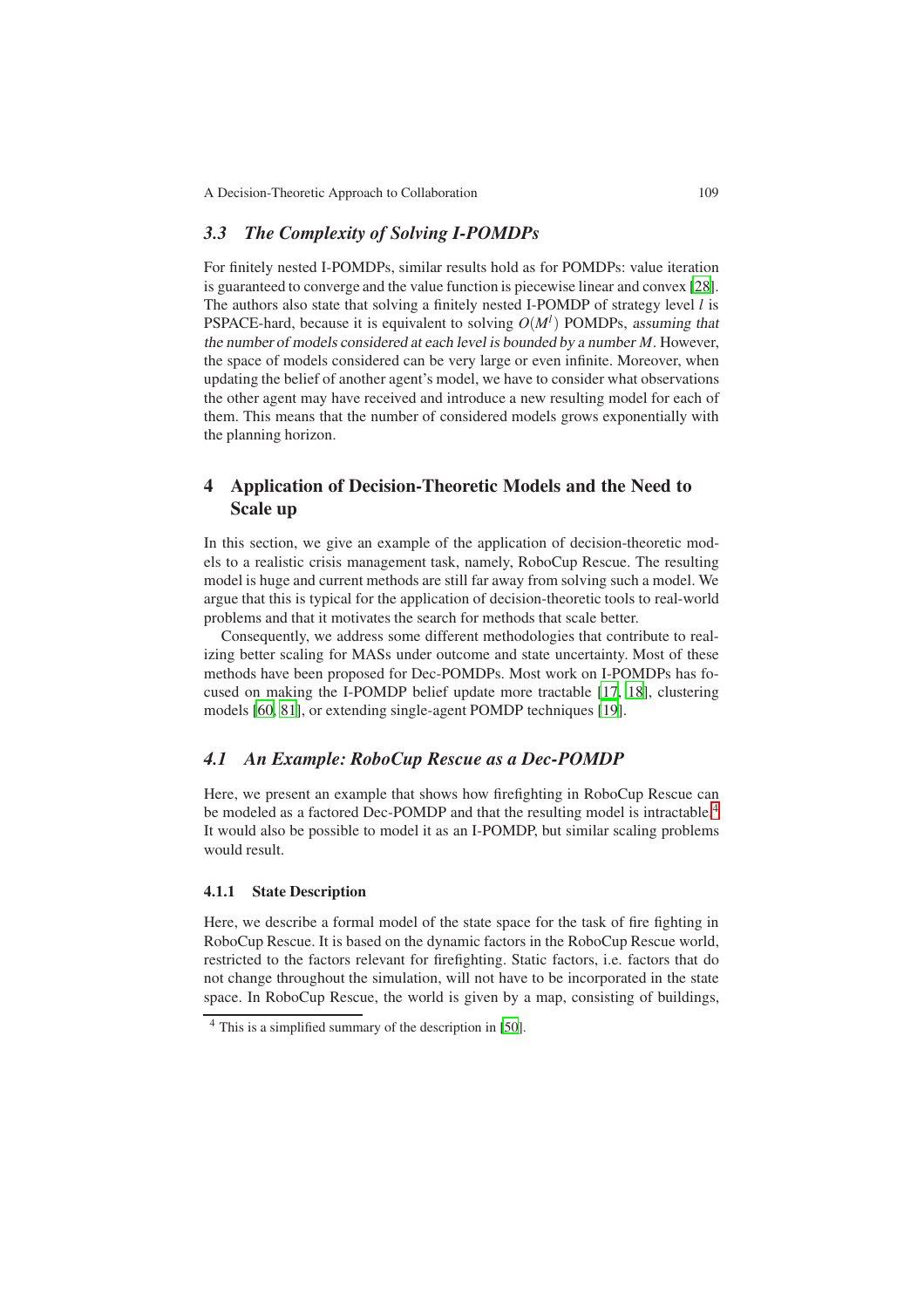#### 110 F.A. Oliehoek and A. Visser

roads and nodes, which act as the glue between roads and buildings. A typical map consists of approximately 1000 buildings and the same number of roads and nodes.

This world is populated by civilians, rescue agents (platoons) and the immobile rescue centers. The rescue agents (both mobile and center agents) can in turn be divided into fire, police and ambulance agents. The center agents function as communication centers. We only consider (about 15) mobile firefighting agents here.

The mobile agents can be located on roads, nodes or in buildings. So the number of valid positions on a map is the sum of these elements (i.e., typically around 3000). Also these mobile agents have a particular health, expressed in health points (HPs). Fire-brigade agents have a particular amount of water left.

The earthquake that takes place at the beginning of the simulation has a large effect on the state: buildings collapse and catch fire, these collapses can cause roads to get blocked (in either direction) and civilians to get trapped in debris. Starting from this initial state, fires will spread if left unattended. The fire simulator is based on heat energy as primary concept. Fire propagation's main component is heat radiation, which is simulated by dividing the open (non-building) area of the map in (approx. 20000) cells for which the air temperature is computed. Other factors that determine the spread of fire are properties of buildings. The dynamic factors are the heat of a building, whether it is burning, how much fuel is left and how much water is put in by extinguish actions. Static properties like the size and composition of a particular building (wood, steel or reinforced concrete) and how close it is to surrounding buildings also influence the spreading of fire. However, because these properties are static, they do not need to be incorporated in the state description. Instead the probability of a particular building *i* catching fire given that a neighboring building *j* is on fire is modeled through the transition model.

Table 1 summarizes the state factors. Note that, as this example focuses on the firefighting aspect, certain factors (e.g. the position, health and other properties of other agents) are ignored.

#### **4.1.2 Actions**

The actions for an agent *i* in RoboCup Rescue can be divided into domain level actions  $A_i^d$  and communication actions  $A_i^c$ . A mobile agent can perform both a domain level action as communication within one timestep (e.g. a fire-brigade agent can move/extinguish and communicate). This means that the set of actions *Ai* for a mobile agent *i* is the Cartesian product of all domain level and communication actions  $A_i = A_i^d \times A_i^c$ . In this section, we will discuss the domain level actions. Section 4.1.4 will deal with communication actions.

All mobile agents can perform the move action. The argument of this move action is a path along which the agent should move. Clearly, the move actions are dependent on the current position of the agent. Also, there is a maximum distance that an agent can travel in one timestep (333m). This means that two paths that deviate only after this point lead to the same action. Fire-brigades have two specialized actions: extinguish and refill. The extinguish action specifies a building and the amount of water (in liters) to direct to that building.The refill action restores the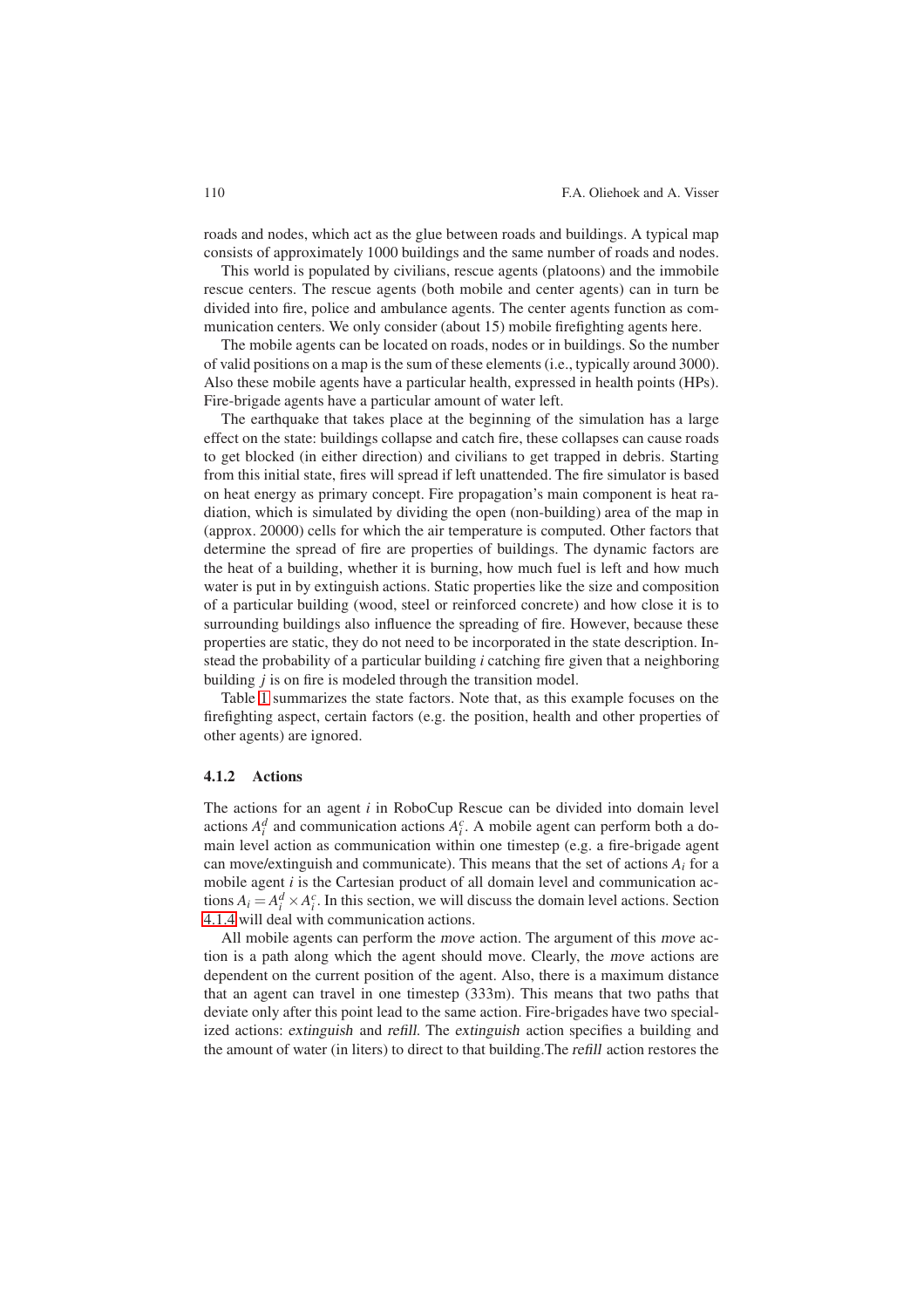**Table 1** State variables or factors for a particular RoboCup Rescue world

| factor                                      | values          |  |
|---------------------------------------------|-----------------|--|
| for all fire agents in the world $(\pm 15)$ |                 |  |
| current position                            | valid positions |  |
| health                                      | 0-9999HPs       |  |
| amount of water                             | $0 - 150001$    |  |
| for all roads $(\pm 1000)$                  |                 |  |
| blocked? (2 directions)                     | blocked/free    |  |
| for all buildings $(\pm 1000)$              |                 |  |
| heat energy                                 | $0 - 10^6$ GJ   |  |
| state                                       | (not) burning   |  |
| fuel left                                   | $percent(\%)$   |  |
| amount of water                             | $0 - 1500001$   |  |
| for all air cells $(\pm 20000)$             |                 |  |
| temperature                                 | $20 - 10000$ °C |  |

water supply of the brigade and can only be performed at 'refuges'; these are special buildings where agents can find shelter.

#### **4.1.3 Observations**

As with actions we specify the set of observations for agent *i* as the Cartesian product of domain and communication observations  $O_i = O_i^d \times O_i^c$ . Here we treat the domain observations, communication observations are treated in section 4.1.4.

At each timestep, only objects within a range of 10 m are seen, except for fiercely burning buildings, which can be observed from a larger distance. When an agent executed a move action, only observations of the new position are received (i.e. no observations are made 'en route'). On average 4–6 static objects (building and roads) can be visually observed during a timestep [54].

Observing an object means that the agent receives the object ID, its type and properties. For a road this property is whether or not it is blocked (in both ways), for a building, the so-called fieriness, is observed. This fieriness factor is a direct function of the amount of fuel and water left in the building and determines the part of the area counted as damaged.

#### **4.1.4 Communication**

Communication consists of both an action (by the sender) and an observation (for the receiver). In RoboCup Rescue there are two forms of communication actions: say and tell. The say messages are directly transferred (i.e., shouted), the latter transmitted by radio. Both types of communication are broadcast: say messages can be picked up by agents of all types within 30 m, tell messages can be received by all agents of the same type regardless of the distance. The restrictions that are posed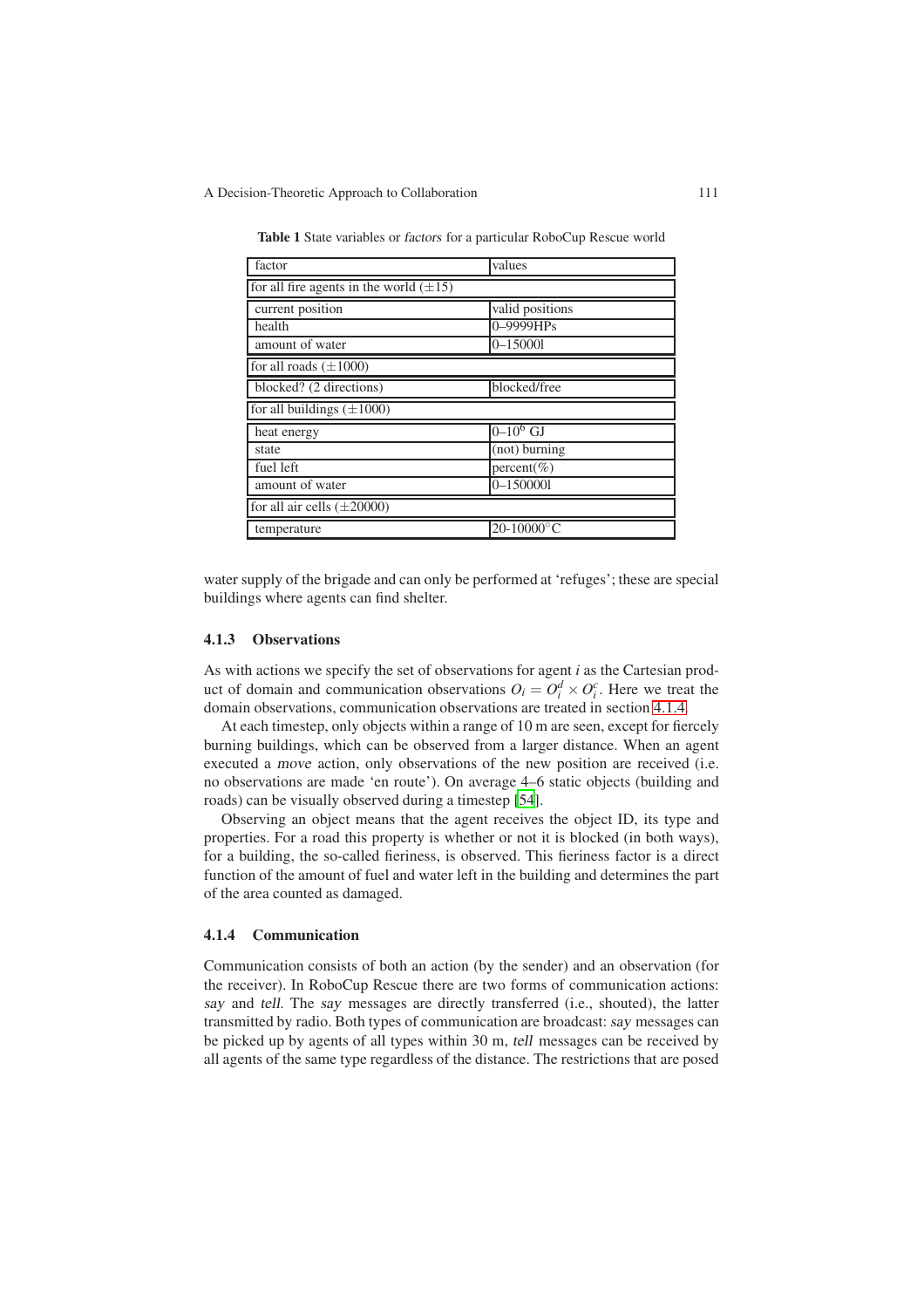112 F.A. Oliehoek and A. Visser

on communication vary per competition. We assume that platoon agents can send 4 tell messages and one say message and that all agents can receive all messages. Restrictions on the number of received messages can also be incorporated [50].

In a Dec-POMDP, we can model communication by introducing communication actions and observations. The basic idea is that for each joint communication action **a***<sup>c</sup>* one joint communication observation **o***<sup>c</sup>* can be introduced that for each agent contains the messages sent by the other agents. Restrictions with respect to communication distance can be modeled by making communication dependent on the (next) state *s* . That is, it is possible to specify a communication model of the form  $Pr(\mathbf{o}^c|\mathbf{a}^c,s')$ .

The complete observation model is then given as the product of this communication model and the regular, domain observation model:

$$
Pr(\langle \mathbf{o}^d, \mathbf{o}^c \rangle | \langle \mathbf{a}^d, \mathbf{a}^c \rangle, s') = Pr(\mathbf{o}^c | \mathbf{a}^c, s') \cdot Pr(\mathbf{o}^d | \mathbf{a}^d, s'). \tag{17}
$$

In a pure planning framework, messages have no a priori semantics. Instead the planning process should embed the 'optimal meaning' in each communication action as explained in Section 2.4.3 In RoboCup Rescue all messages are 256 bytes. When an agent can send 4 tell and 1 say message, it has  $8 \cdot 256 \cdot 5 = 10240$  bits to encode its communication action and thus that  $|A_i^c| = 2^{10240}$ . This means that the number of joint communication actions  $|A^c| = 2^{10240n}$ . Clearly this way of treating communication is intractable.

#### **4.1.5 Transition, Observation and Reward Model**

The transition model of a factored Dec-POMDP can be compactly described by a two-stage DBN. Because the state description is the same as used by the simulator components, these structures and probabilities for this DBN can be found by analyzing the code of the simulation system. For the (domain) observation model we can make a similar argument.

The reward function is easily derived from the scoring function. A typical scoring function is

$$
Score(s) = (P + S/S_0) \cdot \sqrt{B/B_0},\tag{18}
$$

where *P* is the number of living agents,  $S_0$  is the total sum of health points (HPs) at start of the simulation,  $S$  is the remaining sum of HPs,  $B_0$  is the total area of houses and *B* is the area of houses that remained undamaged.

This gives us the reward function of the Dec-POMDP in the following way:

$$
R(s, \mathbf{a}, s') = R(s, s') = Score(s') - Score(s). \tag{19}
$$

The horizon is finite in the RoboCup Rescue competition (300 time-steps). However, in the real-life setting we will typically want to plan for a varying horizon (until all fire is extinguished and all trapped people are either rescued or dead). This can be accomplished by treating the problem as one of infinite horizons.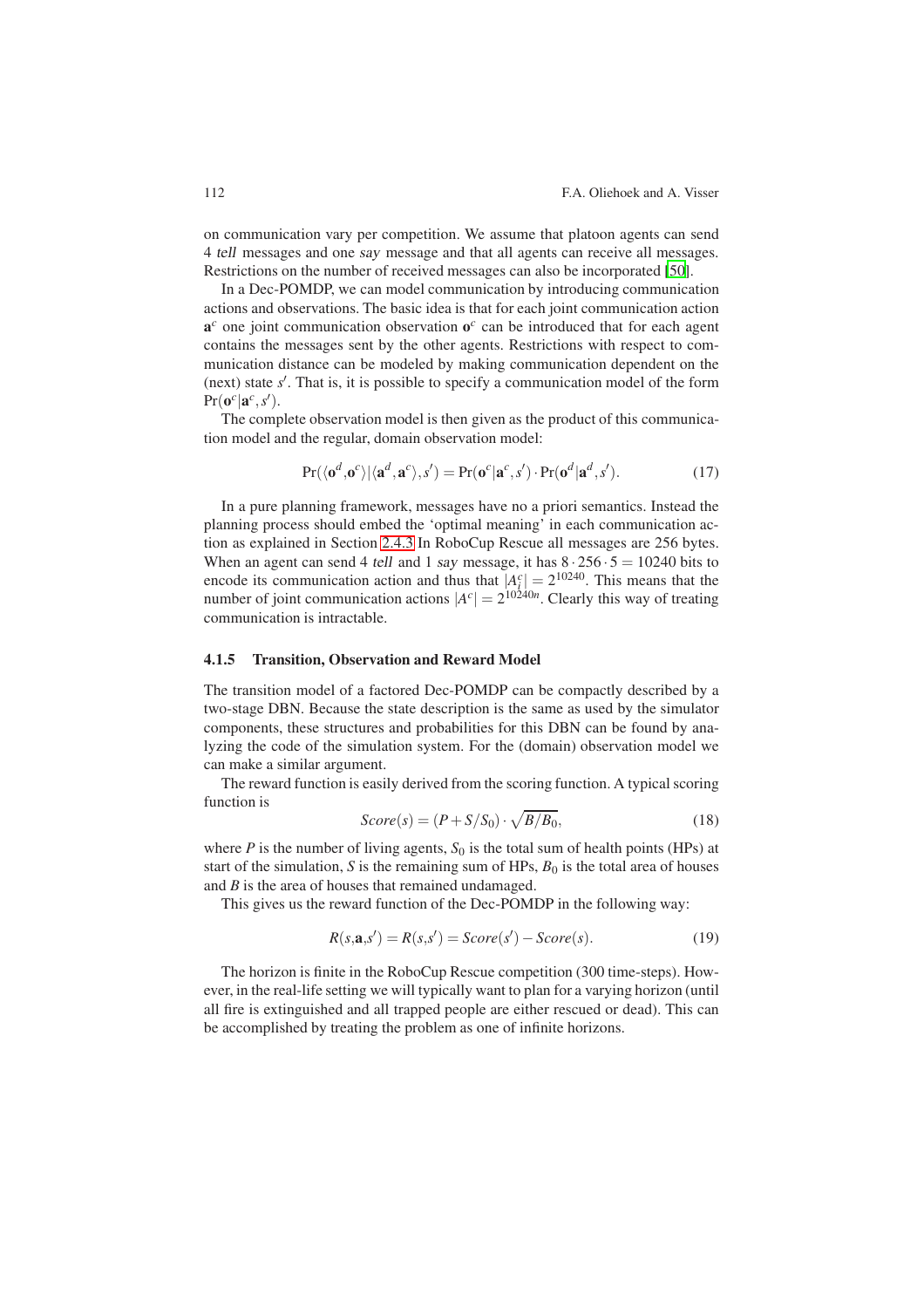#### **4.1.6 Complexity**

Here, we will give a brief argument of the complexity of the Dec-POMDP representation. By ignoring some factors of the statespace, we effectively performed a first abstraction to reduce the state space. However, the state space as presented in Table 1 is still huge. When there are  $n = 15$  fire-brigade agents and 3000 valid positions this already leads to  $3000^{15}$  different configurations. When considering only the first four factors, we already get a state space of

$$
|nr\_pos|^{15} \cdot |HPs|^{15} \cdot |water|^{15} \cdot 2^{|2 \cdot nr\_roads|} =
$$
  
3000<sup>15</sup> \cdot 10000<sup>15</sup> \cdot 15000<sup>15</sup> \cdot 2^{2000} \approx  
10<sup>52</sup> \cdot 10<sup>60</sup> \cdot 10<sup>62</sup> \cdot 10<sup>602</sup> = 10<sup>776</sup>

and this is not even including the state of each of the 1000 buildings. We already saw that the number of joint communication actions is prohibitively large and the same holds for domain actions and observations. Therefore, this is clearly an intractable problem.

In the above, we modeled RoboCup Rescue as a Dec-POMDP and concluded that the resulting model is intractable to solve. Even though this is just an example, it is exemplary for the current state of affairs: when modeling a realistic problem using decision-theoretic tools, the result is typically an intractable problem. On the one hand, this motivates the need for decision-theoretic methods that scale better. On the other hand, some research tries to directly find heuristic solutions that perform well, thereby trying to closer the gap between principled solutions and reallife applications from both sides. In Section 5, we will provide some examples of our work in the latter category. The rest of this section focuses on ways to scale up decision-theoretic approaches. In particular, we give an overview of hierarchical decompositions, exploiting independence between agents and compressions of policies. We focus on aspects of MASs, but stress that scaling up methods for singleagent (PO)MDPs is still a very important area of research [36].

#### *4.2 Aggregation and Hierarchical Decompositions*

Some common sense reveals that the intractability of the flat description of the previous section is no surprise: In the real world, a fireman who is extinguishing some building typically will not care about properties of a building beyond the zone of potential fire spreading. Nor will he consider what the exact position of a colleague at the other side of town is. Effectively, in order for a firefighter to perform his job he needs to focus on those state variables that are relevant for his current task. States that do not differ on relevant variables can be grouped or aggregated. In such a way state aggregations reduce the size of the state space [15, 24, 27, 55].

Aggregation is closely related to hierarchical methods [1, 16, 68]. That is, these above insights may be used to provide a hierarchical decomposition of tasks, bringing leverage to the decision process, by constraining the number of possible policies. An example how such a decomposition might look for the RoboCup Rescue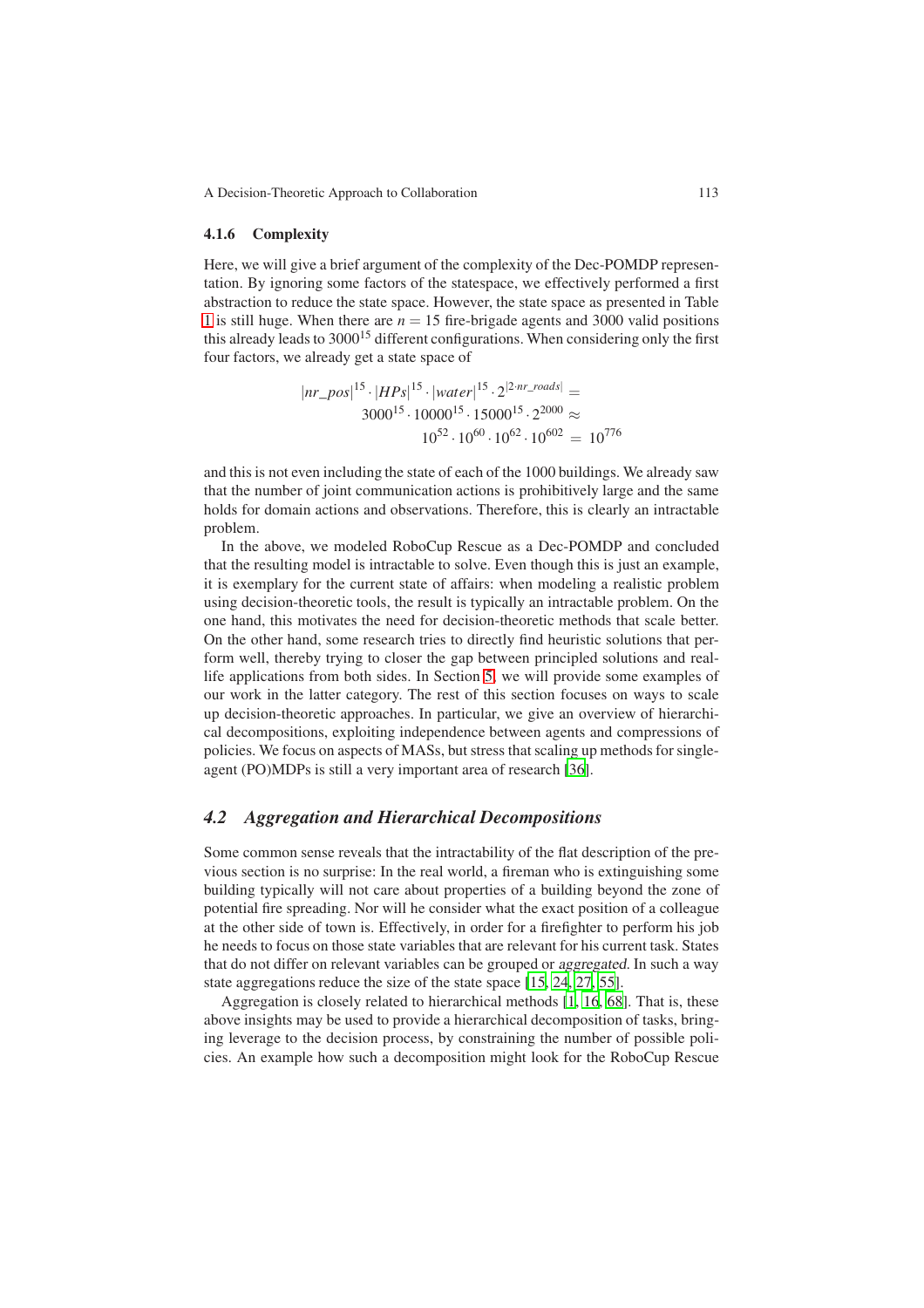Dec-POMDP is given in [50]: At the lowest level each group of burning buildings (fire zone) may be considered separately, coordination between different fire zones is performed at a higher district level and the highest level considers the entire city. So far, most other hierarchical approaches have focussed on single-agent and fully observable settings, typically using the framework of SMDPs. An important direction of future research is the examination of more principled hierarchical methods for partially observable MASs.

### *4.3 Modeling and Exploiting Independence between Agents*

In a complex MAS, not all agents may need to consider each other's actions. A hierarchical decomposition may make this assumption explicit by having some agents participate in different parts of the decomposition (e.g. different fire zones in the example above). On a smaller scale, however, there may also be independence between agents. For instance consider a slightly modified version of FIREFIGHTING, called FIREFIGHTINGGRAPH, illustrated in Fig. 7. This version of the problem restricts each agent to only go to any of two fixed houses that are assigned to it. In such a setting it is conceivable that agent 1 only has to directly coordinate with agent 2, but not with agent 3.

In the last decade, much research has been devoted to exploiting such independence between agents. However, many of these approaches make very restrictive assumptions. For instance, models with more assumptions on observability and/or communication have been considered [35, 42]. These approaches try to exploit independence between agents, but they either require the agents to observe the state of the system (as in a multiagent MDP) or to observe a subset of state variables (as in a factored Dec-MDP) and communicate at every stage. For the particular case of transition and observation independent Dec-POMDPs [2], it has been suggested to exploit independence [47, 76]. However, the assumption of transition and



**Fig. 7** An illustration of the FIREFIGHTINGGRAPH problem. Each agent is restricted to go fight fire at the houses on its left and right sides.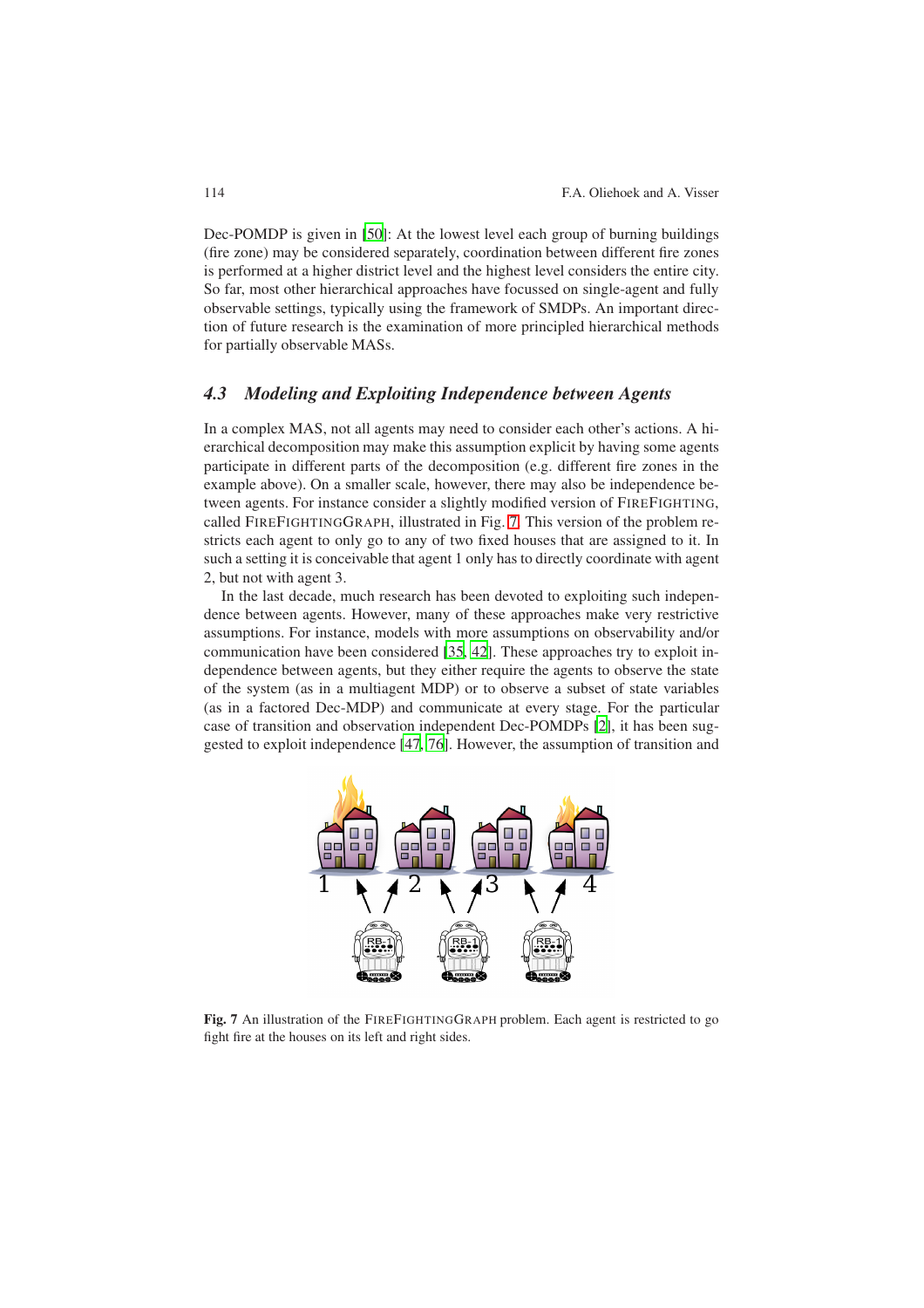observation independence (TOI) severely limits the applicability of these models. In particular, TOI implies that the agents have disjoint sets of individual states and observations, and that one agent cannot influence the state transition or the observation of another agent. In practice, this means that many interesting tasks, such as two robots carrying an object, cannot be modeled.

A more general analysis of locality of interaction in factored Dec-POMDPs shows that the last stage in the process contains the highest degree of independence but, when moving back in time (towards the initial stage  $t = 0$ ), the scope of dependence grows [49]. Still, the authors are able to exploit independence between agents in the optimal solution of factored Dec-POMDPs, because most of the independence is located where it is most needed: the overwhelming majority of the computational effort of solving a Dec-POMDP is spent in the last stage [73]. The method of [49] is an extension of GMAA∗, which replaces the BGs by collaborative graphical BGs (CGBGs), which are less computationally expensive to solve in later stages where independence is high. Even though they can only exploit independence in the last stage to guarantee optimality (GMAA<sup>∗</sup> needs to return all partial policies for intermediate stages to guarantee optimality), an experimental evaluation shows a speedup of two orders of magnitude.

### *4.4 Compression of the Considered Policy Space*

A third category of techniques to facilitate better scaling tries to compress directly the space of policies that is considered. The first example of this type of approach is presented in [22] that proposes to prune low-probability joint types (i.e., joint actionobservation histories with a low probability) from the BGs constructed for each stage. Subsequently, the smaller BGs are easier to solve, since there are a lot less joint BG-policies (i.e., decision rules for the stage for which the BG is constructed) to consider. As such, the search space of joint policies is effectively trimmed by pruning in the space of histories. This approach is refined by clustering histories with similar (heuristic) payoff profiles, rather than pruning [23].

Even though these pruning and clustering techniques proved to be quite effective, they are a form of lossy compression of the BG and no quality guarantees are available. Recently, a criterion has been identified that guarantees that two individual histories have the same optimal value, allowing lossless clustering and therefore faster optimal solutions of Dec-POMDPs [51]. The authors experimentally demonstrate that in several well-known test problems, the proposed method allows for the optimal solution of significantly longer horizons.

In the backward view of solving Dec-POMDPs similar techniques have been employed. Probably the most successful method here is memory-bounded dynamic programming (MBDP) [63]. Rather than pruning dominated sub-tree policies  $q_i^{\tau=k}$ , MBDP prunes all sub-tree policies except a few in each iteration. More specifically, for each agent *m* sub-tree policies that perform well on a set of heuristically sampled multiagent belief points are retained. Effectively this means that at every iteration the search space of policies is trimmed to a fixed size. As a result, MBDP has only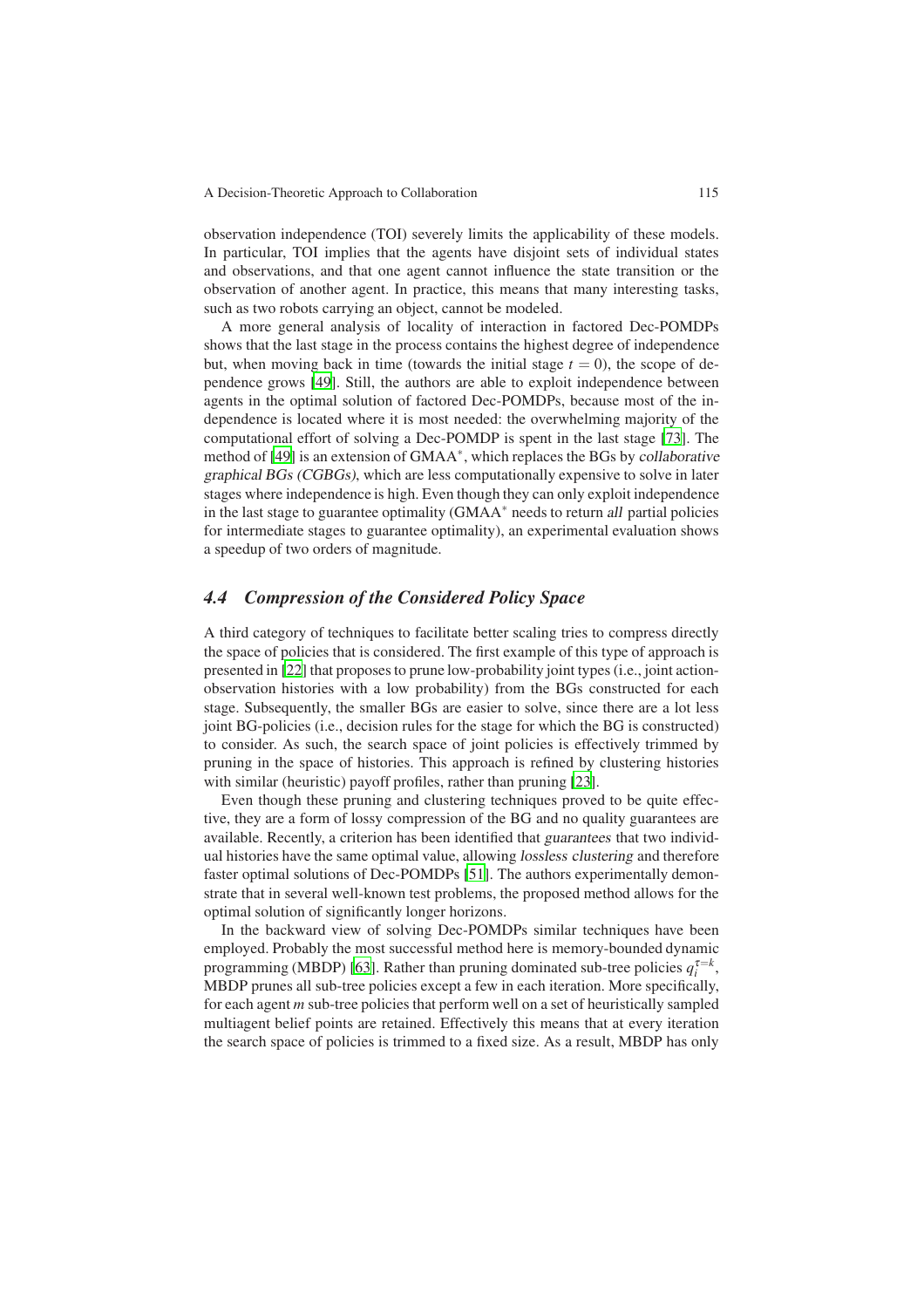linear space and time complexity with respect to the horizon. The MBDP algorithm still depends on the exhaustive generation of the sets  $Q_i^{\tau=k+1}$  which now contain  $|A_i| m^{|O_i|}$  sub-tree policies. Moreover, in each iteration all  $(|A_*| m^{|O_*|})^n$  joint sub-tree policies have to be evaluated for each of the sampled belief points. To counter this growth, an extension is proposed that limits the considered observations during the backup step to the maxObs most likely observations [62]. MBDP with observation compression (MBDP-OC) [10] improves upon this by not pruning low-probability observations, but rather clustering observations in a manner that minimizes the expected loss.

MBDP-OC is able to bound the error introduced relative to MBDP without observation compression. The error introduced by MBDP itself, however, is unbounded. Recently, an optimal algorithm based on DP that performs a lossless compression of the sub-tree policies was introduced [6]. The idea is that sub-tree policies are represented in a smaller more compact form, similar to sequence form [43] and especially the so-called tests from the work on predictive state representations [65]. Policy compression results in significant improvement in performance compared to regular DP for Dec-POMDPs.

### **5 Efficient Heuristic Approaches for Teams of Agents**

The decision-theoretic models covered in this chapter have some desirable properties. They are well defined and allow for quantitative comparisons of solutions. Unfortunately, the solution methods scale poorly. The previous section described some techniques that can improve scalability. Even though this is a step in the right direction, pure decision-theoretic solutions are still impractical for most real-world settings.

Our strategy has been to tackle the gap between decision-theory and real-world applications from two sides. This section describes work that approaches it from the application side using efficient heuristic methods. First, we describe a body of work that employs a limited form of decision-theoretic reasoning to allocate heuristically defined roles using variants of the Dec-POMDP. Second, we describe how a heuristic variant of the subjective approach to decision theory can be employed for the task of exploration in emergency sites.

### *5.1 Allocating Pre-specified Roles Sensibly*

Over the last decades, many heuristic approaches to multiagent systems have been proposed and employed with considerable success in (near-) real-life settings [38, 58, 69, 74]. Of these approaches, many are based on the belief-desire-intention (BDI) paradigm [26] and extensions for MASs [11–13, 33, 34]. In such 'BDI teams' agents reason over their beliefs, desires and intentions and that of the team to select a plan, or role from a library of pre-compiled plans.

These heuristic approaches have been able to scale to larger problems than the decision-theoretic approaches treated in earlier sections. Still, the latter have some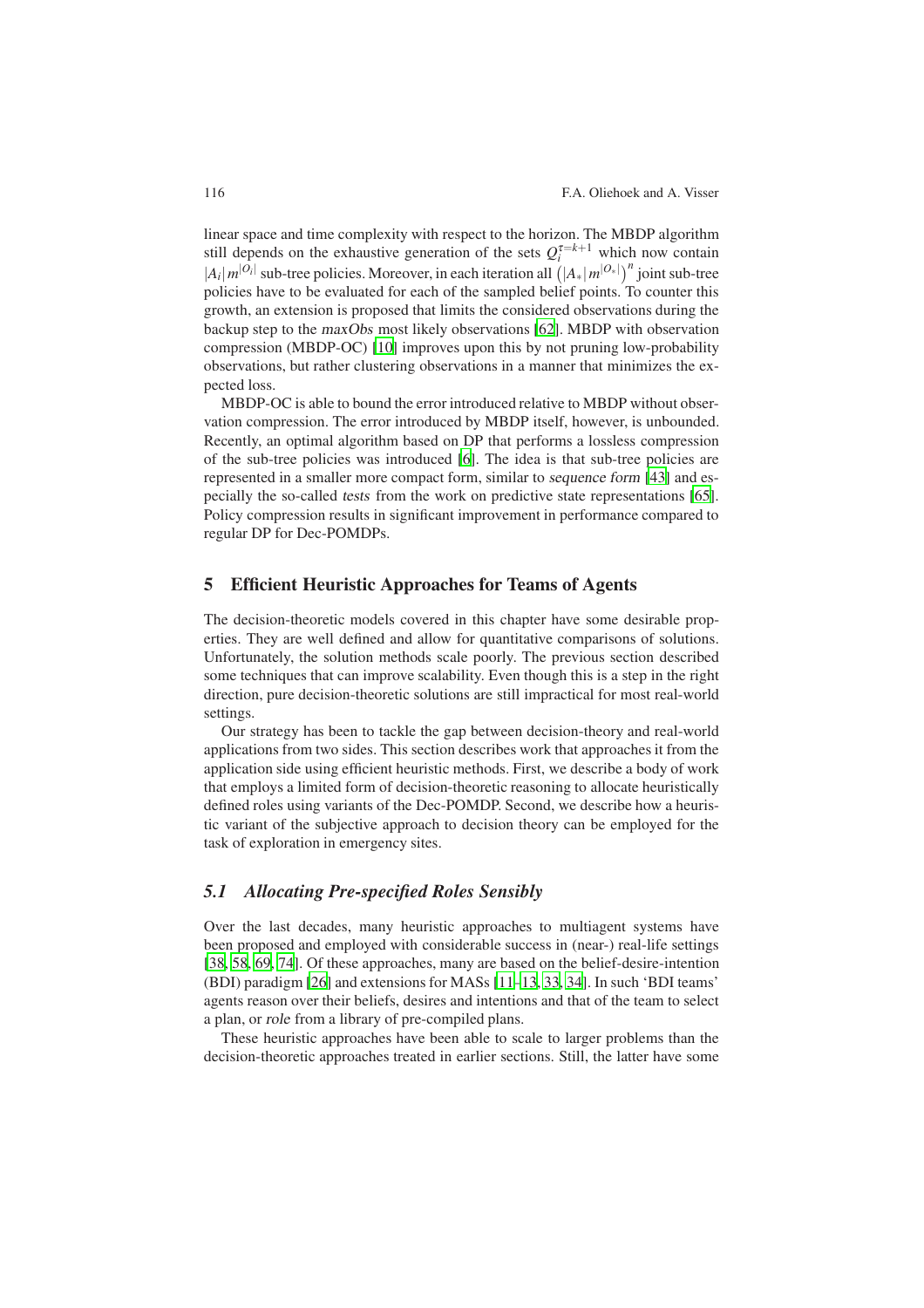desirable properties. As such, some research has tried to integrate DTP within these BDI-teams to improve performance, by applying it to substitute only a part of the reasoning. In particular, the task of role allocation has been considered.

For instance, decision-theoretic reasoning has been applied to assign roles to agents in the context of the RoboCup Soccer simulation league [41]. Their approach is based on using coordination graphs to indicate which agents should coordinate when select a role. Nair and Tambe [46] consider role allocation for TOP plans [58]. They define the role-based multiagent team decision problem (RMTDP) which is an extension of the Dec-POMDP to include role taking and role executing actions. The RMTDP is constructed and solved more efficiently by exploiting properties of the TOP plan. For instance, the features tested in the TOP plan correspond to the set of states *S* of the RMTDP. More important, the organization hierarchy of the TOP plan is used to calculate upper bounds for the expected reward when a role is chosen. This upper bound is used to prune less attractive role allocations. For this algorithm, experimental results on a simplified RoboCup Rescue scenario are presented.

#### *5.2 Frontier Selection in Exploration*

Multi-robot exploration is a challenging application area in which multiple robots have to explore an area as efficiently as possible. An instance of this problem can be found in the RoboCup Rescue League: inside the Virtual Robot competition multiple robots have to coordinate their actions to explore jointly an as large as possible area after a disaster. At the beginning, the robots have no knowledge of the environment, but by driving around and observing, it can be explored. Exploration can be formally defined as the task to maximize the knowledge about the environment. When the environment is modeled with an occupancy grid map, the exploration problem is the problem of maximizing the cumulative information of each grid cell.

One of the difficulties in multi-robot exploration is that information about the environment is distributed; each robot has a partial and incomplete view represented by the occupancy grid map it individually retains. Most of the knowledge about the environment is directly derived from the sensors of the robot, only occasionally augmented with some additional (older) observations from the other robots when they are relayed over a multi-hop communication network. However, communication may not be available at all times. Also, for a setting like this it is infeasible to pre-compute a plan describing what to do in all possible settings, since this would entail finding an exploration plan for every possible world. For these reasons, a subjective approach as outlined in Section 3 is more suitable for this type of problems.

In particular, the exploration problem as introduced can be formalized as an I-POMDP. In this representation, each robot maintains its private occupancy grid map. The full state vector contains both  $s_p$  the true state of the physical environment (which includes the agent positions) as well as  $s_i$  the maintained grid of each agent *i*. Domain-level actions of robots typically consist of low-level actuations. However, in this setting it is possible to use a higher abstraction level by defining 'exploration frontiers'. Such frontiers are the boundaries between explored and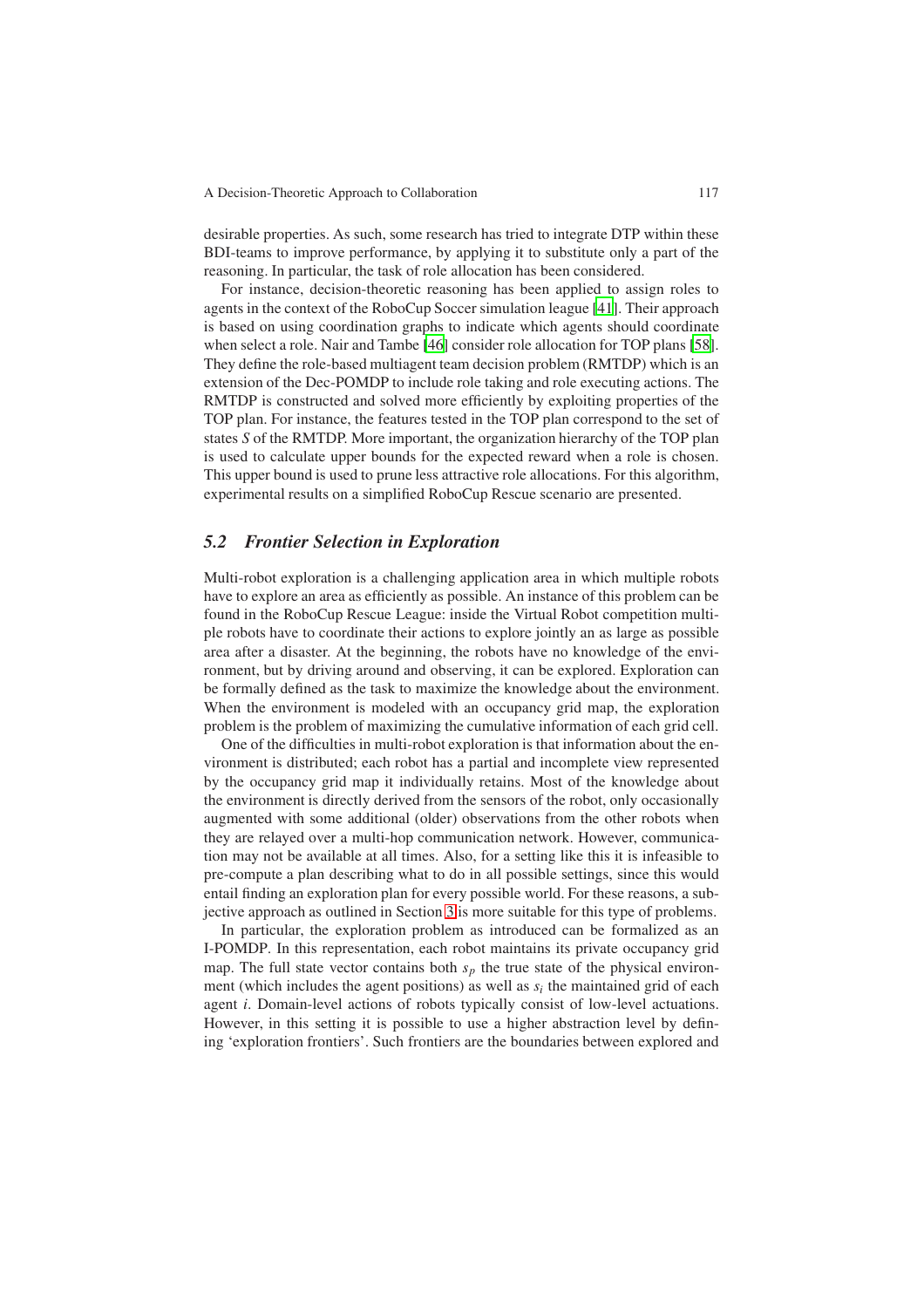unexplored areas as specified by each individual occupancy grid. Action  $a_{ij}$  of agent *i* dictates that it goes to frontier  $f_i$ , the *j*-th frontier specified by its grid. Selecting a frontier means a decision on the action to take. Given  $s_p$  the state of the physical environment and the actions selected by the agents, a new physical state  $s_p$  results stochastically. Each agent makes a local observation of this new state  $s_p$ which allows them to update (their belief of) their individual maps  $s_i'$ , as well as their beliefs over the maps maintained by other agents. Any received communication may be incorporated in these beliefupdates. The reward function can be defined as the difference in cumulative information between two states *s* and *s* .

The above defines all necessary components for an I-POMDP, except the intentional models. A sensible level-0 sub-intentional model for an agent is to go to the nearest frontier on its map *mnear*. We do not define alternative sub-intentional models, so  $M_{i,0} = \{m_{near}\}\$ for each agent *j*. As before, the interactive states of a level-1 I-POMDP for agent *i* can now be defined as  $IS_{i,1} = S \times M_{i,0}$ . Here, a  $s \in S$  is a full state (specifies the physical states and the grid of each agent). Each interactive belief of such an agent *i* fully specifies its behavior and therefore serves as a model for a level-2 I-POMDP for agent *j*, etc.

In theory, for each agent *i* we could build such an I-POMDP model and the resulting behavior should be coordinated. Of course, such an I-POMDP representation is intractable; the number of interactive states even for an I-POMDP of level 1 is given by product of the number of physical states  $s_p$  (i.e., possible worlds) and the number of possible maps the other agent. Still the I-POMDP formulation as presented can serve as a guideline for efficient heuristic subjective methods. In particular, the number of interactive states can be greatly reduced by simply dropping the maps of other agents *j* from the state description for an I-POMDP of agent *i*. A side effect is that the sub-intentional model of an agent *j* is no longer welldefined: it specifies to go to the nearest frontier according to agent *j*'s grid map, but the state no longer includes this map of agent *j*. Therefore, agent *i* assumes that agent *j* has the same map as itself. This approximation may work well, because the agents that need to coordinate closely are those that are physically near, which in turn means that they are likely to have similar maps.

A second issue is the infinite number of physical worlds that the robots could explore. At the end, the reasoning over hidden world states performed in an (interactive) POMDP has as its goal to derive expected future reward values for each action, which can then be used to select the best action. Now the idea is to more directly use a heuristic function to valuate each of the possible individual actions. The heuristic which used is based on the physical properties of the observation process. The difference between explored and unexplored areas is a gradual one. Some observations beyond the frontiers are already available, which can be used the estimate the future reward [77]. In particular, we use an estimate of the information gained by each possible individual action by looking at the area visible beyond the frontier.

By predicting the other agents' actions (by assuming that they go to the frontier nearest to them) each individual action  $a_i$  leads to a joint action. This joint action leads to an expected increase in information, by adding up the size of the areas beyond those frontiers. Such an approximation may work well, because in a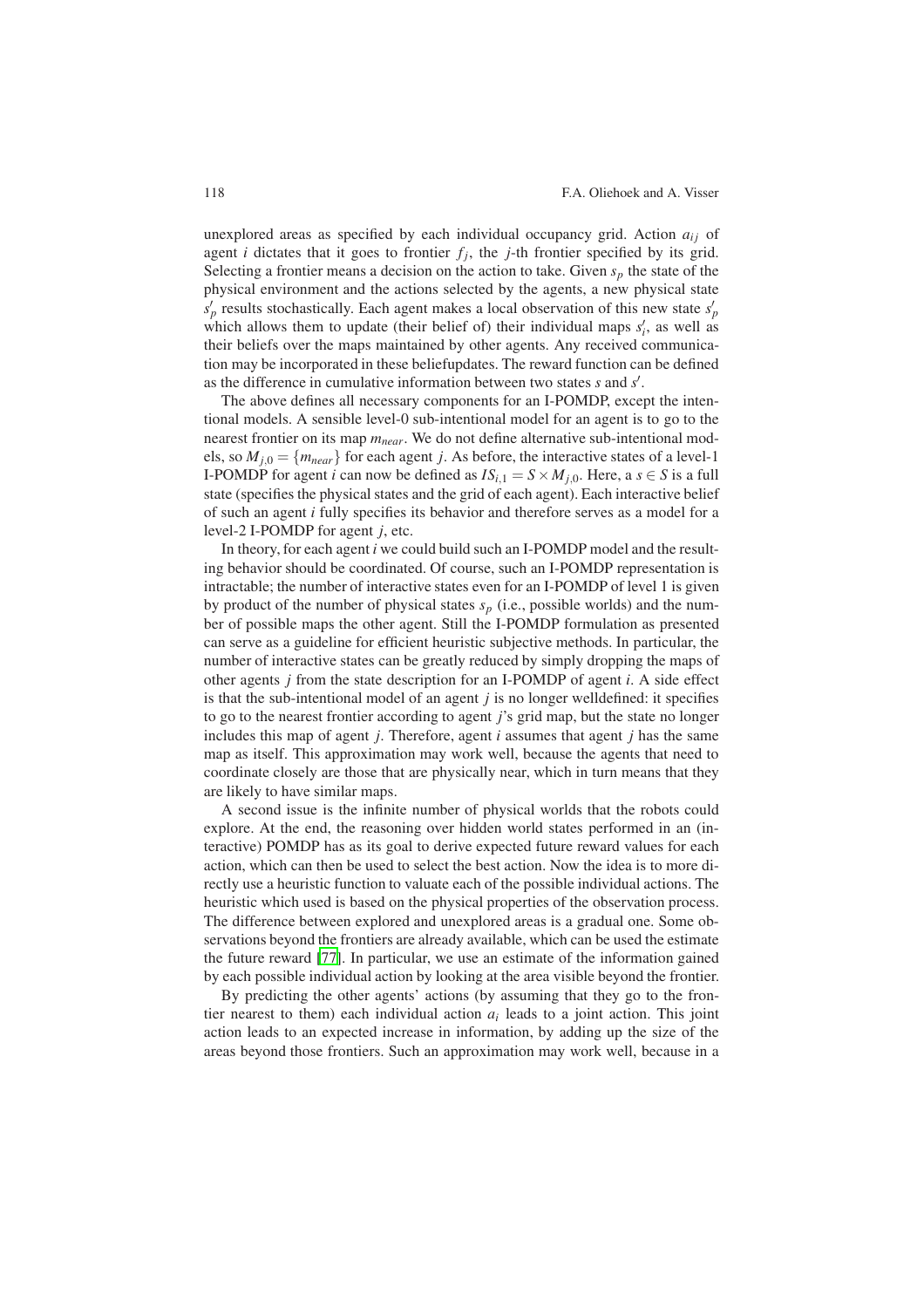

(a) Map generated by one (b) Map generated by anrobot other robot (c) combined Map

**Fig. 8** Map resulting from an autonomous exploration in the RoboCup Rescue 2006 Competition

exploration setting, each non-explored world typically is equally likely, i.e., there typically is no good Bayesian prior that gives a better estimate of the value of each action than the sparse observations beyond the frontier.

Note that assuming the other agents go to the nearest frontier may result in miscoordination since in fact they will employ similar reasoning. To reduce the probability of such miscoordinations, prediction of the other agents is enhanced by assuming that the other agents also trade off information gain and travel cost. Frontiers are allocated to robots in order, where the combination which has the highest estimated information gain / travel cost balance is selected first.

The result is a heuristic exploration method inspired by the I-POMDP formulation given above. Experimental evaluations demonstrate that the method results in coordinated behavior where each robot explores a different part of the environment. An example of such cooperation is given in Fig. 8, where the exploration effort of two robots is indicated with their individual maps and the shared map. Gray areas indicate fully explored areas, and white areas indicate to be explored areas. The boundaries between white and gray areas are the frontiers. It is clear that the overlap in the exploration effort of both robots is small.

#### **6 Conclusions**

In this chapter, an overview is given of a number of decision-theoretic tools and models to allow reasoning with uncertainty, reasoning with risks and reasoning under a lack of knowledge. The decentralized POMDP framework is described as a model for objective sequential decision making for a team of cooperative agents and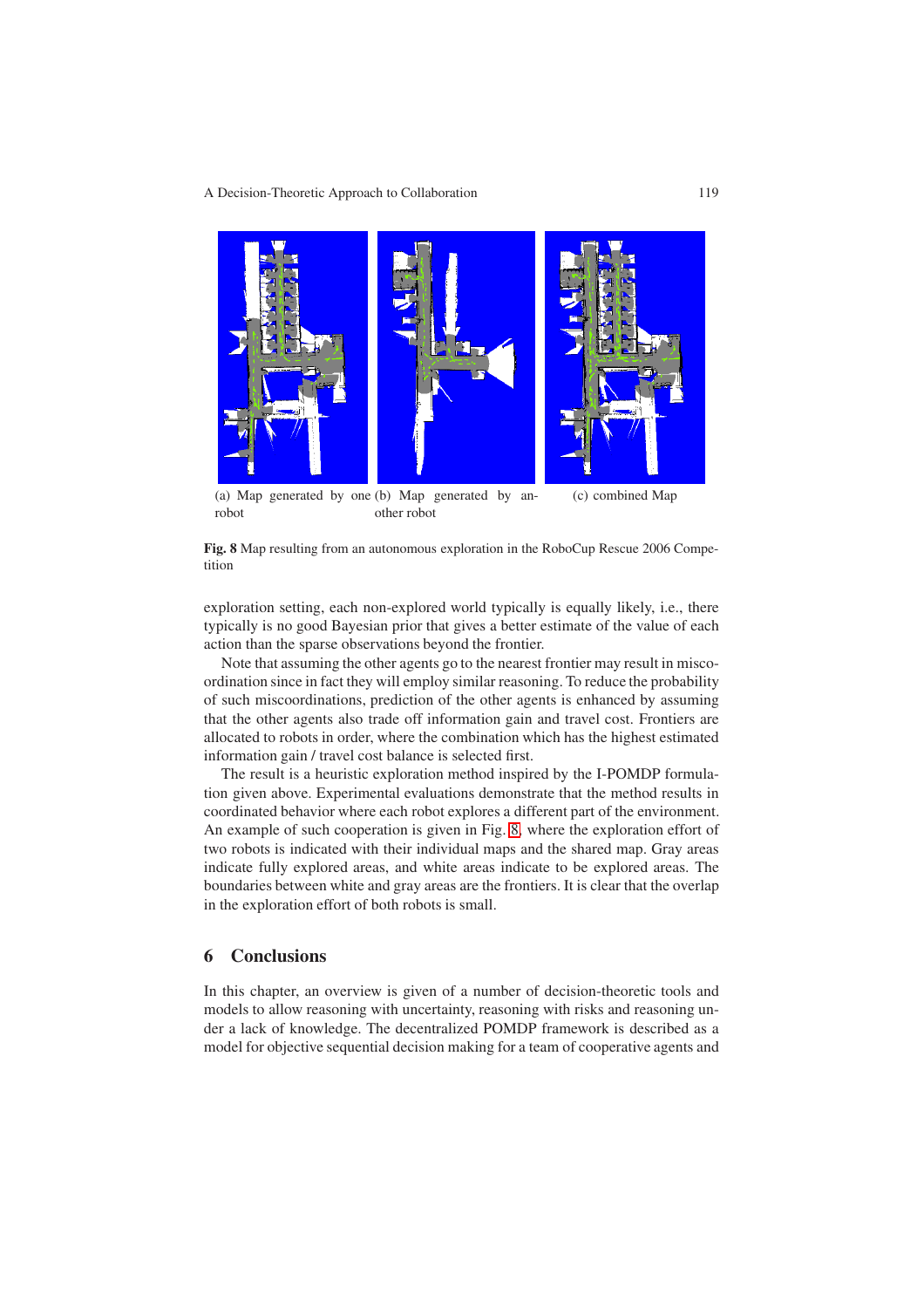compared with an alternative subjective approach; interactive POMDP. For both models we described solution methods and the known complexity results.

We also modeled a more realistic task as a Dec-POMDP and illustrated that the resulting model is prohibitively large. Therefore, we argue that there still is a big gap between decision-theoretic methods and real-life applications. In our opinion, this gap should be closed from both sides: by scaling up principled solutions and identifying efficient heuristics. In the former category we discussed some techniques that may allow for the solution of larger Dec-POMDPs. In the latter, we gave an example of how Dec-POMDPs can be applied to tackle a smaller part of the problem (role assignment), and a heuristic approach for the task of exploration. Since the approach to exploration takes a subjective perspective, it can be interpreted as an approximation to an I-POMDP. Future work should investigate whether such approximations are possible for a broader class of partially observable multiagent problems.

**Acknowledgements.** We wish to thank our colleagues: Julian de Hoog, Julian Kooij, Matthijs Spaan, Nikos Vlassis and Shimon Whiteson.

### **References**

- 1. Barto, A.G., Mahadevan, S.: Recent advances in hierarchical reinforcement learning. Discrete event dynamic systems: Theory and applications 13, 343–379 (2003)
- 2. Becker, R., Zilberstein, S., Lesser, V., Goldman, C.V.: Solving transition independent decentralized Markov decision processes. Journal of Artificial Intelligence Research 22, 423–455 (2004)
- 3. Bernstein, D.S., Givan, R., Immerman, N., Zilberstein, S.: The complexity of decentralized control of Markov decision processes. Mathematics of Operations Research 27(4), 819–840 (2002)
- 4. Bernstein, D.S., Zilberstein, S., Immerman, N.: The complexity of decentralized control of Markov decision processes. In: Proc. of Uncertainty in Artificial Intelligence, pp. 32– 37 (2000)
- 5. Bertsekas, D.P.: Dynamic Programming and Optimal Control, 3rd edn., vol. I. Athena Scientific, Belmont (2005)
- 6. Boularias, A., Chaib-draa, B.: Exact dynamic programming for decentralized POMDPs with lossless policy compression. In: Proc. of the International Conference on Automated Planning and Scheduling (2008)
- 7. Boutilier, C.: Planning, learning and coordination in multiagent decision processes. In: Proc. of the 6th Conference on Theoretical Aspects of Rationality and Knowledge, pp. 195–210 (1996)
- 8. Boutilier, C., Dean, T., Hanks, S.: Decision-theoretic planning: Structural assumptions and computational leverage. Journal of Artificial Intelligence Research 11, 1–94 (1999)
- 9. van den Broek, B., Wiegerinck, W., Kappen, B.: Graphical models inference in optimal control of stochastic multi-agent systems. Journal of Artificial Intelligence Research 32, 95–122 (2008)
- 10. Carlin, A., Zilberstein, S.: Value-based observation compression for DEC-POMDPs. In: Proc. of the International Joint Conference on Autonomous Agents and Multi Agent Systems, pp. 501–508 (2008)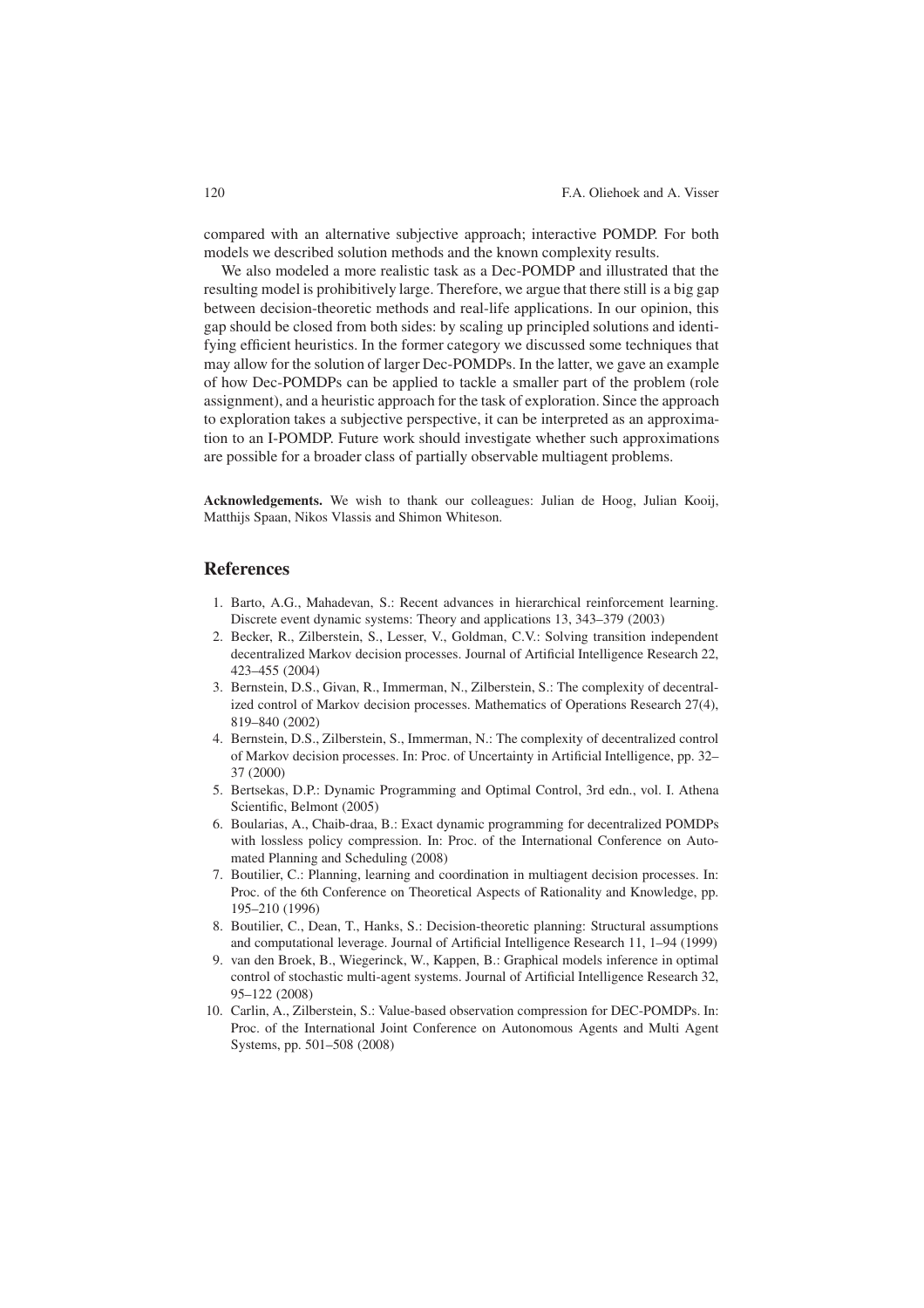- 11. Cohen, P.R., Levesque, H.J.: Intention is choice with commitment. Artificial Intelligence 42(3), 213–261 (1990)
- 12. Cohen, P.R., Levesque, H.J.: Confirmations and joint action. In: Proc. of the International Joint Conference on Artificial Intelligence, pp. 951–957. Morgan Kaufmann, San Francisco (1991)
- 13. Cohen, P.R., Levesque, H.J.: Teamwork. Nous 25(4) (1991)
- 14. Dawes, R.M.: Rational Choice in an Uncertain World. Hartcourt Brace Jovanovich (1988)
- 15. Dean, T., Givan, R.: Model minimization in Markov decision processes. In: Proc. of the National Conference on Artificial Intelligence, pp. 106–111 (1997)
- 16. Dietterich, T.G.: Hierarchical reinforcement learning with the MAXQ value function decomposition. Journal of Artificial Intelligence Research 13, 227–303 (2000)
- 17. Doshi, P.: Approximate state estimation in multiagent settings with continuous or large discrete state spaces. In: Proc. of the International Joint Conference on Autonomous Agents and Multi Agent Systems, p. 13 (2007)
- 18. Doshi, P., Gmytrasiewicz, P.J.: A particle filtering based approach to approximating interactive POMDPs. In: Proc. of the National Conference on Artificial Intelligence, pp. 969–974 (2005)
- 19. Doshi, P., Perez, D.: Generalized point based value iteration for interactive POMDPs. In: Proc. of the National Conference on Artificial Intelligence, pp. 63–68 (2008)
- 20. Doshi, P., Zeng, Y., Chen, Q.: Graphical models for interactive POMDPs: representations and solutions. Autonomous Agents and Multi-Agent Systems 18(3), 376–416 (2008)
- 21. Druzdzel, M.J., Flynn, R.R.: Decision Support Systems. In: Encyclopedia of Library and Information Science. The Taylor & Francis, Inc., New York (2003)
- 22. Emery-Montemerlo, R., Gordon, G., Schneider, J., Thrun, S.: Approximate solutions for partially observable stochastic games with common payoffs. In: Proc. of the International Joint Conference on Autonomous Agents and Multi Agent Systems, pp. 136–143 (2004)
- 23. Emery-Montemerlo, R., Gordon, G., Schneider, J., Thrun, S.: Game theoretic control for robot teams. In: Proc. of the IEEE International Conference on Robotics and Automation, pp. 1175–1181 (2005)
- 24. Feng, Z., Hansen, E.: An approach to state aggregation for POMDPs. In: AAAI 2004 Workshop on Learning and Planning in Markov Processes – Advances and Challenges, pp. 7–12 (2004)
- 25. Gal, Y., Pfeffer, A.: Networks of influence diagrams: A formalism for representing agents' beliefs and decision-making processes. Journal of Artificial Intelligence Research 33, 109–147 (2008)
- 26. Georgeff, M.P., Pell, B., Pollack, M.E., Tambe, M., Wooldridge, M.: The belief-desireintention model of agency. In: Rao, A.S., Singh, M.P., Müller, J.P. (eds.) ATAL 1998. LNCS (LNAI), vol. 1555, pp. 1–10. Springer, Heidelberg (1999)
- 27. Givan, R., Dean, T., Greig, M.: Equivalence notions and model minimization in Markov decision processes. Artificial Intelligence 147(1-2), 163–223 (2003)
- 28. Gmytrasiewicz, P.J., Doshi, P.: A framework for sequential planning in multi-agent settings. Journal of Artificial Intelligence Research 24, 49–79 (2005)
- 29. Gmytrasiewicz, P.J., Durfee, E.H.: A rigorous, operational formalization of recursive modeling. In: Proc. of the International Conference on Multiagent Systems, pp. 125– 132 (1995)
- 30. Gmytrasiewicz, P.J., Noh, S., Kellogg, T.: Bayesian update of recursive agent models. User Modeling and User-Adapted Interaction 8(1-2), 49–69 (1998)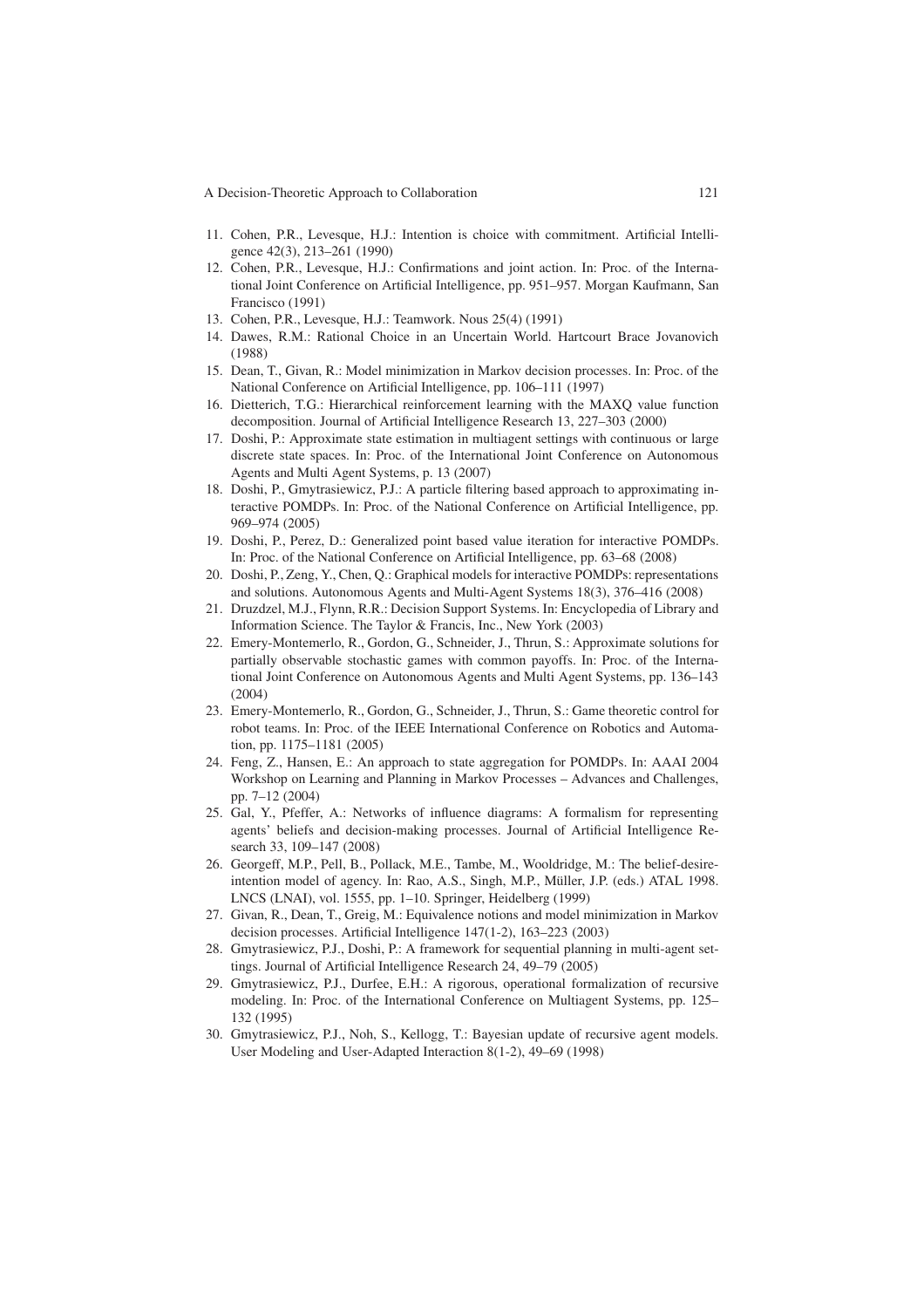- 31. Goldman, C.V., Zilberstein, S.: Optimizing information exchange in cooperative multiagent systems. In: Proc. of the International Joint Conference on Autonomous Agents and Multi Agent Systems, pp. 137–144 (2003)
- 32. Goldman, C.V., Zilberstein, S.: Decentralized control of cooperative systems: Categorization and complexity analysis. Journal of Artificial Intelligence Research 22, 143–174  $(2004)$
- 33. Grosz, B.J., Kraus, S.: Collaborative plans for complex group action. Artificial Intelligence 86(2), 269–357 (1996)
- 34. Grosz, B.J., Sidner, C.: Plans for discourse. In: Intentions in Communication. MIT Press, Cambridge (1990)
- 35. Guestrin, C., Koller, D., Parr, R.: Multiagent planning with factored MDPs. In: Advances in Neural Information Processing Systems, vol. 14, pp. 1523–1530 (2002)
- 36. Guestrin, C., Koller, D., Parr, R., Venkataraman, S.: Efficient solution algorithms for factored MDPs. Journal of Artificial Intelligence Research 19, 399–468 (2003)
- 37. Hansen, E.A., Bernstein, D.S., Zilberstein, S.: Dynamic programming for partially observable stochastic games. In: Proc. of the National Conference on Artificial Intelligence, pp. 709–715 (2004)
- 38. Jennings, N.R.: Controlling cooperative problem solving in industrial multi-agent systems using joint intentions. Artificial Intelligence 75(2), 195–240 (1995)
- 39. Kaelbling, L.P., Littman, M.L., Cassandra, A.R.: Planning and acting in partially observable stochastic domains. Artificial Intelligence 101(1-2), 99–134 (1998)
- 40. Kitano, H., Tadokoro, S., Noda, I., Matsubara, H., Takahashi, T., Shinjoh, A., Shimada, S.: RoboCup rescue: Search and rescue in large-scale disasters as a domain for autonomous agents research. In: Proc. of the International Conference on Systems, Man and Cybernetics, pp. 739–743 (1999)
- 41. Kok, J.R., Spaan, M.T.J., Vlassis, N.: Non-communicative multi-robot coordination in dynamic environments. Robotics and Autonomous Systems 50(2-3), 99–114 (2005)
- 42. Kok, J.R., Vlassis, N.: Collaborative multiagent reinforcement learning by payoff propagation. Journal of Machine Learning Research 7, 1789–1828 (2006)
- 43. Koller, D., Megiddo, N., von Stengel, B.: Fast algorithms for finding randomized strategies in game trees. In: Proc. of the 26th ACM Symposium on Theory of Computing, pp. 750–759 (1994)
- 44. Koller, D., Milch, B.: Multi-agent influence diagrams for representing and solving games. Games and Economic Behavior 45(1), 181–221 (2003)
- 45. Madani, O., Hanks, S., Condon, A.: On the undecidability of probabilistic planning and infinite-horizon partially observable Markov decision problems. In: Proc. of the National Conference on Artificial Intelligence, pp. 541–548 (1999)
- 46. Nair, R., Tambe, M.: Hybrid BDI-POMDP framework for multiagent teaming. Journal of Artificial Intelligence Research 23, 367–420 (2005)
- 47. Nair, R., Varakantham, P., Tambe, M., Yokoo, M.: Networked distributed POMDPs: A synthesis of distributed constraint optimization and POMDPs. In: Proc. of the National Conference on Artificial Intelligence, pp. 133–139 (2005)
- 48. Oliehoek, F.A., Spaan, M.T.J., Vlassis, N.: Optimal and approximate Q-value functions for decentralized POMDPs. Journal of Artificial Intelligence Research 32, 289–353 (2008)
- 49. Oliehoek, F.A., Spaan, M.T.J., Whiteson, S., Vlassis, N.: Exploiting locality of interaction in factored POMDPs. In: Proc. of the International Joint Conference on Autonomous Agents and Multi Agent Systems, December 2008, pp. 517–524 (2008)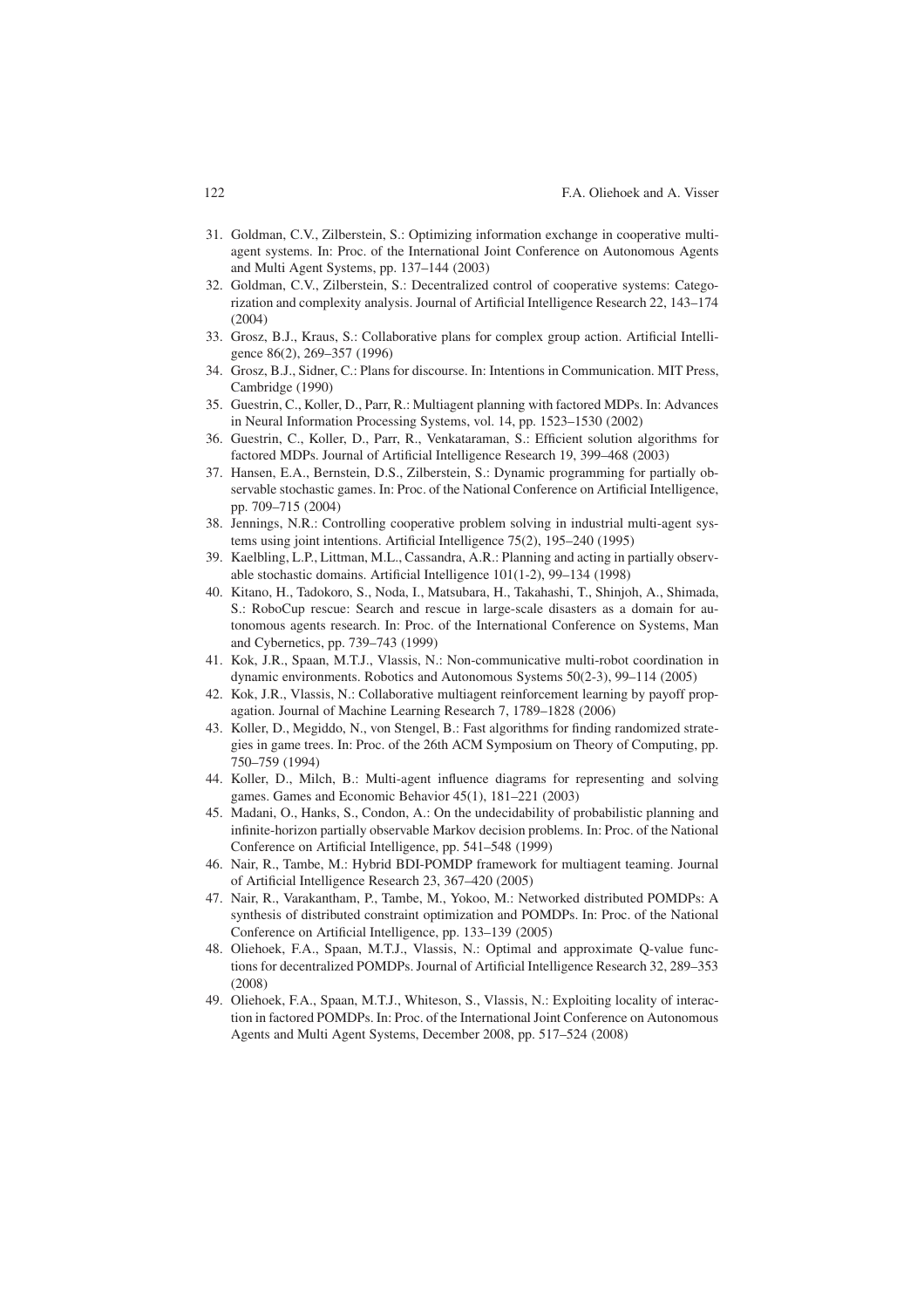- 50. Oliehoek, F.A., Visser, A.: A hierarchical model for decentralized fighting of large scale urban fires. In: Proc. of the AAMAS 2006 Workshop on Hierarchical Autonomous Agents and Multi-Agent Systems (H-AAMAS), pp. 14–21 (2006)
- 51. Oliehoek, F.A., Whiteson, S., Spaan, M.T.J.: Lossless clustering of histories in decentralized POMDPs. In: Proc. of the International Joint Conference on Autonomous Agents and Multi Agent Systems, pp. 577–584 (2009)
- 52. Osborne, M.J., Rubinstein, A.: A Course in Game Theory. The MIT Press, Cambridge  $(1994)$
- 53. Papadimitriou, C.H., Tsitsiklis, J.N.: The complexity of Markov decision processes. Mathematics of Operations Research 12(3), 441–451 (1987)
- 54. Post, S., Fassaert, M.: A communication and coordination model for 'RoboCupRescue' agents. Master's thesis, University of Amsterdam (2004)
- 55. Poupart, P.: Exploiting structure to efficiently solve large scale partially observable Markov decision processes. Ph.D. thesis, Department of Computer Science, University of Toronto (2005)
- 56. Puterman, M.L.: Markov Decision Processes—Discrete Stochastic Dynamic Programming. John Wiley & Sons, Inc., Chichester (1994)
- 57. Pynadath, D.V., Tambe, M.: The communicative multiagent team decision problem: Analyzing teamwork theories and models. Journal of Artificial Intelligence Research 16, 389–423 (2002)
- 58. Pynadath, D.V., Tambe, M.: An automated teamwork infrastructure for heterogeneous software agents and humans. Autonomous Agents and Multi-Agent Systems 7(1-2), 71– 100 (2003)
- 59. Rabinovich, Z., Goldman, C.V., Rosenschein, J.S.: The complexity of multiagent systems: the price of silence. In: Proc. of the International Joint Conference on Autonomous Agents and Multi Agent Systems, pp. 1102–1103 (2003)
- 60. Rathnasabapathy, B., Doshi, P., Gmytrasiewicz, P.: Exact solutions of interactive POMDPs using behavioral equivalence. In: Proc. of the International Joint Conference on Autonomous Agents and Multi Agent Systems, pp. 1025–1032 (2006)
- 61. Russell, S., Norvig, P.: Artificial Intelligence: A Modern Approach, 2nd edn. Pearson Education, London (2003)
- 62. Seuken, S., Zilberstein, S.: Improved memory-bounded dynamic programming for decentralized POMDPs. In: Proc. of Uncertainty in Artificial Intelligence (2007)
- 63. Seuken, S., Zilberstein, S.: Memory-bounded dynamic programming for DEC-POMDPs. In: Proc. of the International Joint Conference on Artificial Intelligence, pp. 2009–2015 (2007)
- 64. Seuken, S., Zilberstein, S.: Formal models and algorithms for decentralized decision making under uncertainty. Autonomous Agents and Multi-Agent Systems 17(2), 190– 250 (2008)
- 65. Singh, S., James, M.R., Rudary, M.R.: Predictive state representations: a new theory for modeling dynamical systems. In: Proc. of Uncertainty in Artificial Intelligence, pp. 512–519 (2004)
- 66. Sontag, E.D.: Mathematical control theory: deterministic finite dimensional systems, 2nd edn. Textbooks in Applied Mathematics. Springer, New York (1998)
- 67. Spaan, M.T.J., Gordon, G.J., Vlassis, N.: Decentralized planning under uncertainty for teams of communicating agents. In: Proc. of the International Joint Conference on Autonomous Agents and Multi Agent Systems, pp. 249–256 (2006)
- 68. Stone, P.: Layered Learning in Multiagent Systems: A Winning Approach to Robotic Soccer. MIT Press, Cambridge (2000)